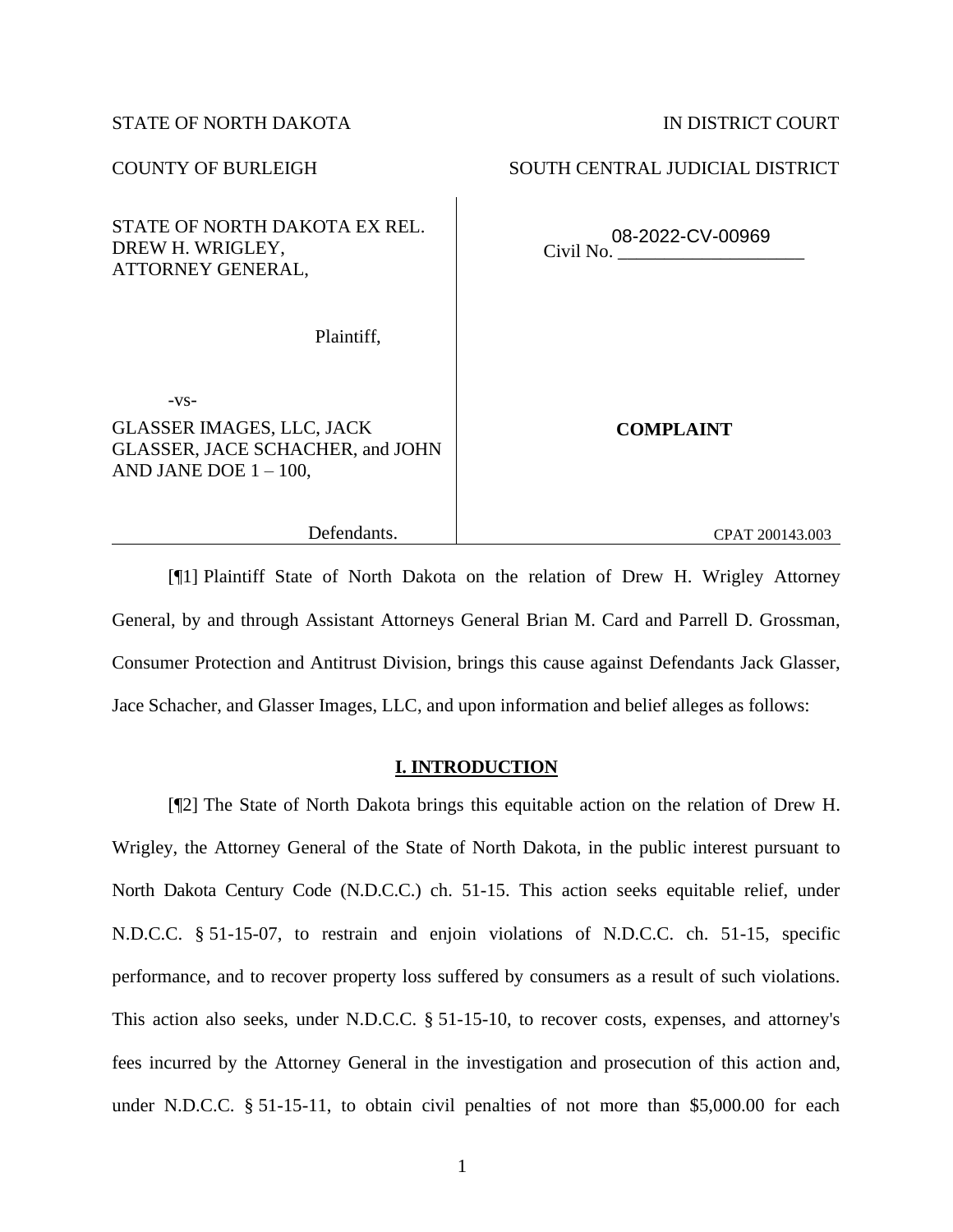violation of N.D.C.C. §§ 51-15-02 and 51-15-02.3.

#### **II. JURISDICTION AND VENUE**

[¶3] Under N.D.C.C. §§ 51-15-07, 51-15-10 and 51-15-11 the district court has jurisdiction to enter appropriate orders.

[¶4] Venue in Burleigh County is proper under N.D.C.C. §§ 28-04-03 and 28-04-05 because Defendants have or had a principal place of business in Burleigh County, Defendants transacted business in Burleigh County, and all or part of the cause of action arose in Burleigh County.

[¶5] This Court has personal jurisdiction over Defendants. Defendants, either acting directly or by an agent, did one or more of the following: transacted business in North Dakota; contracted to supply, or supplied, services, goods or other things in North Dakota; committed a tort within or outside North Dakota causing injury to another person or property within North Dakota; committed a tort within North Dakota causing an injury to another person or property within or outside North Dakota; engaged in any other activity within North Dakota; or violated North Dakota law.

#### **III. DEFENDANTS**

[¶6] Glasser Images, LLC ("Glasser Images") is a North Dakota limited liability company with a former principal address of 510 Main Ave., Ste. 3A, Bismarck, ND 58501-4411. Glasser Images was registered as a limited liability company on March 25, 2008. Id. Glasser Images' registered agent is Jack Glasser, PO Box 3190, Bismarck, ND 58502-3190.

[¶7] Defendant Jack Glasser ("Jack") is an adult individual and upon information and belief is or was residing at 817 14<sup>th</sup> St. SE, Mandan, ND 58554. Jack owned and operated Glasser Images.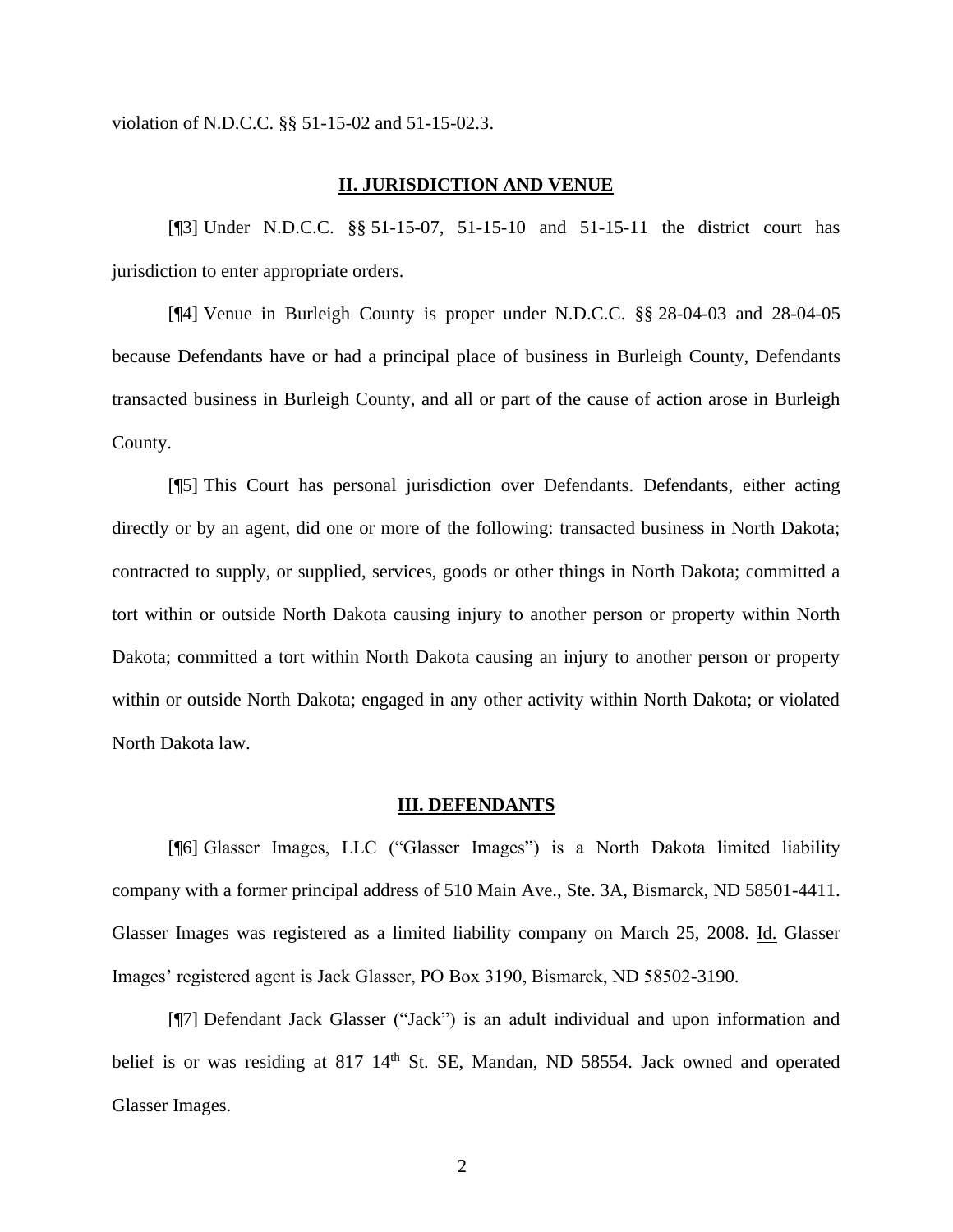[¶8] Defendant Jace Schacher ("Jace") is an adult individual and upon information and belief is or was residing at 817 14<sup>th</sup> St. SE, Mandan, ND 58554. Jace is or was Glasser's partner and is or was an employee of Glasser Images.

[ $[9]$ ] Defendants John and Jane Doe  $1 - 100$  ("Does  $1 - 100$ ") are adult individuals and upon information and belief are domiciled in North Dakota and elsewhere who contracted with Glasser Images to perform services on Glasser Images' behalf in North Dakota and elsewhere.

[¶10] Defendants, individually or in concert with others, formulated, directed, controlled, or participated in the acts and practices set forth herein.

#### **IV. NATURE OF DEFENDANTS' BUSINESS**

[ $[11]$ ] Defendants, at all relevant times hereto, were engaged in the sale<sup>1</sup> or advertisement of merchandise to persons in the State of North Dakota. Specifically, Defendants are or were engaged in the sale or advertisement of photography and videography services, and contracted to provide edited photographs and videos to persons in North Dakota.

### **V. FACTUAL ALLEGATIONS**

# **A. Count 1: After soliciting advance payments from consumers, Glasser Images failed to provide products or services. (Against Jack Glasser and Glasser Images.)**

[¶12] In connection with the sale or advertisement of merchandise to persons in North Dakota, Defendants Jack and Glasser Images acted, used, or employed deceptive acts or practices, fraud, false pretense, false promise, or misrepresentation, with the intent that others rely thereon, whether or not any person has in fact been misled, deceived, or damaged thereby, including by failing, refusing, or having an inability to provide services for which Glasser Images received monetary consideration, in violation of N.D.C.C. § 51-15-02.

<sup>&</sup>lt;sup>1</sup> The terms "sale," "advertisement," "merchandise," and "person" are used in this Complaint as defined in N.D.C.C. § 51-15-01.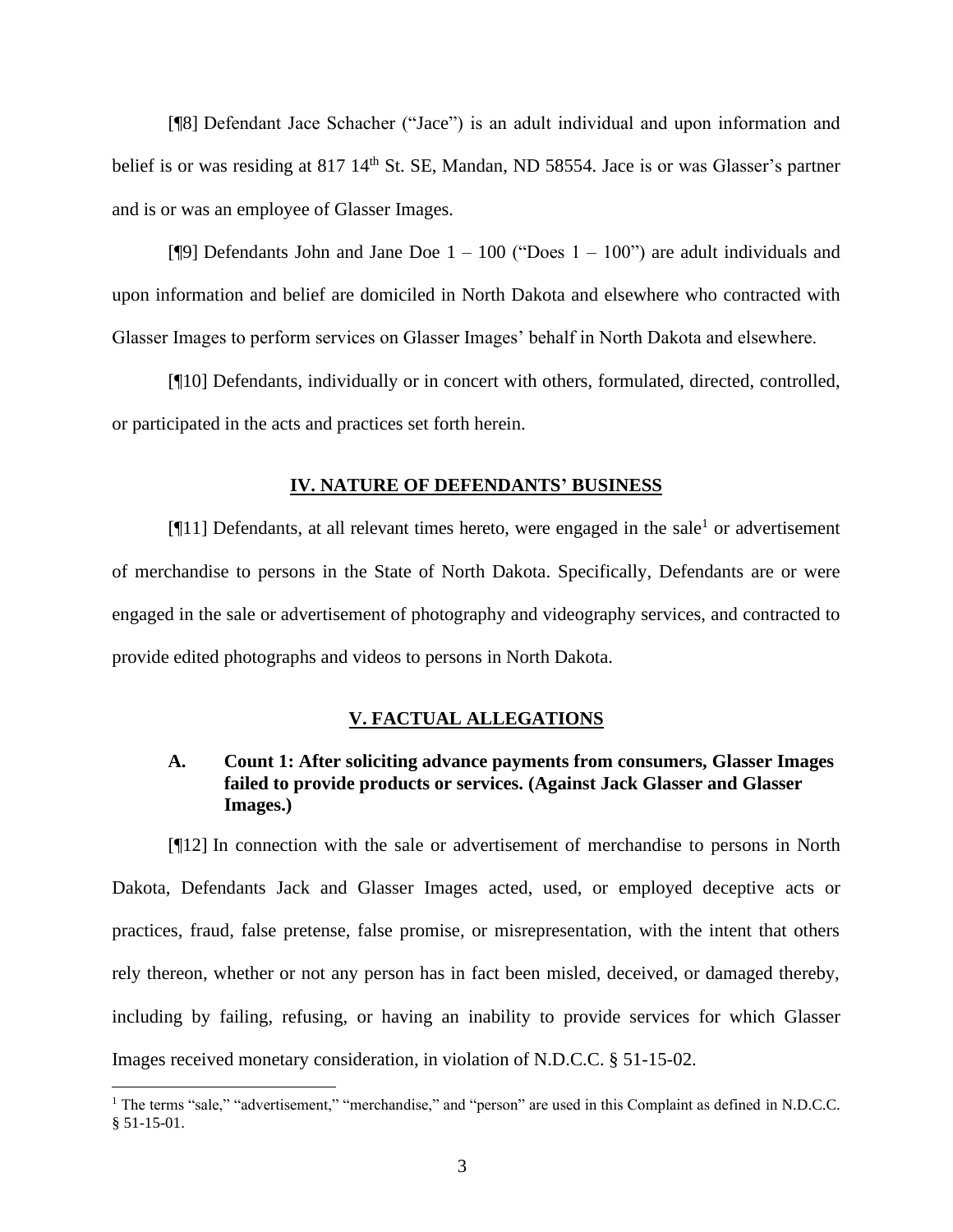[¶13] In the alternative, Jack and Glasser Images provided assistance or support to the other while the other engaged in the acts or practices alleged in Count 1, in violation of N.D.C.C. ch. 51-15, when they knew or consciously avoided knowing the other was engaged in an act or practice in violation of N.D.C.C. ch. 51-15, in violation of N.D.C.C. § 51-15-02.3.

[¶14] Glasser Images was a photography business based in Bismarck that operated for approximately sixteen years.

[¶15] According to filings with the Secretary of State, Glasser Images was formed as a limited liability company on March 25, 2008, and Jack Glasser is and was the business's sole member.

[¶16] Intending reliance, Glasser Images advertised its services to consumers on its website, formerly located at glasserimages.com; on social media, including on Facebook and Twitter; and on other websites, including at weddingwire.com and theknot.com.

[¶17] On its website, Glasser Images described itself as a "professional photographer[ ] and videographer[ ] providing wedding photography, wedding video, commercial photography, commercial video, senior pictures, family portraits, newborn photography, and business headshots."

[¶18] Intending reliance, Glasser Images entered into contracts with clients.

[¶19] Glasser Images' contracts with its clients contained the same basic terms: In exchange for monetary consideration, Glasser Images promised to provide photography and videography services and edited photographs and videos.

[¶20] Glasser Images' contracts required that clients rely solely on them and prohibited clients from retaining other photography or videography services.

[¶21] For example, on March 7, 2020, Glasser Images entered into a contract with a client. Generally, Ex. 1 (NDAG  $1 - NDAG$  6). For a total contract price of \$4,078.70, Glasser

4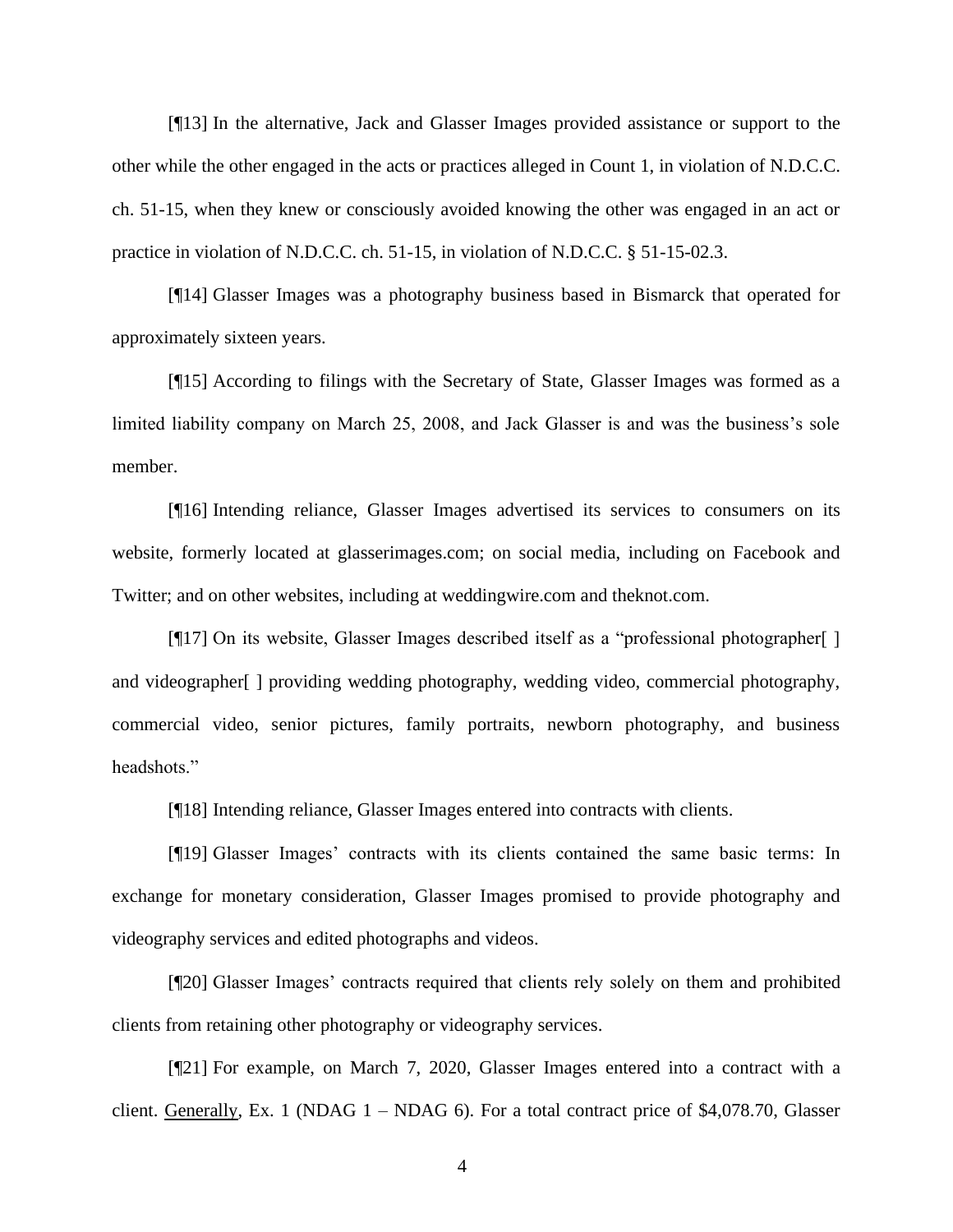Images promised to provide on June 26, 2020: (1) wedding photography by two photographers for 10 hours; and (2) wedding videography by one videographer for 6 hours. Id. at p. 2 (NDAG 1).

[¶22] In addition to photography and videography services, Glasser Images promised it would provide edited photographs that were "individually edited for color correction, contrast adjustments, tonal adjustments, color enhancements, and conversion." Id. at p. 5 (NDAG 4).

[¶23] Glasser Images required clients to pay a "non-refundable retainer on the date and equal to the amount" specified on the contract. Id. at p. 3 (NDAG 2). In the case of the contract shown in Exhibit 1, Glasser Images required the client to pay a non-refundable retainer of \$4,078.70 on February 26, 2020. Id. at p. 2 (NDAG 1).

[¶24] Glasser Images forced the client to rely solely upon it by prohibiting the client from retaining the services of another photographer. Id. at p. 3 (NDAG 2). Glasser Images required the client to agree that it "shall be the exclusive photographer retained by Client for the purpose of photographing the wedding day," and "it is understood that [Glasser Images] is the exclusive official photographer retained to perform services outlined in [the] contract." Id.

[¶25] In another example, Glasser Images contracted to provide 10 hours of both photography and videography services to a client on November 13, 2021, for a total contract price of \$3,910.00. Ex. 2 at p. 6 (NDAG 18). The contract contained the same basic terms and conditions as the contract summarized above. Id. at pp.  $6 - 7$ , 12 (NDAG 18 – NDAG 19, NDAG 24).

[¶26] The contracts shown in Exhibits 1 and 2 were typical of Glasser Images' contracts with clients.

[¶27] In 2019, 2020, and 2021, Glasser Images contracted with hundreds of clients to provide services of the type described in Paragraphs 21 – 25, *supra*, and solicited and accepted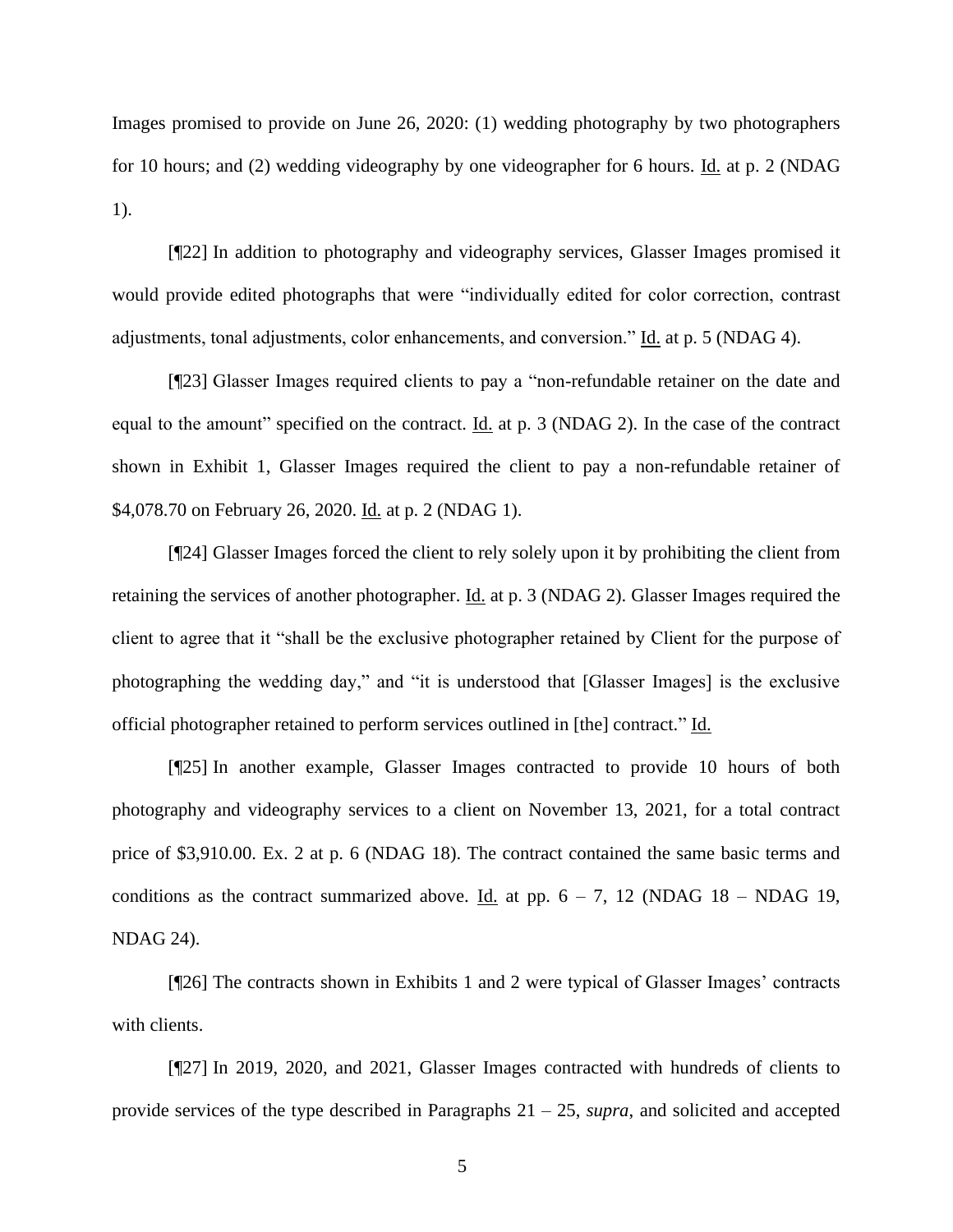advance payments ("retainers") from hundreds of clients for weddings that would take place on a future date.

[¶28] Consumer advance payments to Glasser Images took different forms, including a retainer that was a percentage of the total contract amount, the full contract amount, or a down payment followed by monthly payments.

[¶29] Despite receiving advance payments from hundreds of clients, on October 7, 2021,

Jack announced the abrupt closure of Glasser Images.

[¶30] In a statement, Jack said:

We've been in business for 16 years and up until Covid-19 hit, we were successful and growing, but then things drastically changed for the worse. We pivoted and made changes, but simply couldn't keep up with our ongoing costs, debt repayment, salaries, rent and other business expenses. These factors have caused irreparable damage to the business and has forced us to make this decision rapidly. Closing our doors is extremely heart wrenching for me.

Ex. 3 at p. 2 (NDAG 7).

[¶31] Glasser Images' abrupt closure resulted in an immediate outcry from hundreds of clients who made advance payments to it relying on its promise to provide services. Id. at p. 3

(NDAG 8)

[¶32] One client's wedding was scheduled for October 9, 2020, "but the day before he was left scrambling to find a solution after Glasser Images decided to close its doors just 48 hours before his wedding." Id.

[¶33] Another client paid Glasser Images \$4,000 in advance for photography and videography services for a wedding the following September, but because of Glasser Images' abrupt closure, said she might have to forgo a planned honeymoon. Id.

[¶34] Other clients were similarly blindsided by Glasser Images abrupt closure: "Paid in full (9/29/20) over a year ago for wedding pictures and video. Got Email notice the night before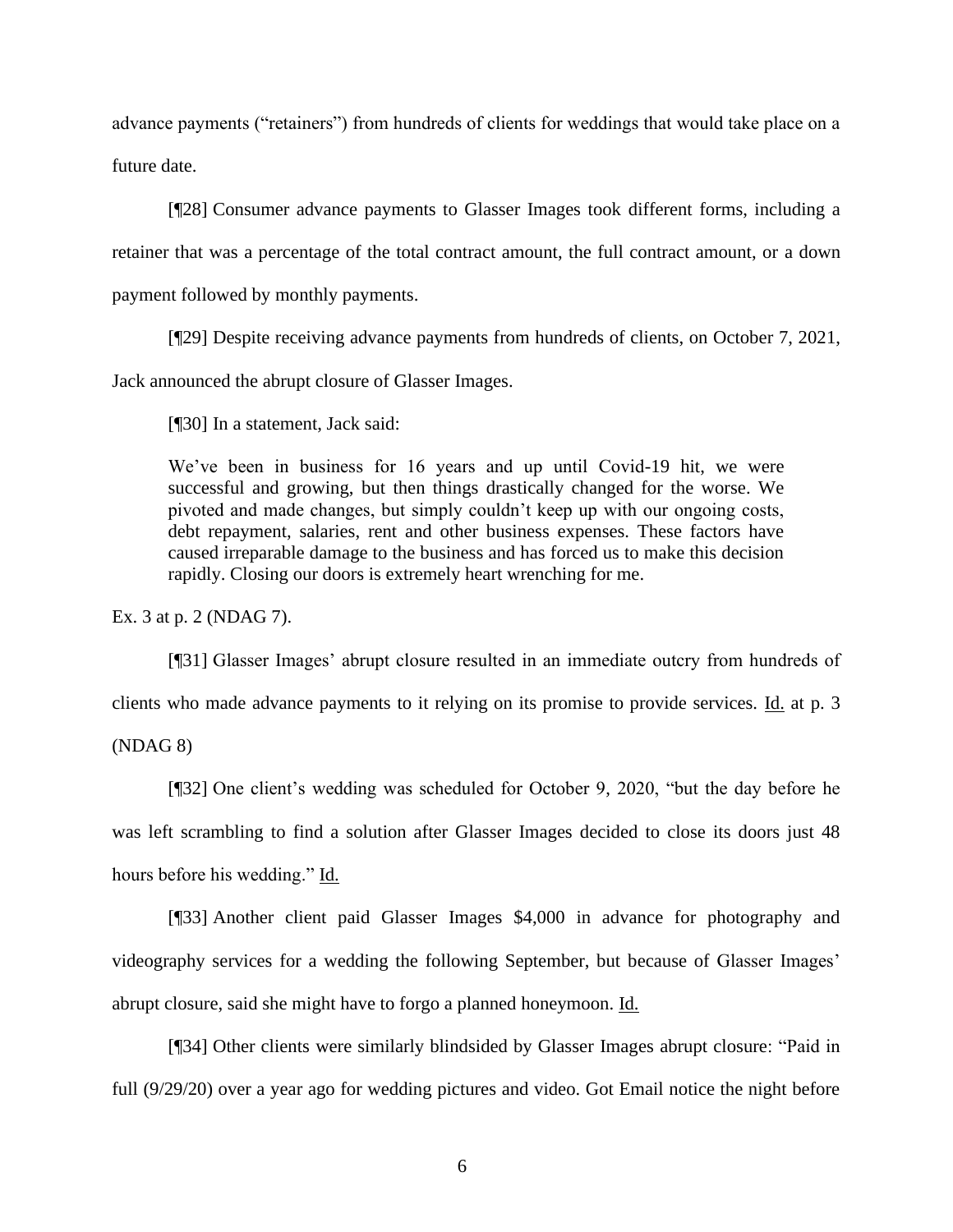our wedding (10/08/21) that the company was closing and not honoring any prior agreements and that there would be no refunds." Ex. 4 at p. 3. (NDAG 38).

[¶35] In an e-mail sent on October 9, 2021, a client described her devastation with Glasser Images' abrupt closure:

Wow, just wow. I can't think. I can't sleep. I may not ever see my wedding photos... photos my husband's 95-yr-old grandpa was in, photos my aging and not well Grandpa was in, photos my nieces and nephew were all in, photos of exchanging our vows, photos of us spending our day with loved ones many of which we hadn't seen for at least a year or more due to COVID. I'm devastated. I feel so incredibly betrayed. We cannot redo that day.

Ex. 5 at p. 2 (GI 1240951).

[¶36] Following Glasser Images' abrupt closure, the Consumer Protection Division of the

Attorney General's Office has received 540 complaints against Jack and his business.

[¶37] Despite knowing before the evening of October 7, 2021 that Glasser Images would

close, Glasser Images solicited advance payments from clients earlier that same day.

[¶38] Consumers' outcry was justified because Glasser Images actively concealed both

the business's poor financial condition and the *claimed* impact of COVID-19 on the business.

For example, on October 1, 2020, a consumer contacted Jace and shared her concern about the

impact of the pandemic on the business:

Do you have something built into your contract regarding Covid (crossing my fingers this is not a thing in 2021, of course)? (This would mostly make me a bit uneasy if we were to pay all upfront to receive the 10% discount and then risking losing all that money).

Ex. 6 at p. 3 (GI 754911).

[¶39] Despite being directly asked, Jace not only concealed Glasser Images' poor financial condition and the claimed impact of the pandemic but solicited payment from the consumer:

Let me first say that we have been in business for 15 years and we are not going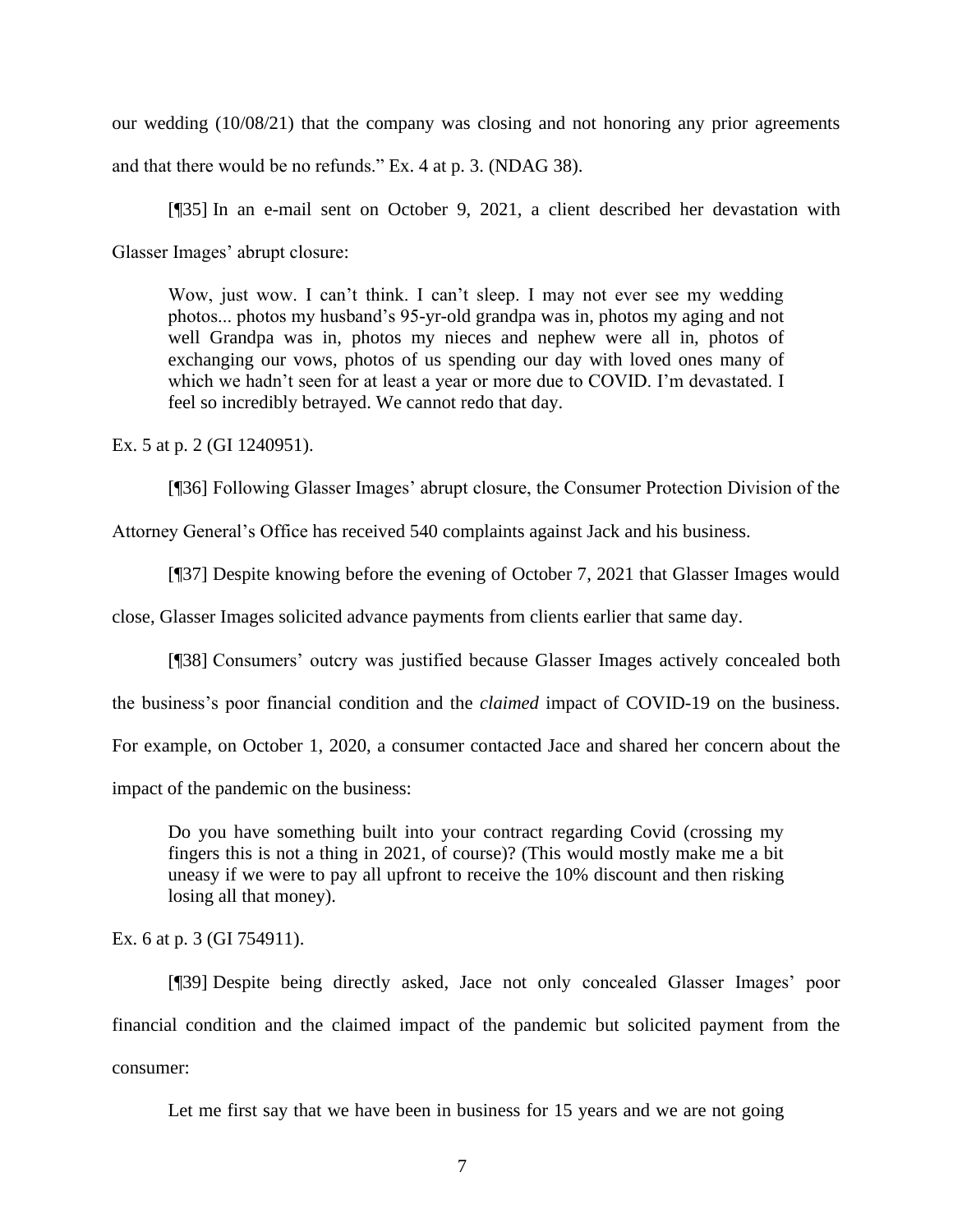anywhere, so no worries on that portion.

...

If you aren't sure, then maybe choosing a different down payment is a better option.

Id. at p. 2 (GI 754910).

[¶40] As a result of Glasser Images' business practices and abrupt closure, hundreds of consumers were impacted in at least four different ways:

- a. Some clients paid advance payments to Glasser Images and received nothing, including a refund.<sup>2</sup>
- b. Some clients paid advance payments to Glasser Images, had their wedding photographed and video recorded, but have not received their photographs or video recording, whether edited or unedited.
- c. Some clients paid advance payments to Glasser Images, had their wedding photographed and video recorded, but only received unedited photographs or video recording, and not the promised edited photographs or video recording.
- d. Some clients paid advance payments to Glasser Images and obtained their photographs or video recording (edited or unedited) only after paying their photographer or videographer (who Glasser Images did not pay) directly, effectively paying twice.

[¶41] In summary, Glasser Images solicited monetary consideration from consumers promising merchandise in exchange, but then failed to provide the promised merchandise in violation of N.D.C.C. § 51-15-02.

<sup>&</sup>lt;sup>2</sup> An unknown subset of clients filed disputes with their credit card companies and may have received back some or all of the amounts paid to Glasser Images from a third-party credit card processor. Jack and Glasser Images may therefore contend they do not owe restitution, but they do. Jack and Glasser Images are not entitled to force a thirdparty credit card processor to pay consumer restitution on their behalf for amounts paid to Glasser Images.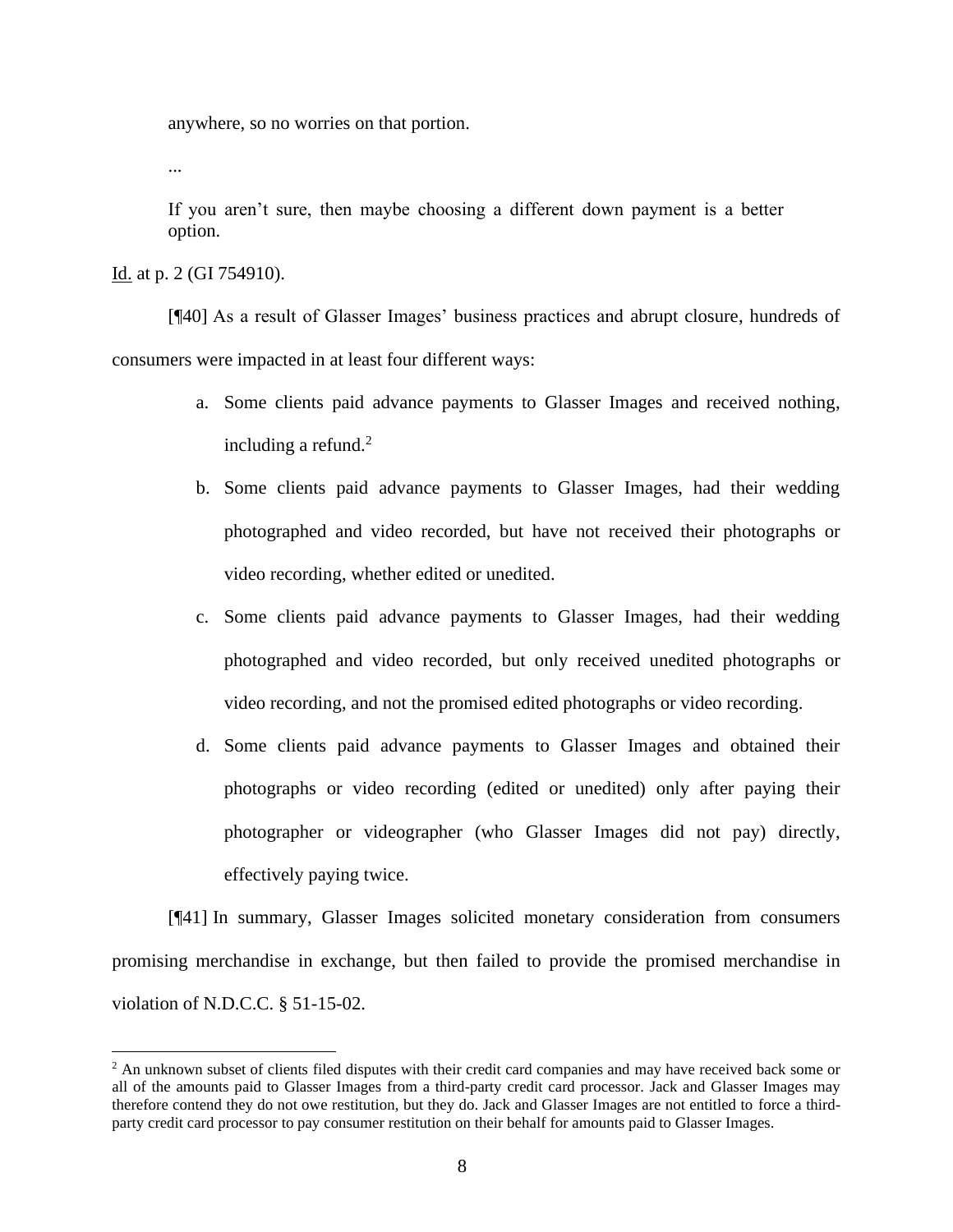## **B. Count 2: Glasser Images solicited advance payments from consumers without disclosing it was undercapitalized and/or financially unstable and could fail at any time. (Against Jack Glasser and Glasser Images.)**

[¶42] The allegations made in all prior paragraphs are incorporated by reference as if fully set forth herein.

[¶43] In connection with the sale or advertisement of merchandise to persons in North Dakota, Defendants Jack and Glasser Images acted, used, or employed deceptive acts or practices, fraud, false pretense, false promise, or misrepresentation, with the intent that others rely thereon, whether or not any person has in fact been misled, deceived, or damaged thereby, including by failing to disclose that Glasser Images was undercapitalized<sup>3</sup> prior to soliciting monetary consideration, in violation of N.D.C.C. § 51-15-02.

[¶44] In the alternative, Jack and Glasser Images provided assistance or support to the other while the other engaged in the acts or practices alleged in Count 2, in violation of N.D.C.C. ch. 51-15, when they knew or consciously avoided knowing the other was engaged in an act or practice in violation of N.D.C.C. ch. 51-15, in violation of N.D.C.C. § 51-15-02.3.

[¶45] As noted above, Jack's narrative is that Glasser Images closed abruptly on October 7, 2021 due to the impact of the COVID-19 pandemic on the business. Supra, ¶ 30. This is nothing more than a ready-made excuse employed by Jack and Glasser Images intended to garner sympathy from the public, and they will no doubt employ it to the Court in an attempt to deflect responsibility for concealing Glasser Images' poor financial condition from clients when it solicited advance payments.

[¶46] But no one should be fooled. Glasser Images' failure was the inevitable result of Jack's mismanagement and personal financial exploitation of the business. Infra  $\P$  54 – 222. Jack's conduct was exacerbated by Jace who personally benefited from his and Jack's conduct.

<sup>&</sup>lt;sup>3</sup> Insufficient capital to conduct normal business operations and pay creditors.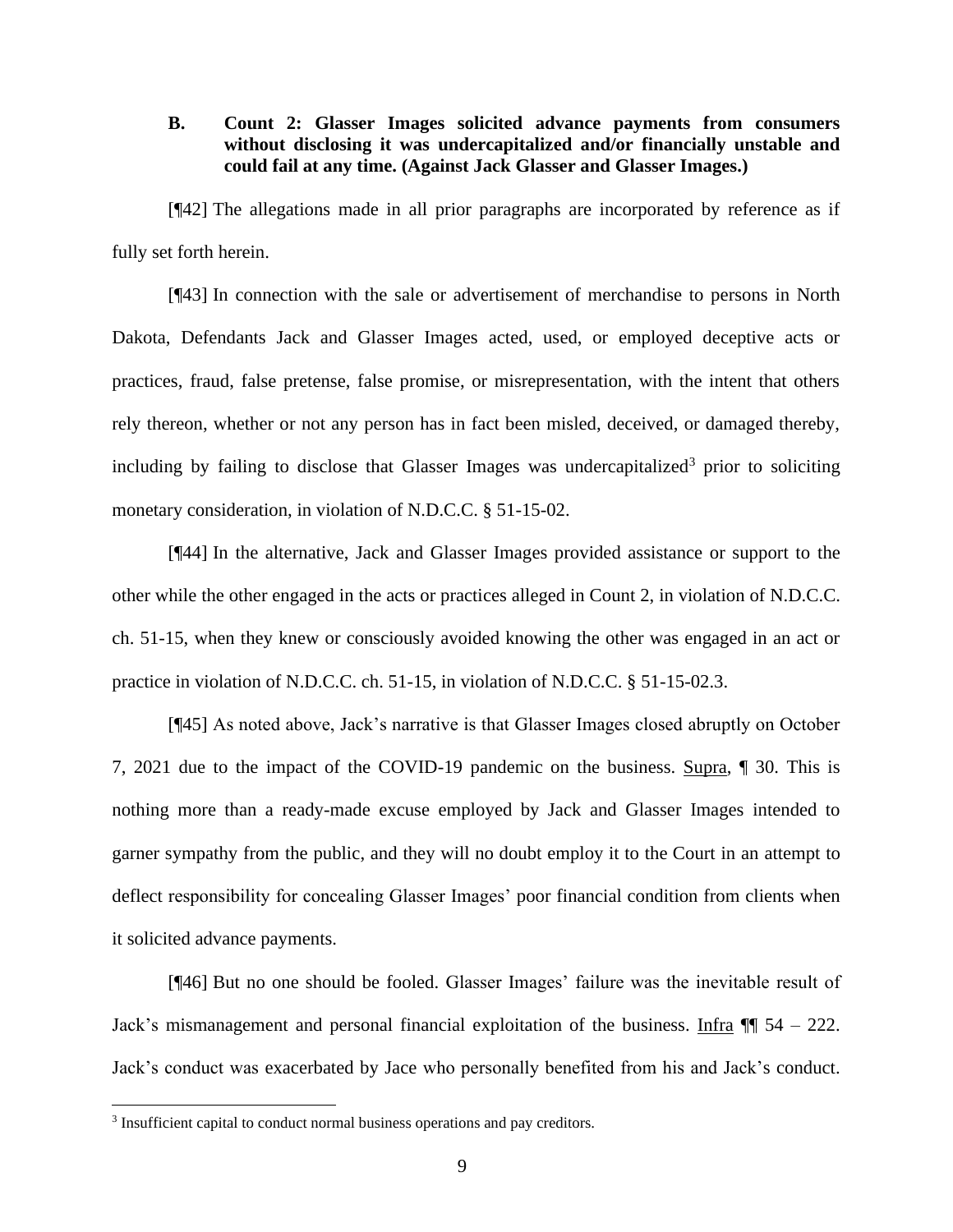Infra  $\P$  157 – 222.

[¶47] For these reasons, Glasser Images' failure was completely foreseeable and was not due to the pandemic.

[¶48] Significantly, whether the business failed due to Jack's mismanagement of his business or the pandemic, consumers were none the wiser.

[¶49] **No matter the reason for Glasser Images' failure**, the business should have disclosed to its clients, potential clients, and independent contractors that it might not be able to keep its promises to them due to both its financial condition and exploitation by Jack and Jace. Glasser Images' failure to do so constitutes consumer fraud.

[¶50] Instead, as is detailed below, Glasser Images concealed the business's financial condition from everyone to the detriment of the business's hundreds of clients. Only Jack and Jace knew Glasser Images' true financial condition.

[¶51] According to Jack and Glasser Images, "up until Covid-19 hit, we were successful and growing, but then things drastically changed for the worse," *Supra* ¶ 30, but this is not true. Glasser Images was not "successful and growing" before the COVID-19 pandemic, and the COVID-19 pandemic did not cause "things to drastically change[\_] for the worse."

[¶52] In reality, the opposite is true. Due to its undercapitalization, Glasser Images had a poor financial condition for years before its closure. As a result of its poor financial condition, Glasser Images' bank accounts were regularly overdrawn, and Jack constantly sought funding from others, including the banks where his accounts were held.

[¶53] The COVID-19 pandemic actually *helped* Glasser Images continue to operate past the point it otherwise might have. Without the pandemic, Jack would not have been able to apply for and receive government money to offset his mismanagement of Glasser Images.

10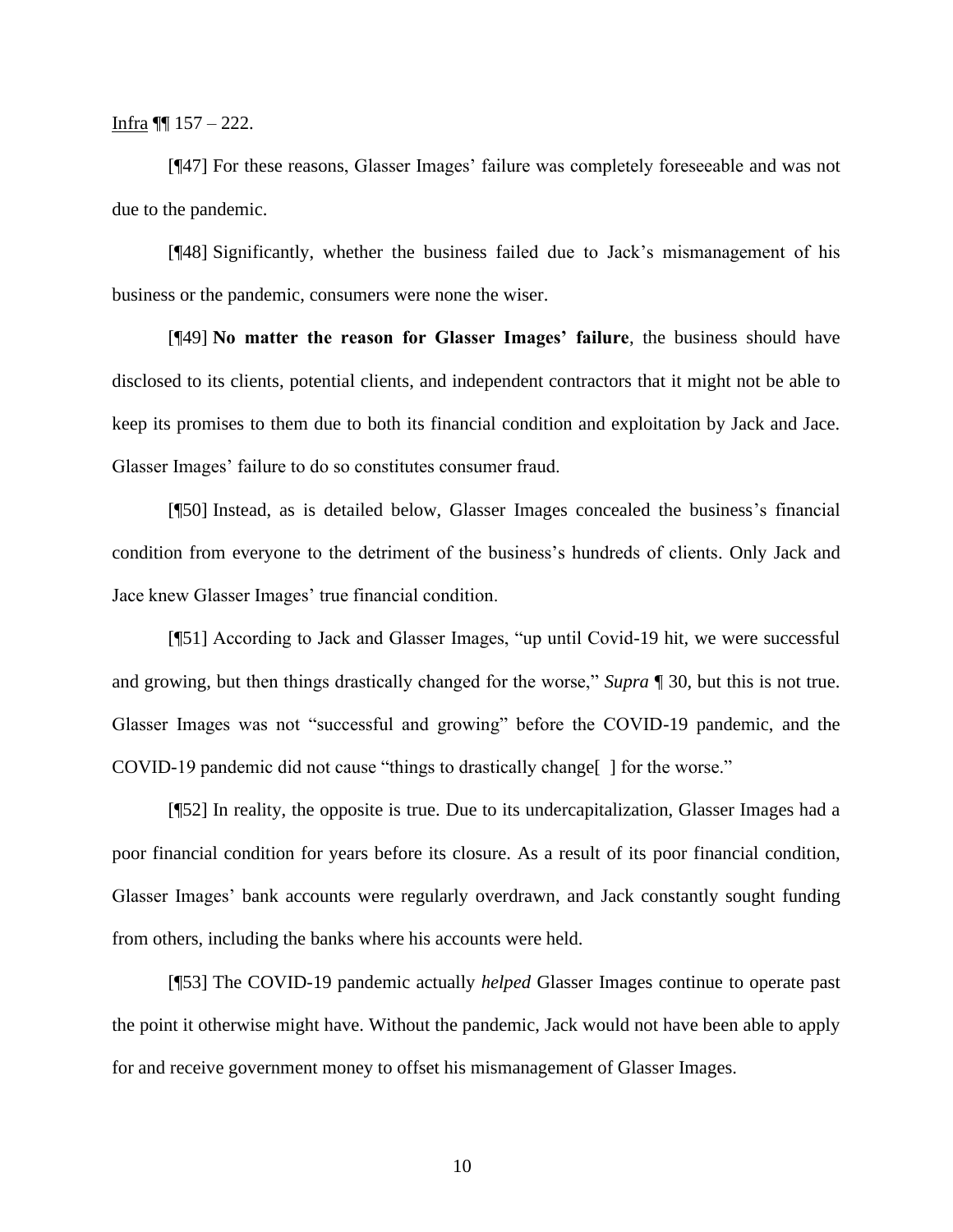#### *For years before its closure, Glasser Images endured a poor financial condition.*

[¶54] Contrary to Jack's pandemic narrative, Glasser Images' poor financial condition existed at least as far back as 2017 and continued until its closure.

[¶55] On or about August 25, 2017, Glasser Images received \$350,000 from the Small Business Administration's Express Program, approximately the same amount (\$330,000) as a reduction in Glasser Images' total assets for the year 2017.

[¶56] Jack told First Western Bank & Trust ("First Western") that the reduction in assets was attributable to "adjustments made by [Glasser Images'] accountant relating to items done personally prior to incorporation."

[¶57] In other words, Jack and Jace spent \$330,000 of the business's money on themselves, and Glasser Images' accountant adjusted its balance sheet to reflect it.

[¶58] Despite having received \$350,000 from the Small Business Administration's Express Program in 2017, Jack needed funding from other sources for the business in 2018.

[¶59] In or around November of 2018, Jack applied for a \$500,000 loan on Glasser Images' behalf from First Western having represented that an investor was going to make a significant investment in the business.

[¶60] Contrary to his representation to First Western, Jack did not secure an investment for the business.

[¶61] When Jack applied for \$500,000 from First Western, he had already: (1) taken out a PayPal loan for a \$100,000; (2) owed \$6,566.55 to First Community Credit Union on a \$310,000 loan; (3) owed \$12,600 to J.G.-1; (4) owed \$14,600 to J.G.-2; and (4) had past due accounts. Ex. 7 at pp.  $2 - 4$  (FWBT 693 – 695).

[¶62] In addition to the \$500,000 loan, Jack also wanted assistance obtaining funding from the Bank of North Dakota for Glasser Images. Id. at p. 2 (FWBT 693).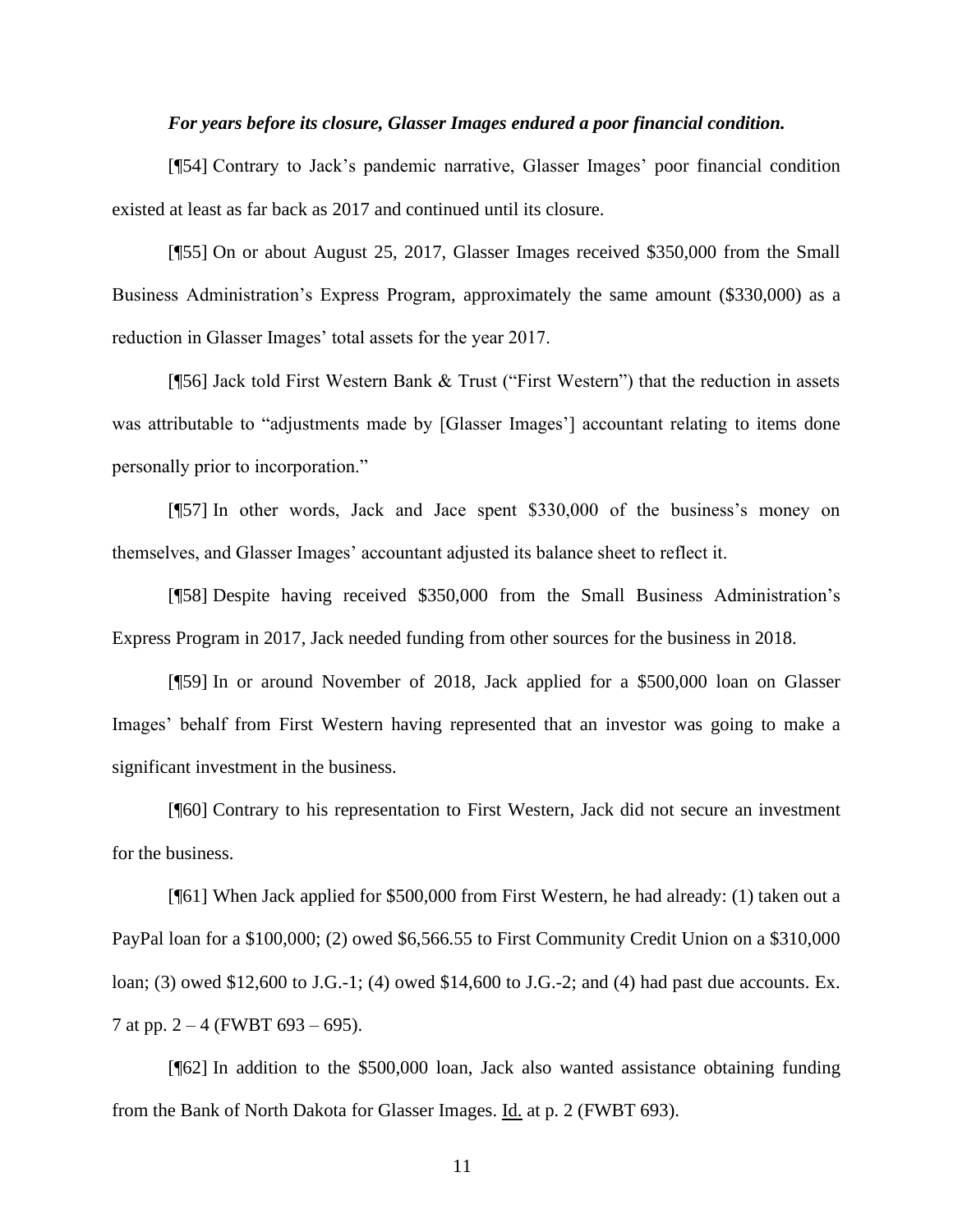[¶63] After obtaining the \$500,000 for Glasser Images, on or about December 27, 2018, Jack applied for and received a \$35,000 personal loan, all or a portion of which he gave to Glasser Images.

[¶64] In summary, in or before 2018, Jack obtained loans of, or already owed, at least the following amounts for Glasser Images:

| <b>Source</b>                       | <b>Amount</b>           |
|-------------------------------------|-------------------------|
| <b>SBA Express Program</b>          | \$350,000 loan          |
| PayPal                              | \$100,000 loan          |
| <b>First Community Credit Union</b> | \$310,000 loan          |
| $J.G.-1$                            | \$12,600 loan           |
| $J.G.-2$                            | \$14,600 loan           |
| <b>First Western Bank</b>           | \$500,000 business loan |
| <b>First Western Bank</b>           | \$35,000 personal loan  |

[¶65] On its 2018 income tax returns, Glasser Images reported a \$195,882 loss.

[¶66] But the funding Jack obtained for Glasser Images before 2019 was not enough and Jack continued to seek funding.

[¶67] On January 3, 2019, Jack requested additional credit from First Western while acknowledging that his past efforts have failed "to get [Glasser Images] out of this hole," and that he is "constantly playing catchup." Ex. 8 at p. 3 (FWBT 590). Jack proposed several possible routes to inject money into the business. Id. at pp.  $3 - 4$  (FWBT 590 – 591).

[¶68] In a January 4, 2019 e-mail, First Western advised Jack against taking on additional debt, particularly debt with high interest, saying, "if we just keep throwing debt at this you may not get your head above water in regards to cash flow." Id. at p. 2 (FWBT 589).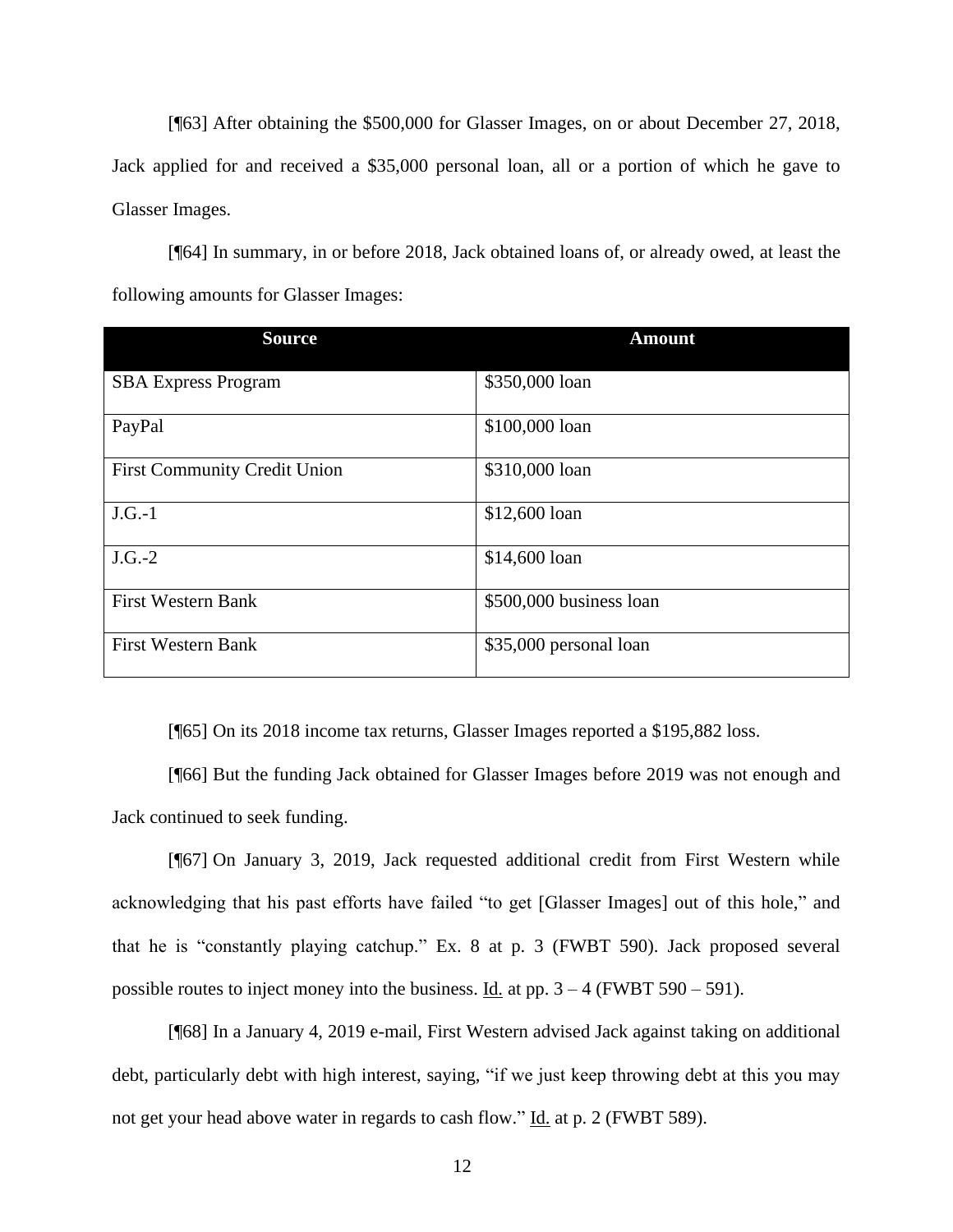[¶69] On January 9, 2019, Jack requested a \$250,000 line of credit from First Western and indicated his need for the funding was urgent. Ex. 9 at p. 8 (FWBT 652).

[¶70] On January 10, 2019, Jack told First Western that Glasser Images' checking account "dip[ped] negative today," and that Glasser Images was "just squeezing by but barely." Id. at p. 7 (FWBT 651).

[¶71] On January 10, 2019, as the conversation continued, Jack disclosed to First Western that Glasser Images' "[a]ctual bank balance today is -\$4500 due to some of last [sic] payroll's checks still clearing. If all cleared, we'd now be at -\$10k." Id. at p. 5 (FWBT 649).

[¶72] On January 11, 2019, Bravera Bank<sup>4</sup> advised Jack that the Glasser Images checking account had been overdrawn for four days and, if the account was not credited sufficiently, the bank would begin refusing payment. Ex. 10 at p. 2 (Bravera 1296). Jack was further advised that the bank had paid "39 items since the  $4<sup>th</sup>$  quarter of 2018 through [January 11, 2019]. That is becoming too frequent." Id.

[¶73] On or about January 14, 2019, Jack received an additional \$65,140.00 from First Western, all or a portion of which he gave to Glasser Images.

[¶74] On or about January 28, 2019, Jack obtained another \$300,000 loan from First Western Bank for Glasser Images.

[¶75] On or about May 2, 2019, Jack obtained another \$100,000 loan from First Western Bank for Glasser Images.

[¶76] Despite the funds he received from First Western, on June 6, 2019, Bravera told Jack that Glasser Images' account "has been essentially negative for a week and \$21k is far too large of an amount for [the bank] to carry. The items in question hit the account yesterday so they have to be returned this morning." Ex. 11 at p. 4 (Bravera 1364).

<sup>4</sup> American Bank Center changed its name to Bravera on June 9, 2021.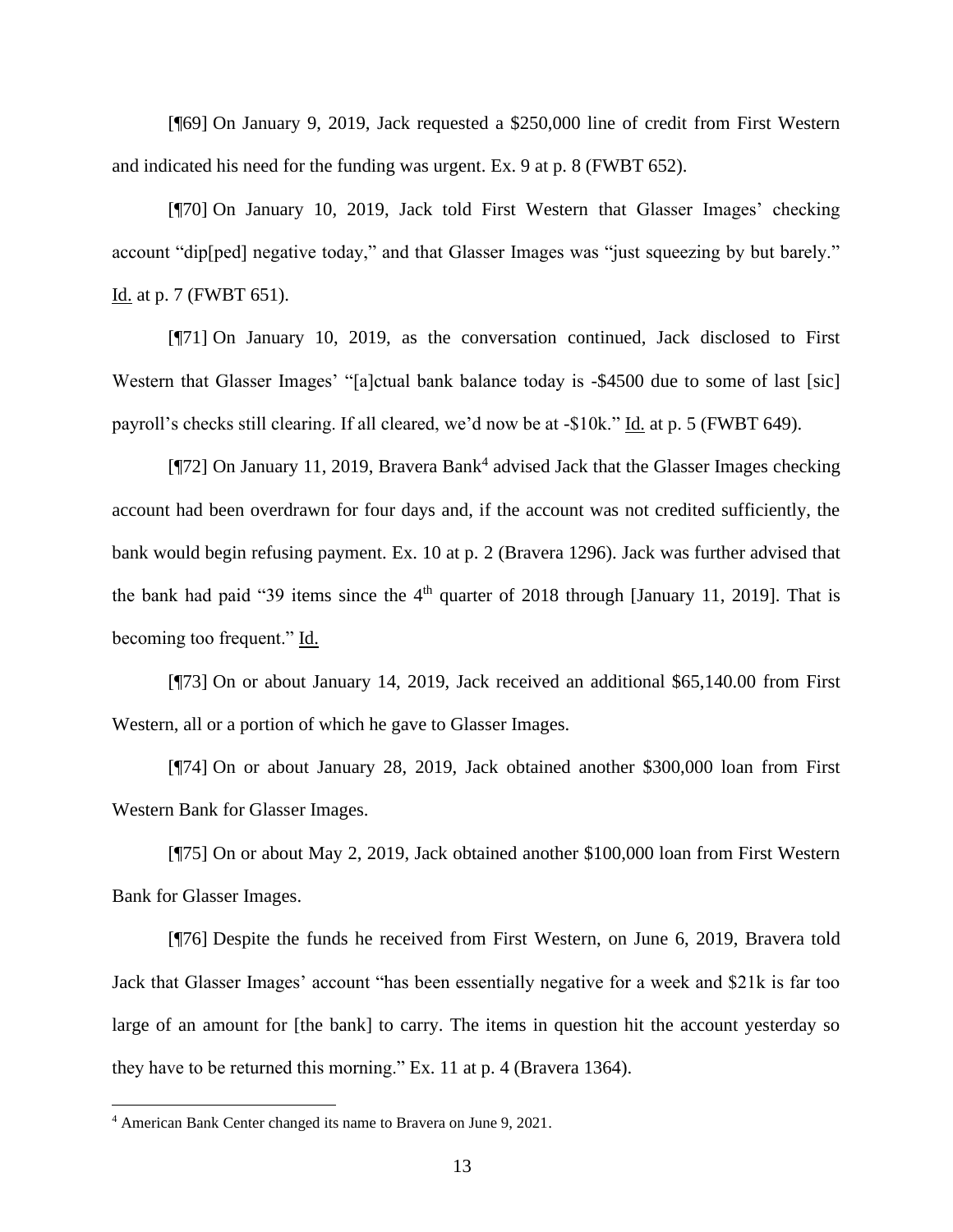[¶77] On or about that same date, Jack obtained another \$200,000 loan from First Western Bank for Glasser Images.

[¶78] On or about September 30, 2019, Jack was approved for \$150,000 from the North Dakota Development Fund and received the funds sometime thereafter.

[¶79] In summary, throughout 2019, Jack obtained at least the following loans for Glasser Images:

| <b>Source</b>                 | <b>Amount</b>           |
|-------------------------------|-------------------------|
| <b>First Western</b>          | \$65,140 personal loan  |
| <b>First Western</b>          | \$300,000 business loan |
| <b>First Western</b>          | \$100,000 personal loan |
| <b>First Western</b>          | \$200,000 personal loan |
| North Dakota Development Fund | \$150,000 business loan |

[¶80] On or about December 12, 2019, Jack requested from First Western an extension of the maturity date of his personal loans and Glasser Images' business loans to March of 2020.

[¶81] First Western Bank's assessment of Jack concluded he had a "substandard" loan grade, meaning that there was the "distinct possibility the bank will sustain some loss if ... deficiencies are not corrected." The bank's  $SWOT<sup>5</sup>$  analysis concluded the performance of Glasser Images itself was a weakness.

[¶82] First Western's assessment of Glasser Images concluded the business also had a "substandard" loan grade. The SWOT analysis concluded the business's weaknesses were its collateral and equity positions.

[¶83] On its 2019 income tax returns, Glasser Images reported a \$680,890 loss.

<sup>5</sup> Strengths Weaknesses Opportunities Threats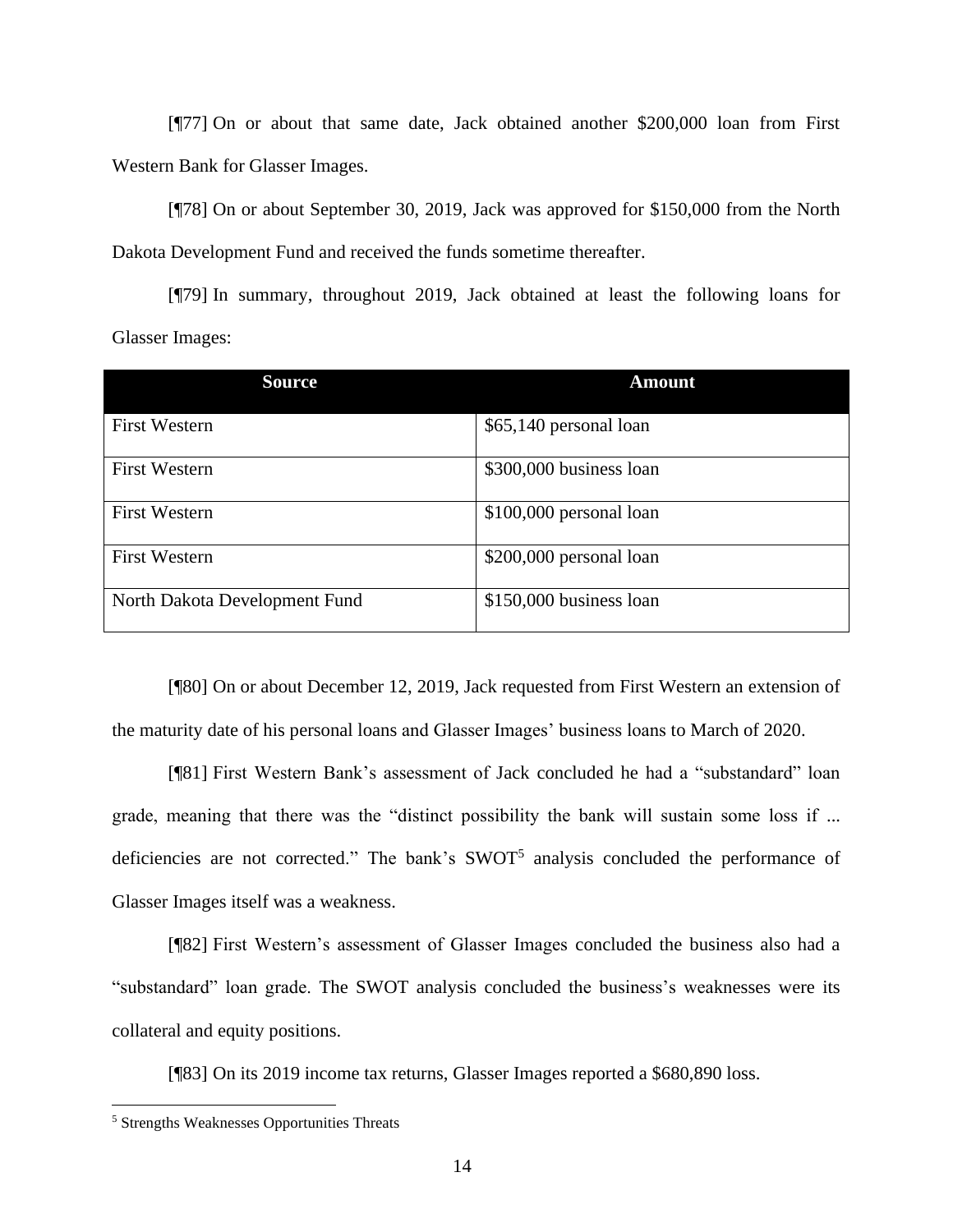[¶84] The funding Jack obtained for Glasser Images in 2019 was still not enough, and Jack continued to seek and obtain funding for Glasser Images throughout 2020.

[¶85] On January 29, 2020, Jack entered Glasser Images into an agreement with Fora Financial Advance to receive \$150,000 in exchange for 10.3% of Glasser Images' future sales proceeds until Glasser Images paid \$214,500. Ex. 12 at p. 2 (FWBT 673).

[¶86] In addition to the earlier PayPal loan, Jack obtained another \$125,000 loan from PayPal's LoanBuilder for Glasser Images. Ex. 13 at p. 2 (FWBT 658).

[¶87] On March 16, 2020, First Western processed another request by Jack for an extension of the maturity dates of his personal loans and Glasser Images' business loans.

[¶88] Almost immediately after the first mitigating action was taken against the COVID-19 pandemic in North Dakota, Jack used it as an excuse to seek funding from his banks.

[¶89] On March 17, 2020, Jack contacted First Western and requested assistance due to the pandemic while acknowledging that Glasser Images was not "in a good cash position to begin with." Ex. 14 (FWBT 544).

[¶90] Fearing that Glasser Images would run out of cash by the end of the week and not make payroll, he requested that First Western fast track a consolidation loan application and provide additional funds. Id.

[¶91] On March 18, 2020, Jack contacted First Western again and elaborated on his need to consolidate his loans so that he could, among other things, (1) pay vendors, many of whom were over 90 days past due; and (2) pay off short-term loans taken before the pandemic. Ex. 15 at p. 4 (FWBT 619). He also acknowledged that, with First Western's help, Glasser Images will be "where we need to be as we discussed prior to the COVID-19 crisis." Id.

[¶92] A day later, on March 19, 2020, Jack outlined the Glasser Images' poor financial condition: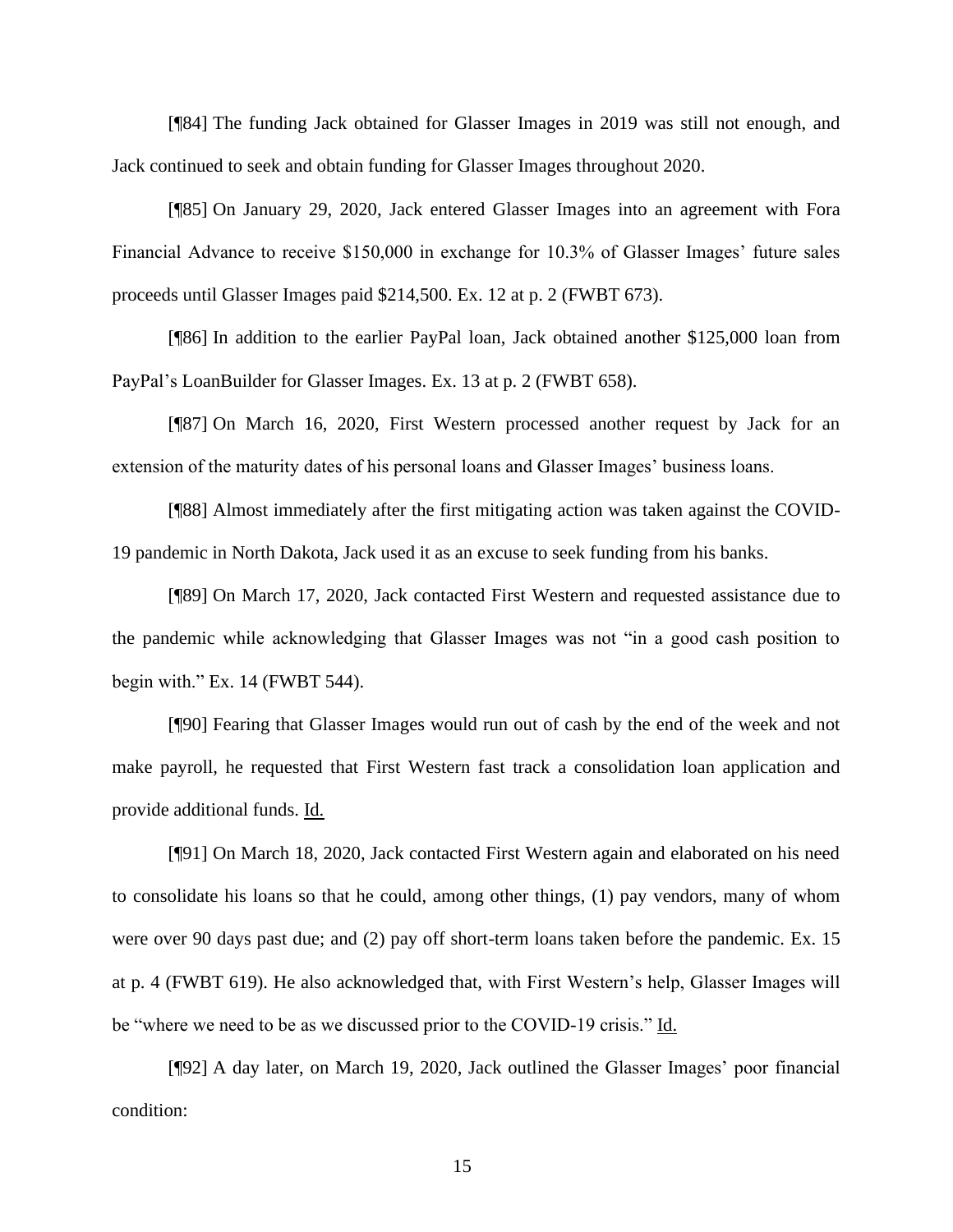We will not be able to make it for 60 days, let alone into next week. I need working capital ASAP. If not, I will need to shut down our apps needed for operations (our booking system for scheduling and invoicing, editing software, album design app, file storage, and so much more that require monthly payments), I will not be able to pay rent or equipment leases, we will need to stop advertising (which will cease the inquiries we have been getting), I will not be able to make payroll, we will not have people to fulfill weddings this summer, etc etc etc. SBA will take too long. Why can't we consolidate now? We have been talking about this for months. And now, more than ever, we need to consolidate and get additional capital to move forward. This is dire. I am not sure what I will do.

Id. at p. 2 (FWBT 617).

[¶93] A few days later, on March 23, 2020, Jack requested a bridge loan from First Western Bank "again." Ex. 16 (FWBT 545).

[¶94] In a March 23, 2020 e-mail, at a time when Glasser Images' account "dropped negative," Jack requested assistance from Bravera claiming that Glasser Images had "felt the effect" of the pandemic which was "compounded with past cash flow needs." Ex. 17 at p. 5 (Bravera 1387).

[¶95] Despite Jack's invocation of the pandemic, Bravera denied Jack's request for additional funding due to Glasser Images' past financial condition, saying, "I think from our perspective, we certainly need to know that there has been improvements in profitability and cash for us to consider looking at things again." Id. at p. 2 (Bravera 1387).

[¶96] A day after Jack's communications with Bravera, on March 24, 2020, Jack emailed his employees to tell them that he was delaying their paychecks. Ex. 18 at p. 2 (HK 19586).

[¶97] Despite his regular invocation of the COVID-19 pandemic as an excuse for Glasser Images' financial condition and business failure, Jack's communications with his bankers, nonetheless, repeatedly acknowledge the business's poor financial condition existed before it. Supra  $\P$  89 – 95.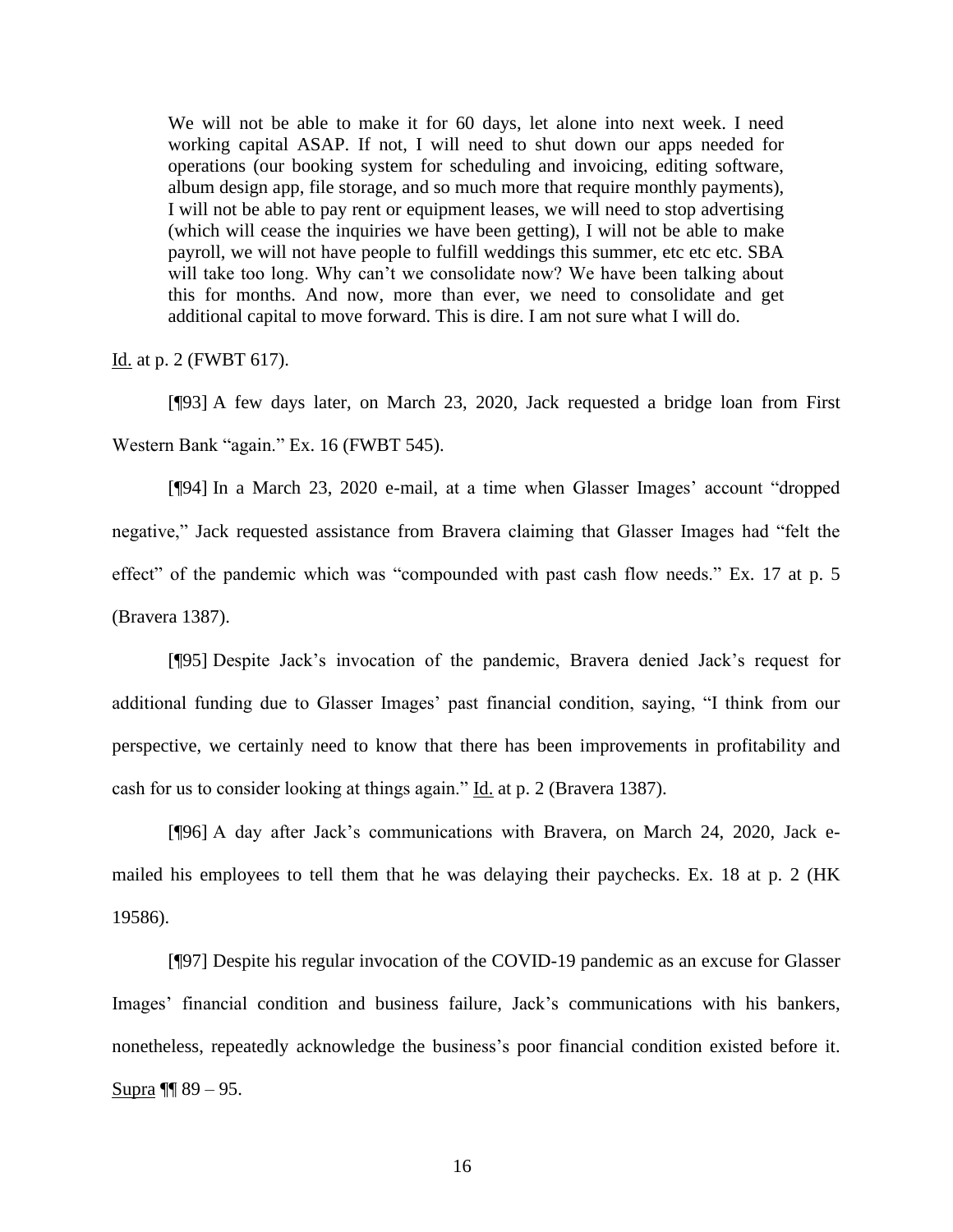[¶98] Critically, Glasser Images, relying on the language of its contracts, **refused to provide refunds** to clients whose weddings were legitimately impacted by the pandemic. Generally, Ex. 19 (NDAG 11 – NDAG 13) (Jack acknowledges it "may seem ruthless ..." not to provide a refund).

[¶99] In a display of hypocrisy and entitlement, Jack and Glasser Images believed the government and their banks should give *them* money due to the pandemic while they simultaneously refused to provide a refund to clients who requested one. Supra ¶ 98; infra ¶¶ 102,105,134.

# *Even after receiving COVID-19 relief funds, Glasser Images continued to have a poor financial condition that it did not disclose to its clients even as it solicited advance payments.*

[¶100] In an e-mail dated April 2, 2020, Jack told Bravera that both his business and personal accounts were negative. Ex. 20 at p. 3 (Bravera 1415). Jack outlined his extensive efforts to obtain funding from various sources, including "2 banks on bridge loans, working capital, and the SBA PPP." Id.

[¶101] Jack specifically stated that he had applied for the SBA Disaster Loan while simultaneously acknowledging that the business's financial problems existed before the pandemic and for unrelated reasons: "As you know, we had cash flow issues before due to our growth and business model." Id.

[¶102] On April 3, 2020, Glasser Images was approved for, and later received, a \$245,000 loan through the Paycheck Protection Program ("PPP").

[¶103] In an e-mail dated April 28, 2020, Jack contacted First Western regarding the Bank of North Dakota's COVID-19 PACE Recovery Program and his claimed need for the funds due to the COVID-19 pandemic. Ex. 21 at p. 6 (FWBT 610).

[¶104] In response, First Western advised Jack that the program was not available to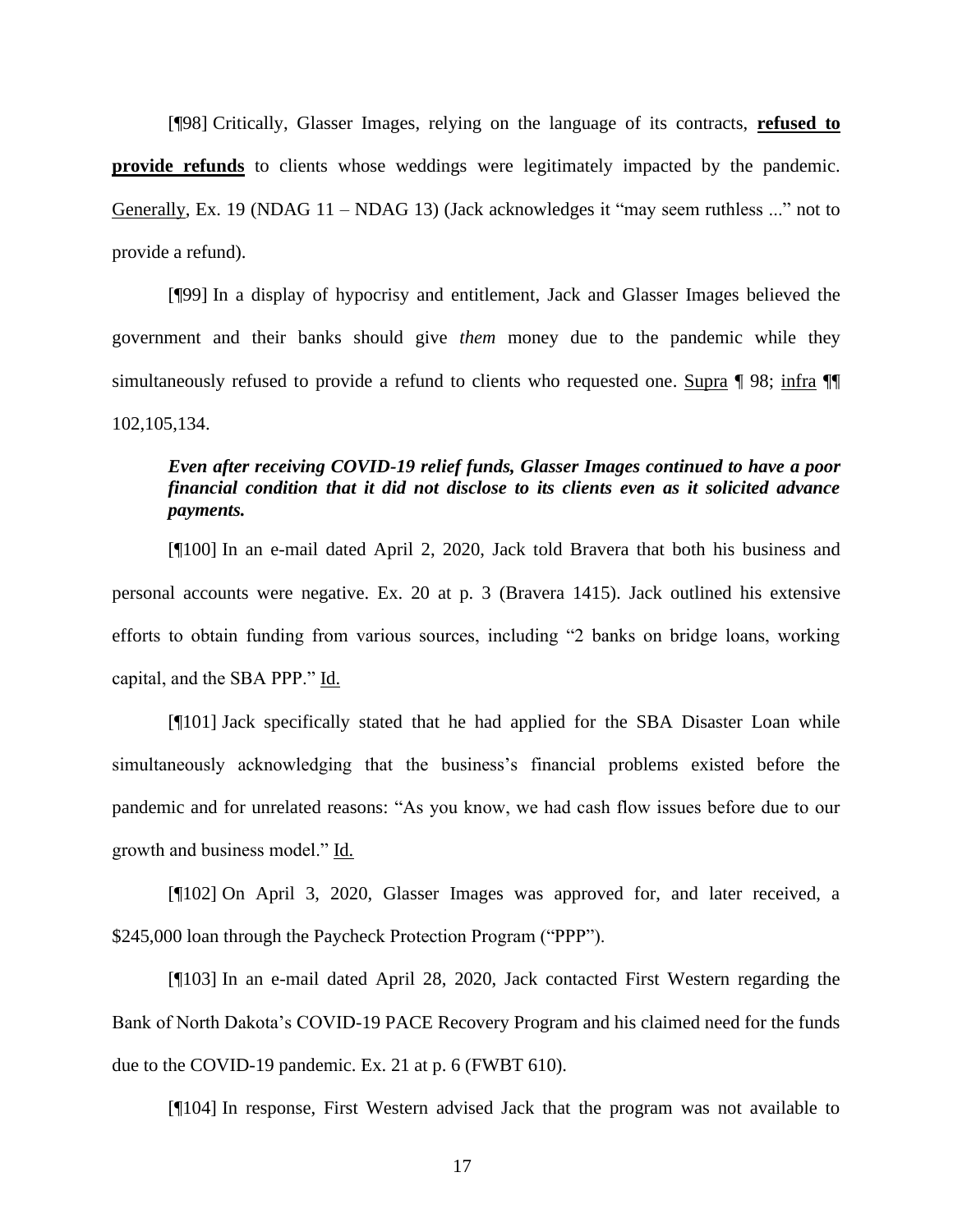Glasser Images because the business's problems existed before the pandemic: "I would agree that this could work but there is one big issue. The business was not spinning off enough cash to make its debt payments prior to this event. [Bank of North Dakota] requires that for this program." Id. at p. 5 (FWBT 609). Later in the conversation, First Western told Jack that "[a]dding additional debt, regardless of the terms is not going to help the business cash flow as it is a struggle at best currently." Id. at p. 2 (FWBT 606).

[¶105] On or about May 15, 2020, Glasser Images was approved for, and later received, \$150,000 through the Small Business Administration's COVID-19 Economic Injury Disaster Loan ("EIDL") program.

[¶106] In a document prepared by Jack for First Western Bank, he admits that, as of May 21, 2020, the pandemic had not caused any actual financial impact on Glasser Images. Ex. 22 (FWBT 308).

[¶107] According to Jack: "**In total, [estimated lost business] has resulted in a \$244,031 to \$369,221 impact. This has been offset by \$395,000 from the SBA PPP and SBA EIDL Programs.**" Id. (emphasis in original); supra ¶¶ 102, 105.

[¶108] But just days later, on May 24, 2020, Jack sent an e-mail to employees telling them he was delaying payroll. Ex. 18 at p. 2 (HK 19586).

[¶109] On August 5, 2020, Jack made another request for credit from Bravera. Ex. 23 at p. 3 (Bravera 1696). He acknowledged that the business was "still running a loss," but that it was doing better than 2019, a time predating the pandemic. Id.

[¶110] In response, Bravera declined Jack's request noting that while Glasser Images had shown improvement in 2020 compared to 2019, it was still insufficient to warrant an extension of credit: "I am not sure how 2019 finished for you but through July, that was a pretty significant loss. Although 2020 has shown improvement, those numbers wouldn't justify us issuing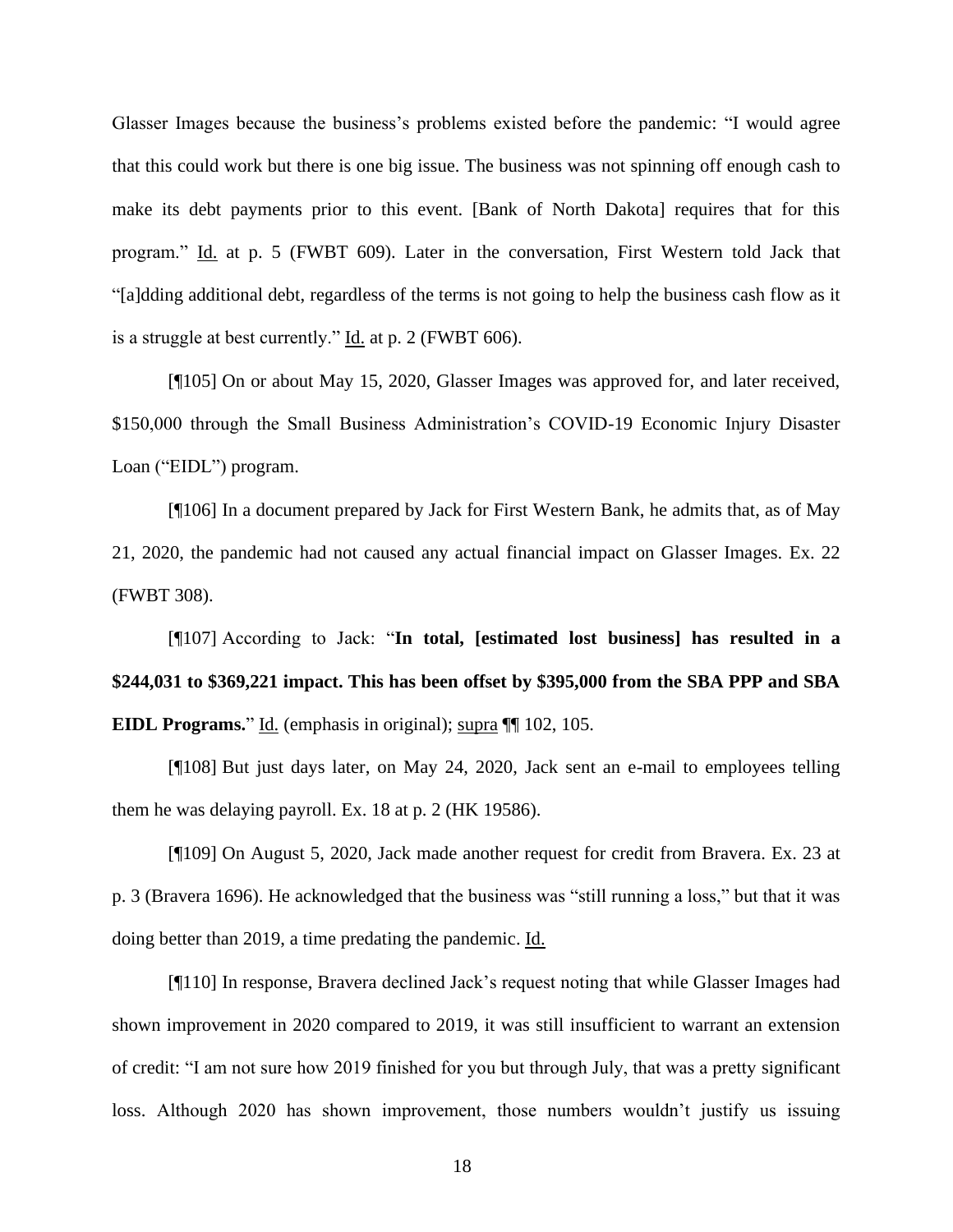additional debt in the form of credit cards." Id. at p. 2 (Bravera 1695).

[¶111] The bank further noted that the business had always generated good revenue, but it has "some work to do to control expenses ..." Id.

[¶112] As will be shown below, the business's uncontrolled expenses included personal expenditures made by Jack and Jace, personal expenditures they continued to make even while Jack sought loans from the government, banks, family, and friends. Infra  $\P$  157 – 222.

[¶113] Six months after Jack pleaded for the consolidation loan from First Western, on September 2, 2020, during Glasser Images' "peak season," he once again requested additional credit from First Western for the business: "I know you are taking the [\$1.2 million] consolidation of just the First Western loans to the committee. But that will not do us any good. That will not be enough. We need the [\$1.6 million]. The credit cards and PayPal are sucking all of the cash out of the business." Ex. 24 at p. 3 (FWBT 621).

[¶114] Jack continued by asking: "What's \$400,000 when we already have [\$1.2 million]," and stating: "Without it, we cannot survive." Id.

[¶115] Aware of its precarious financial position, Glasser Images continued to take advance payments from clients for another year knowing it likely would not be able to provide the merchandise it promised. Furthermore, Jack and Glasser Images did nothing to protect or secure the advance payments entrusted to the business in the event that refunds were necessary in the future.

[¶116] Jack's insistent request for an additional \$400,000 for Glasser Images was not solely for the sake of the business despite his representation to First Western. In fact, he wanted to use at least \$150,000 as a down payment to purchase \$750,000 of land for personal use. Ex. 25 (GI 599927 – 599928); Ex. 26 at p. 2 (GI 599904) (saying, "Yes, the land would be for personal use BUT it would be paid for with business cash flow – our salaries couldn't support the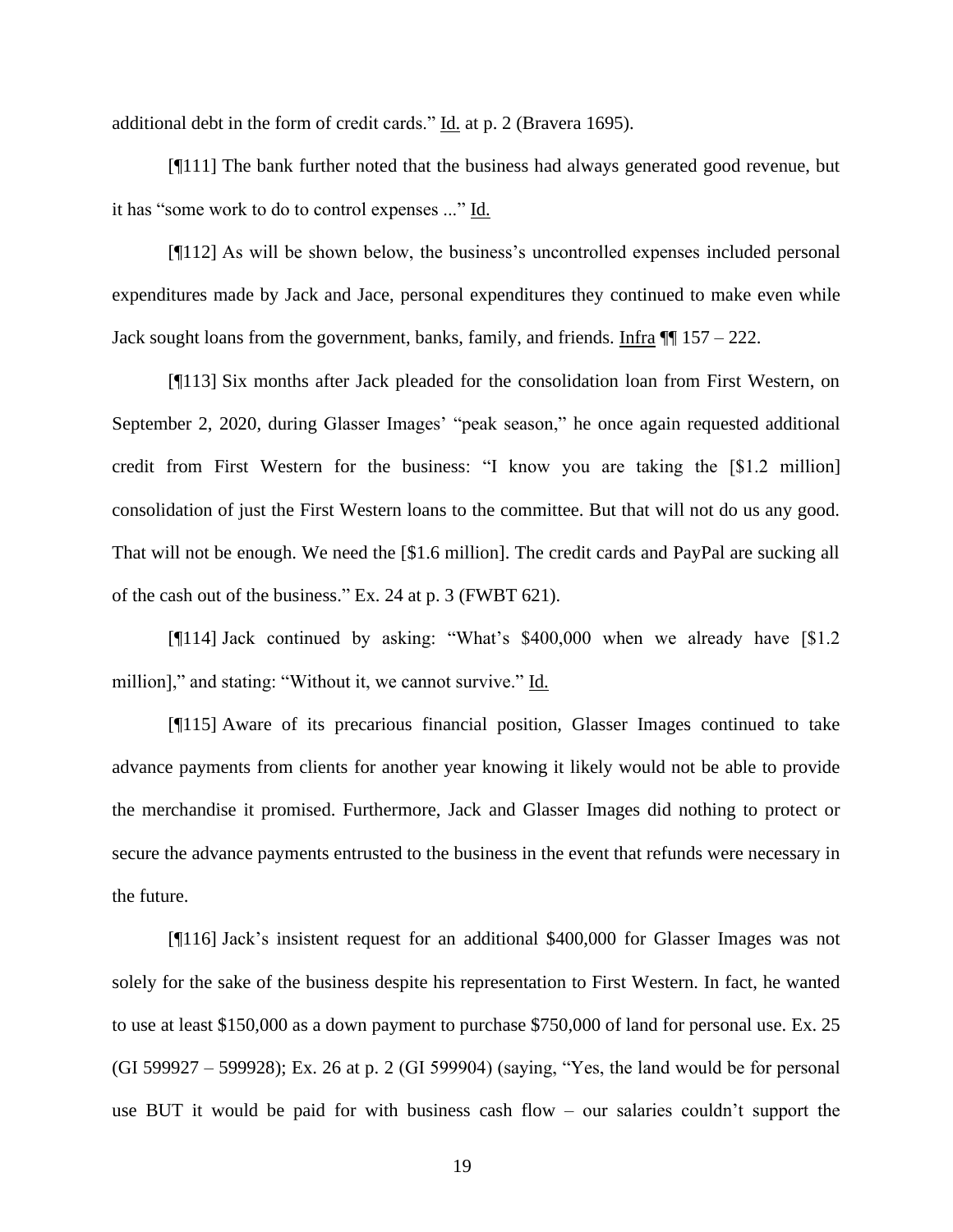payments.");  $\inf$ ra ¶[ 198 – 201.

[¶117] On September 4, 2020, during continued requests for credit from First Western, Jack grew frustrated with the bank's denial of additional credit: "Does the bank not understand that we will not cash flow without additional cash? We will run out of cash. We will not be able to operate." Ex. 27 at p. 3 (FWBT 627).

[¶118] In response, the bank advised Jack that Glasser Images "should not need loan funds to cash flow," and that Glasser Images spent \$500,000 in payroll and advertising to generate \$200,000 additional revenue in 2019. Id. at p. 2 (FWBT 626).

[¶119] First Western's annual review of Glasser Images concluded the business "has not shown the ability to cash flow or service debt with negative net incomes reported on year end statements since 2017," and that the business has struggled since it began its relationship with First Western in 2018.

[¶120] On September 10, 2020, First Western wrote that Glasser Images was doing well despite the pandemic (contrary to Jack's narrative):

The business appears to be doing well despite the apparent issues COVID-19 have had upon the public. The business has had to move back some wedding shoots from Spring to Summer of 2020 but have had minimal cancellations. The effects of the virus have actually seen an improvement in revenues compared to the same time period in previous years for the business as wedding shoot customers have purchased additional add-ons to their packages as they want to preserve their wedding photos.

[¶121] On September 15, 2020, Jack again requested credit from First Western acknowledging that Glasser Images was "just skirting by and barely keeping the checking account positive." Ex. 28 at p. 2 (FWBT 564). Jack asked First Western if it had "an immediate solution for [Glasser Images'] cash position," which he described as "not good." Id.

[¶122] On September 25, 2020, First Western questioned Jack's contradictory representations that Glasser Images had been severely impacted by the pandemic but that the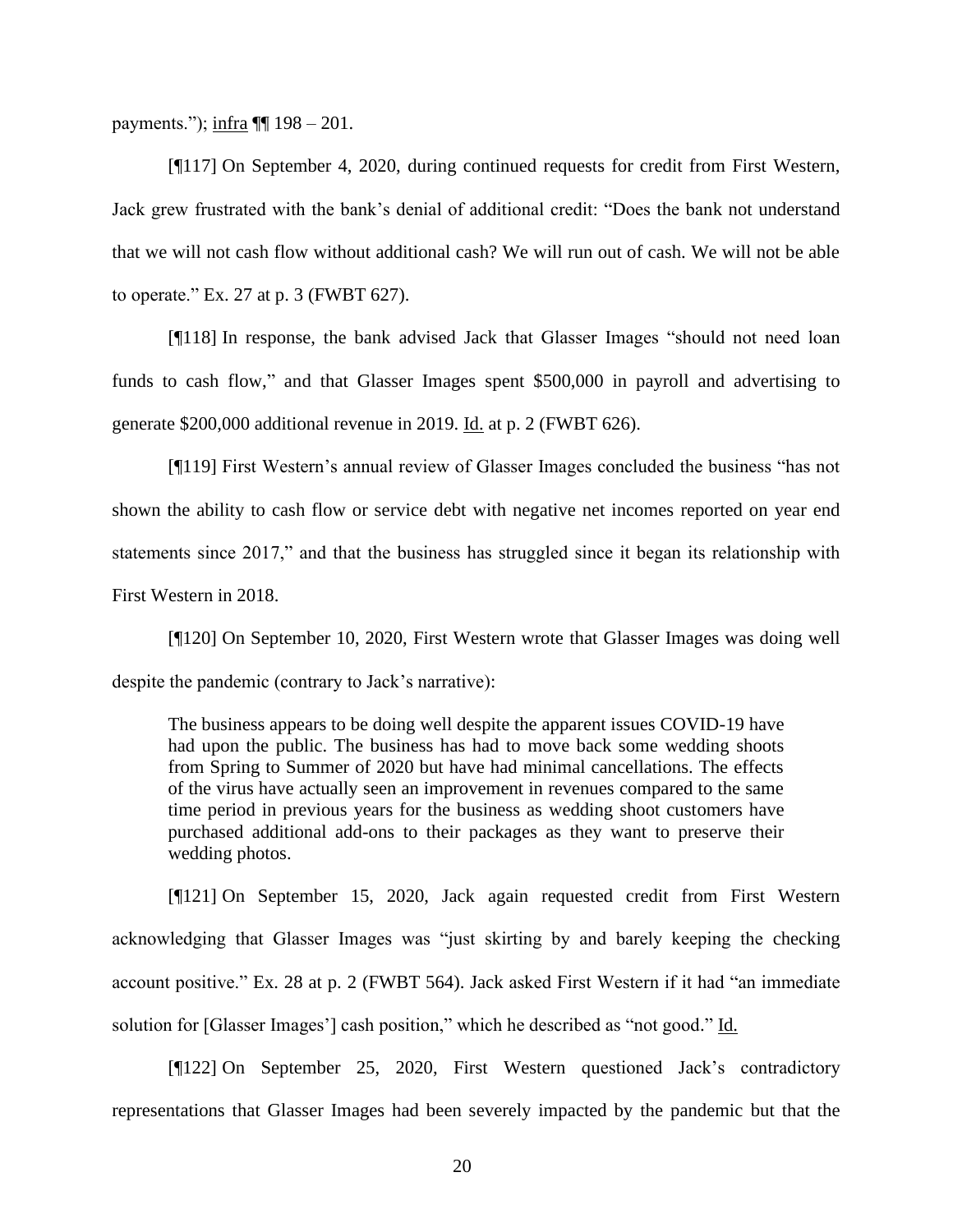business's revenue was up every month compared to the prior year: "How is the revenue up every month when comparing this year with last year considering the effects that you say the pandemic has caused." Ex. 29 at p. 2 (FWBT 566).

[¶123] In response, Jack acknowledged two things: first, the business was not impacted by the COVID-19 pandemic to the extent that Jack would have everyone believe; and second, the business was suffering financially before 2020: "Weddings are up and carrying the increase but commercial isn't, hence the continued losses and cash flow issues. Remember how much of a loss we had last year [2019]. I can send reports again, if needed to help illustrate that." Id.

[¶124] On September 29, 2020, Jack executed a promissory note for a consolidation loan of approximately \$1.2 million dollars from First Western and personally guaranteed it.

[¶125] As with his prior loans for the business, Jack obtained the consolidation loan from First Western for Glasser Images because a friend of his agreed to personally guarantee the loans. Neither Jack nor Glasser Images would have qualified for the First Western loans on their own.

[¶126] Additionally, Jack obtained loans for Glasser Images from various individuals throughout 2020 that totaled approximately \$178,500.

[¶127] In summary, throughout 2020, Jack obtained at least the following loans for Glasser Images:

| <b>Source</b>                                                              | <b>Amount</b>                        |
|----------------------------------------------------------------------------|--------------------------------------|
| Fora Financial                                                             | \$150,000 business loan              |
| PayPal LoanBuilder                                                         | $$125,000$ business loan             |
| <b>Small Business Administration</b><br><b>Paycheck Protection Program</b> | \$245,000 business loan. (Forgiven.) |
| <b>Small Business Administration</b>                                       | \$150,000 business loan. (Forgiven.) |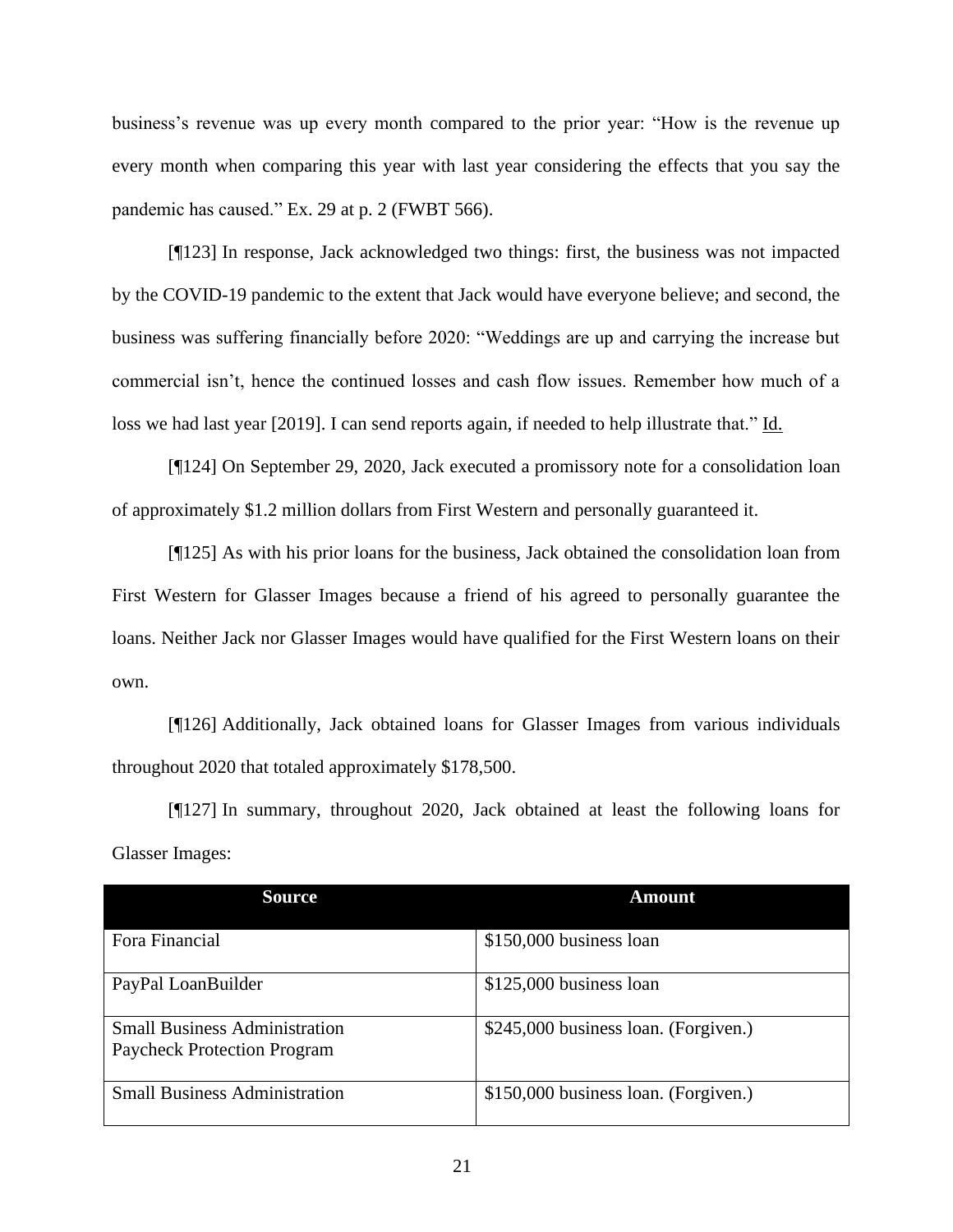| <b>Source</b>                 | <b>Amount</b>                    |
|-------------------------------|----------------------------------|
| Economic Injury Disaster Loan |                                  |
| <b>First Western Bank</b>     | \$1.2 million consolidation loan |
| $J.G.-1$                      | \$8,000 personal loan            |
| $J.G.-2$                      | \$61,513.05 personal loan        |
| $J.G.-2$                      | \$9,078 personal loan            |
| S.R.                          | \$50,000 personal loan           |
| D.B.                          | \$50,000 personal loan           |

[¶128] On November 9, 2020, a year before Jack closed Glasser Images, Jack's accountant told him that the business had too much debt and not enough cash flow, and, as a result, neither banks nor investors would assist him because he could not pay them back. Ex. 30 at p. 2 (HK 151). Jack's accountant suggested that Jack should consult with a bankruptcy attorney. Id. at pp.  $2 - 3$  (HK 151 – 152).

[¶129] But Jack did not heed his accountant's advice. Instead, Glasser Images continued to solicit advance payments from clients and potential clients without disclosing its poor financial condition.

[¶130] Just days after Jack was advised he should consult with a bankruptcy attorney, on or about November 12, 2020, Jack and Jace received \$34,132.00 into their personal account, the proceeds of a loan from FinWise/Upstart that was transferred to Glasser Images' account.

[¶131] On its 2020 income tax returns, Glasser Images reported a \$630,229 loss.

*In the final year of its operation, Glasser Images remained in a poor financial condition that went undisclosed to unwitting consumers.*

[¶132] In 2021, the final year of Glasser Images' operation, Jack continued to seek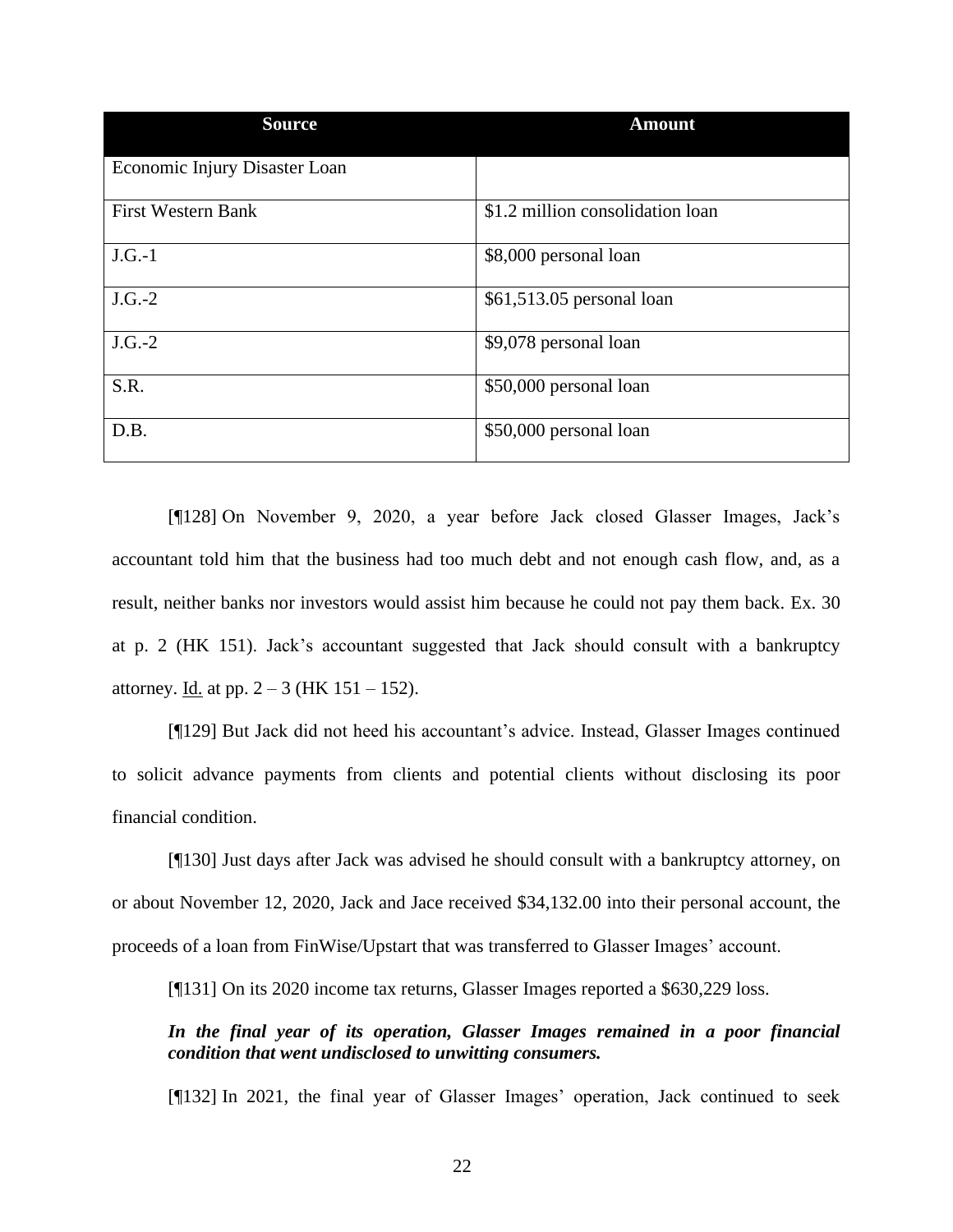funding from every conceivable source.

[¶133] At some point during the year, Jack received approximately \$10,000 from Jace's cousin.

[¶134] On January 20, 2021, Glasser Images was approved for, and later received, an additional \$257,500 loan through the Paycheck Protection Program, bringing the total to \$502,500.

[¶135] Jack applied for and received these funds for Glasser Images despite knowing that his business did not qualify for it.

[¶136] Aware that Glasser Images did not qualify for the second loan, on December 21, 2020, Jack suggested a way he could manipulate Glasser Images' revenue so that he could qualify the business to receive the funds: "We saw a decline in Q4, but I do not think it will be enough to amass a 25% decline from year to year unless we'd be able to break it out by category (ie commercial VS weddings)." Ex. 31 at p. 2 (HK 735).

[¶137] In the same conversation, Jack acknowledged that Glasser Images' losses had nothing to do with the pandemic but were due to "commercial revenue expansion in 2018 and 2019," and that Glasser Images "saw stable revenue (especially with weddings)" in 2020. Id.

[¶138] Despite having received a total of \$395,000 through the Small Business Administration's PPP and EIDL programs (all of which was forgiven), *supra* ¶ 107, Jack continued his efforts to obtain funds for Glasser Images.

[¶139] On March 23, 2021, Jack sent an e-mail boasting that Glasser Images was "looking at closing out a solid and profitable  $1<sup>st</sup>$  quarter!" Ex. 32 at p. 4 (Bravera 1484). Jack used this as a basis to request a loan from Bravera. Id.

[¶140] Again, Bravera declined to extend credit to Glasser Images because it needed to "see a good 18 months of profitability" before it would consider the request. Id.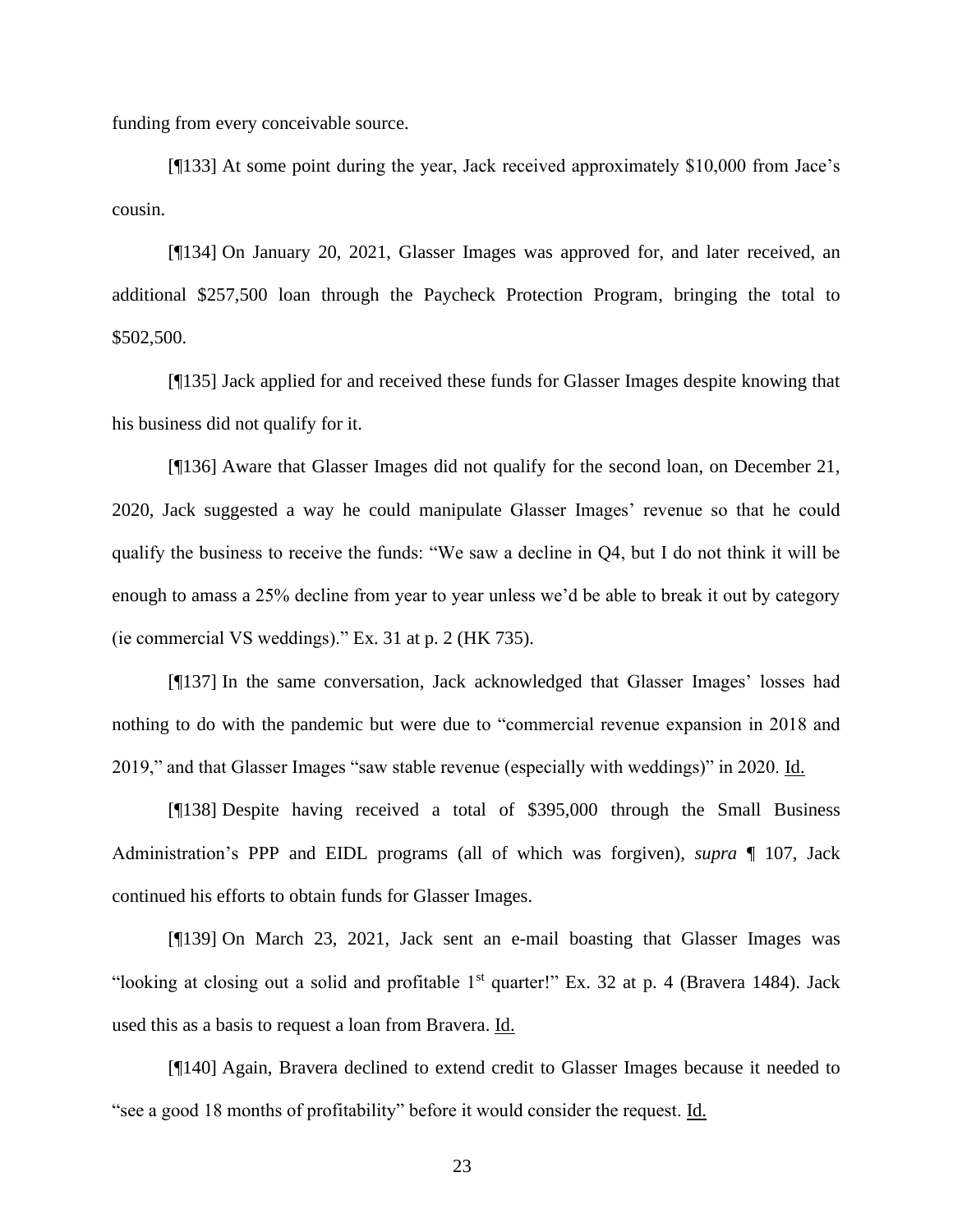[¶141] When Jack pressed the inquiry, Bravera advised him that it would need to see "a pattern of profitability and financial trends moving in the right direction," and that a positive quarter is an insufficient basis to extend the business additional credit. Id. at p. 3 (Bravera 1483).

[¶142] In a subsequent e-mail in the same discussion, Jack acknowledged that the pandemic relief funds "helped with cash flow," but the business remained in a "similar debt service position" as it was before. <u>Id.</u> at p. 2 (Bravera 1482).

[¶143] Three months later, on June 29, 2021, Jack contacted Bravera when Glasser Images' account was once more overdrawn because he wanted to know if declined transactions would clear if he made a deposit. Ex. 33 at p. 4 (Bravera 1570).

[¶144] In response, Bravera said:

We will not be re-running or honoring any checks until you get this account positive. This account has had 235 NSF items since it was opened, which is unacceptable. You have had 10 items in just the last month.

I want to make this clear: the management of this account is unacceptable, and we will not honor checks if you have no funds. If this kind of account management **continues we will be closing the account.**

Id. at p. 2 (Bravera 1570) (emphasis added).

[¶145] In response, Jack acknowledged the business's dire financial situation, though he placed the blame solely on the pandemic and not the business's poor financial condition predating the pandemic. Id.

[¶146] Two weeks later, on July 15, 2021, Jack contacted Bravera regarding two employee paychecks (totaling \$4,029) that did not clear. Ex. 34 at p. 2 (Bravera 1779). Jack advised the bank he requested a loan from a family friend. Id.

[¶147] Another two weeks later, Jack again requested a loan from Bravera. This time, Jack requested a "super short-term loan" despite having been approved for an additional \$350,000 SBA EIDL loan. Ex. 35 at p. 3 (Bravera 1786).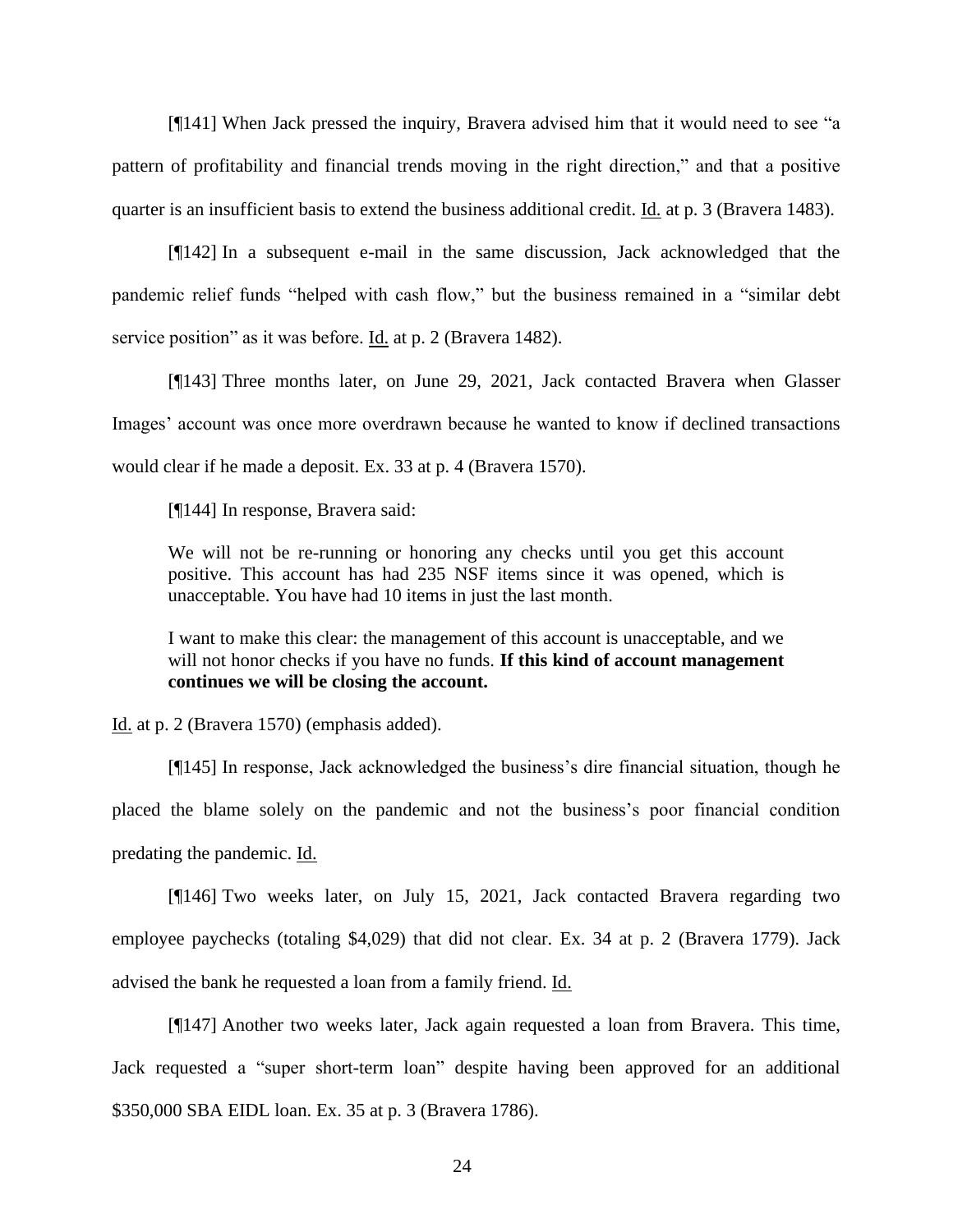[¶148] Bravera declined Jack again, telling him that the SBA loan would not be a basis on which it would extend credit to Glasser Images. Id. at p. 2 (Bravera 1785).

[¶149] In or around September of 2021, Jack requested a modification of his earlier EIDL loans seeking an additional \$1.5 million.

[¶150] At about this same time, September of 2021, First Western Bank concluded that Glasser Images' main asset was the approximately \$500,000 "loan" given to Jack by the business. Infra  $\P\P$  210 – 217.

[¶151] On or about October 4, 2021, the money tree finally and inevitably dried up when the Small Business Administration denied the \$1.5 million loan modification after it determined that Glasser Images did not have the ability to repay the loan. Ex. 36 at p. 2 (GI 22984).

[¶152] On October 4, 2021, Jack requested reconsideration of the Small Business Administration's decision while citing business loss suffered in 2019. Ex. 37 at p. 2 (GI 23133). He also contended that the Small Business Administration should reconsider its decision because he was going to use the Small Business Administration's loan to pay off the approximately \$1 million owed to First Western, the proverbial "rob Peter to pay Paul." Id. at pp. 2, 4 (GI 23133, GI 23135).

[¶153] Deciding he had no other options, on October 4, 2021, Jack asked a longtime friend and employee if her parents would give him a loan. <sup>6</sup> He did not disclose to her that the Small Business Administration had just denied his \$1.5 million loan application.

[¶154] When his friend denied Jack's request for money, Jack closed Glasser Images three days later, October 7, 2021.

[¶155] In summary, Jack spent years funding Glasser Images utilizing every conceivable

<sup>6</sup> Jack's request to his longtime friend came not long after he asked another friend's father-in-law for a loan without involving his friend in the request. Jack was indignant that his friend was offended he had not involved her in the conversation.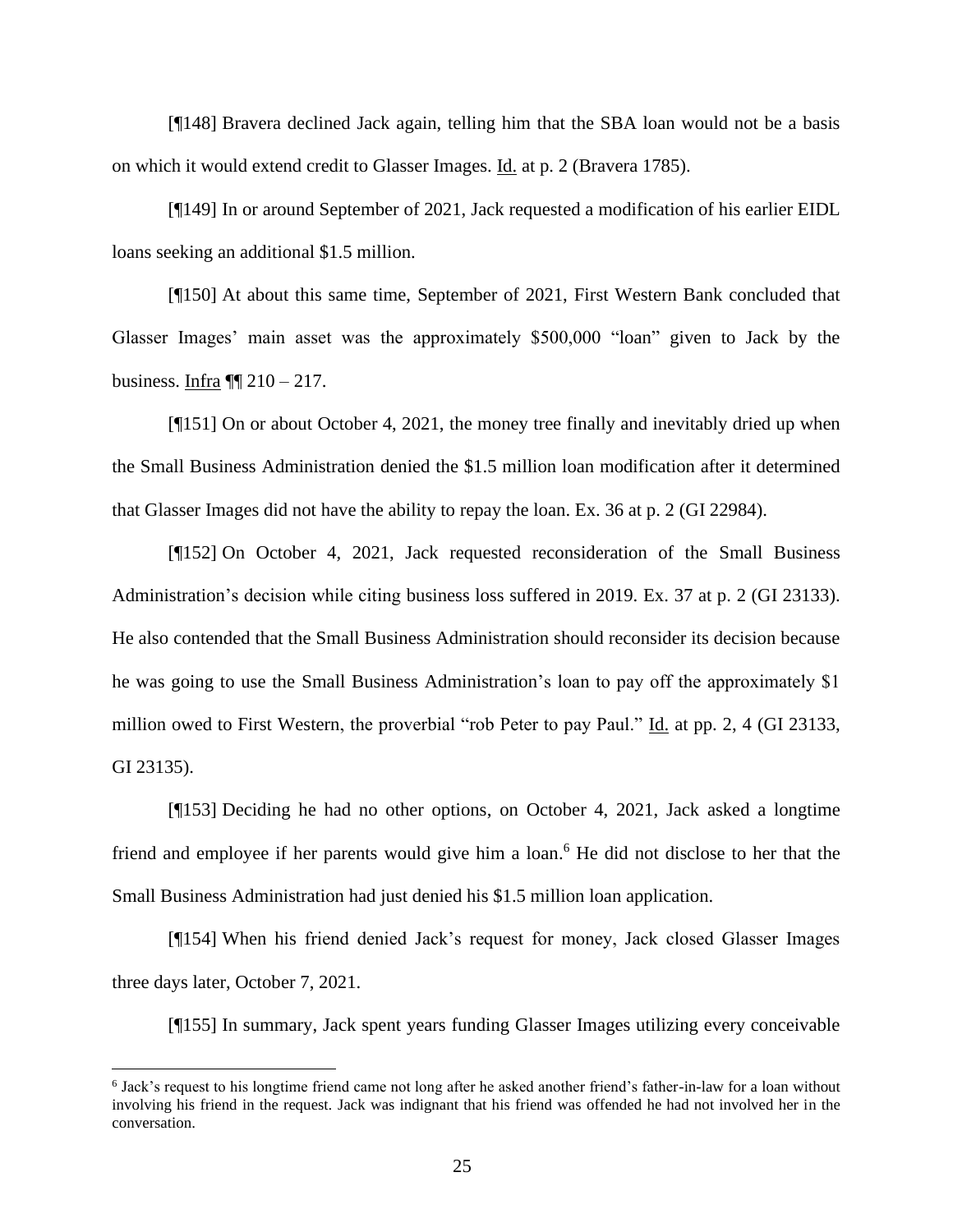funding source, including the government (over \$1 million), banks (over \$1 million), family, and friends. And the entire time, Glasser Images solicited advance payments from clients without disclosing its poor financial condition. Even if Glasser Images' poor financial condition was the result of the pandemic (it wasn't), the business should have and could have informed its clients and potential clients that Glasser Images might fail before it could perform the promised services.

[¶156] But not only did Glasser Images sell its services without disclosing its poor financial condition, it did so while contractually obligating its clients to utilize only its services. In other words, it contractually required its clients to rely solely on it even while it was at a near constant risk of failure.

# **C. Count 3: Glasser Images, Jack Glasser, and Jace Schacher diverted consumer advance payments to other contractual obligations or personal expenses. (Against Glasser Images, Jack Glasser, Jace Schacher.)**

[¶157] The allegations made in all prior paragraphs are incorporated by reference as if fully set forth herein.

[¶158] In connection with the sale or advertisement of merchandise to persons in North Dakota, Defendants Jack, Jace, and Glasser Images acted, used, or employed deceptive acts or practices, fraud, false pretense, false promise, or misrepresentation, with the intent that others rely thereon, whether or not any person has in fact been misled, deceived, or damaged thereby, including by diverting consumer advance payments to other contractual obligations or personal expenses, in violation of N.D.C.C. § 51-15-02.

[¶159] In the alternative, Jack, Jace, and Glasser Images provided assistance or support to the other while the other engaged in the acts or practices alleged in Count 3, in violation of N.D.C.C. ch. 51-15, when they knew or consciously avoided knowing that the other was engaged in an act or practice in violation of N.D.C.C. ch. 51-15, in violation of N.D.C.C. § 51-15-02.3.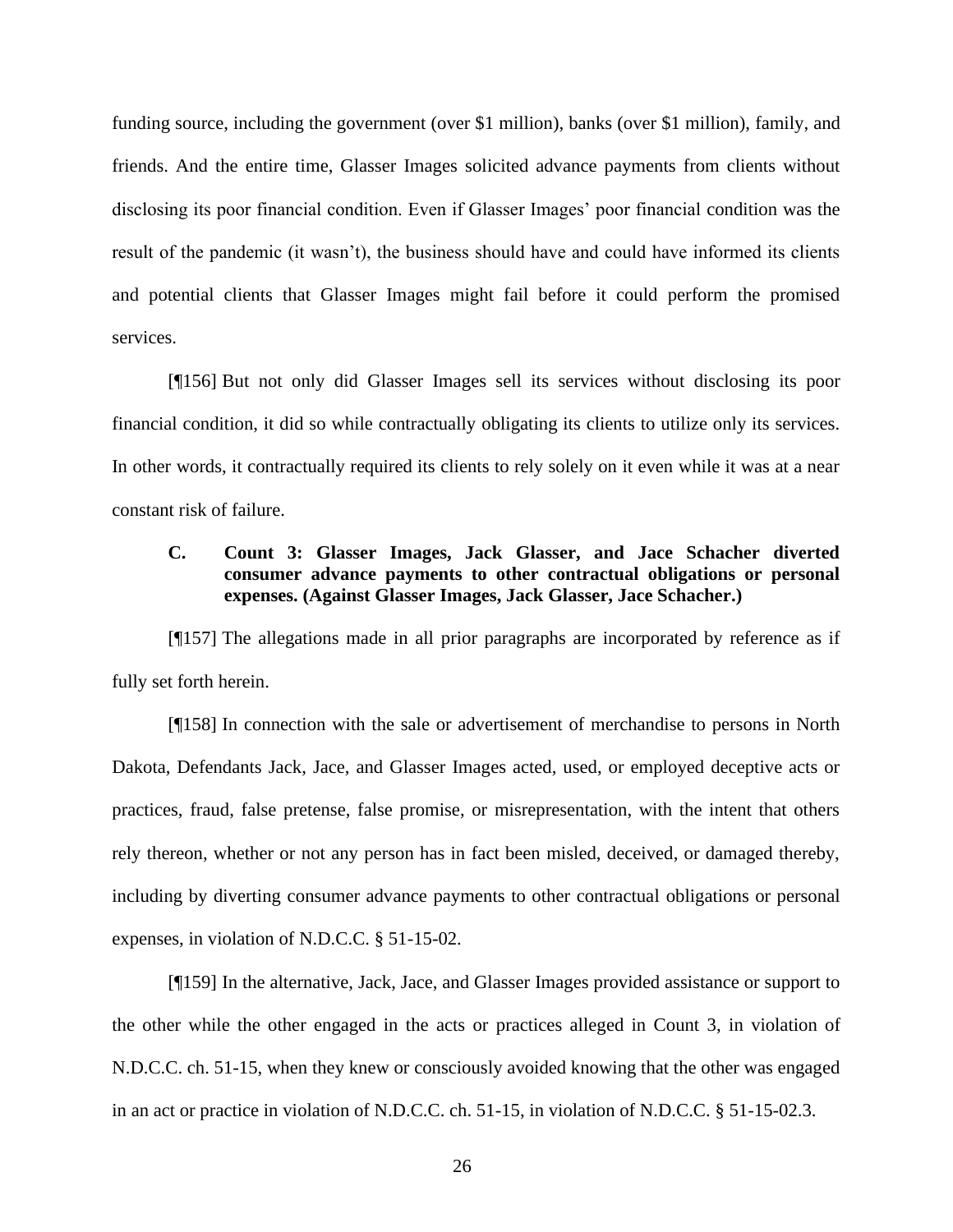[¶160] Summarizing the allegations of Count 2:

- a. Glasser Images had a poor financial condition since at least 2017. As a result of its poor financial condition, Jack constantly sought and obtained funding from third parties, including from the government, banks and other financial institutions, family, and friends. But it was never enough.
- b. Jack could not have obtained the First Western loans without a friend agreeing to personally guarantee the loans.
- c. To cover his own mismanagement of Glasser Images, Jack invoked the COVID-19 pandemic as an excuse for the poor financial condition of his business, and he asked for additional credit from his banks falsely claiming his business had been harmed by the pandemic.
- d. In response to his many requests for credit, Jack was also told multiple times that the business's expenses were high and that he needed to reduce them.

[¶161] Fully aware of the facts above, Jack and Jace used Glasser Images to live an extravagant life funded by the business, including on the purchases described *infra*.

[¶162] *Luxury vehicles.* Jack and Jace each leased luxury vehicles the business paid for.

[¶163] On March 17, 2021, approximately two months after receiving the second disbursement of \$257,500 through the Paycheck Protection Program, Jack and Jace entered into a 36-month lease for a 2021 Mercedes-Benz GLE450W4, costing the business \$1,631.97 per month (\$19,583.64 annually).

[¶164] Only six days after entering into the lease for the Mercedes, Jack requested a consolidation loan from Bravera and noted the business was in a "similar debt service position" as it was before receiving the Paycheck Protection Program funds. Supra ¶ 142.

[¶165] A month later, on April 22, 2021, Jack and Jace entered into a lease for a 2021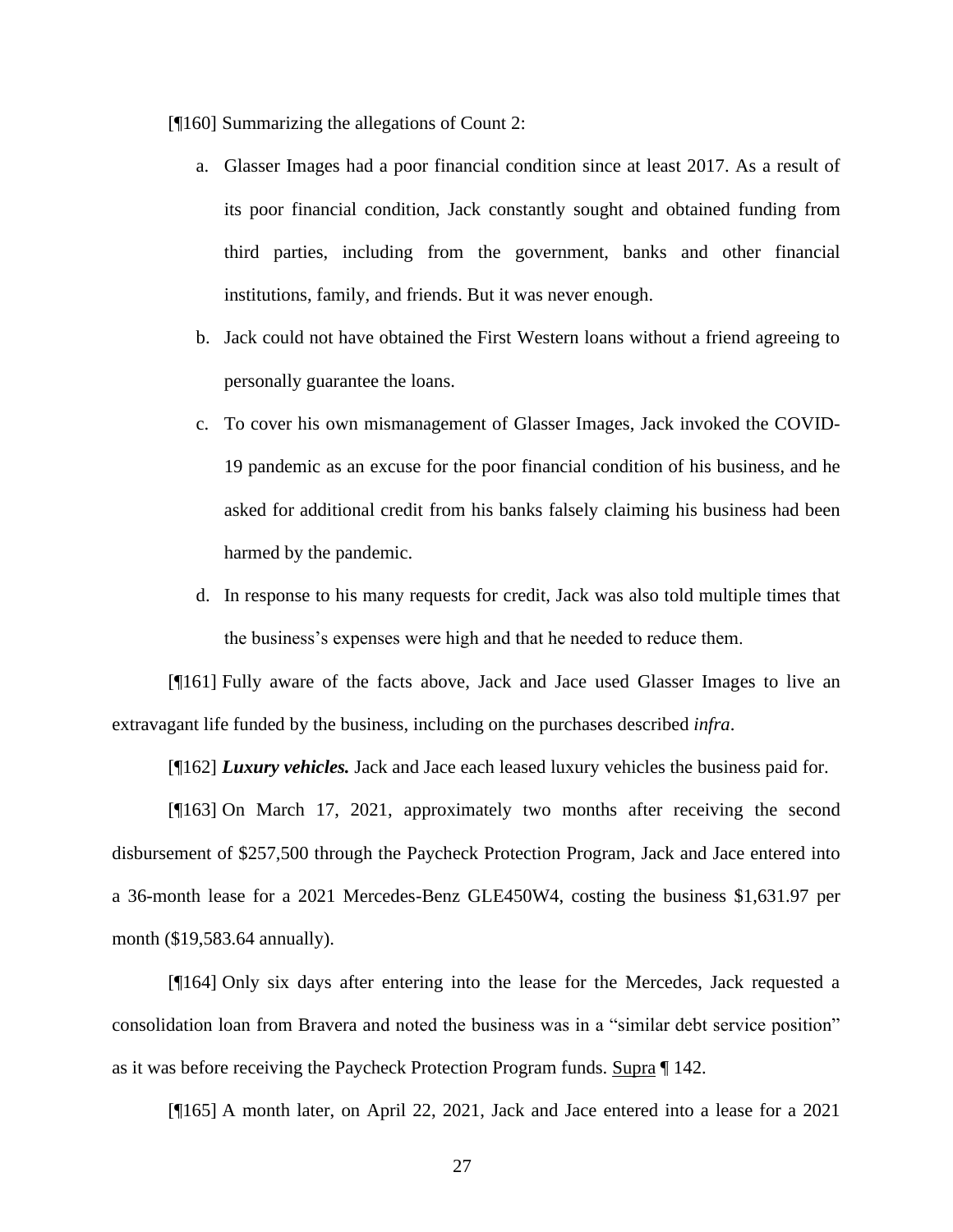Audi S5 Quattro that cost \$2,059.35 per month (\$24,712.20 annually).

[¶166] Though the Audi was ostensibly paid for using Jack and Jace's personal checking account, the payments were covered by funds transferred to their personal checking account from Glasser Images' account on at least three occasions in 2021.

[¶167] After leasing luxury vehicles that the business paid for, Jack contacted Bravera about Glasser Images' overdrawn accounts and was told his management of the account was unacceptable. Supra  $\P$  143 – 144. Jack blamed the pandemic. Supra  $\P$  145.

[¶168] When questioned by the Consumer Protection Division of the Attorney General's Office why he did not lease a less expensive vehicle, Jack said he "had had two Mercedes before," and then acknowledged "[he] maybe could have gotten a, a less expensive vehicle."

[¶169] In addition to the cars themselves, Jack and Jace used business funds to have their cars detailed as often as once a week.

[¶170] *Travel.* Jack and Jace used business funds to pay for personal travel.

[¶171] On November 15, 2018, Jack contacted Bravera because he and Jace were traveling to Hawaii: "Jace and I will be traveling to Hawaii the end [sic] November. We leave 11/23 and fly back 12/1. Please put a note on the Glasser Images debit cards." Ex. 38 at p. 3 (Bravera 1626).

[¶172] Jack requested that Bravera increase "the ATM limit, daily limit, and point-of-sale limit on his and Jace's business debit cards." Id.

[¶173] It was at this same approximate time (late 2018) that Jack sought additional funding from First Western and was at a time that Glasser Images was over 90 days past due with vendors. Supra  $\P$  59 – 61.

[¶174] It was only two months later that Jack told First Western that Glasser Images' checking account "dip[ped] negative," that Glasser Images was "just squeezing by but barely,"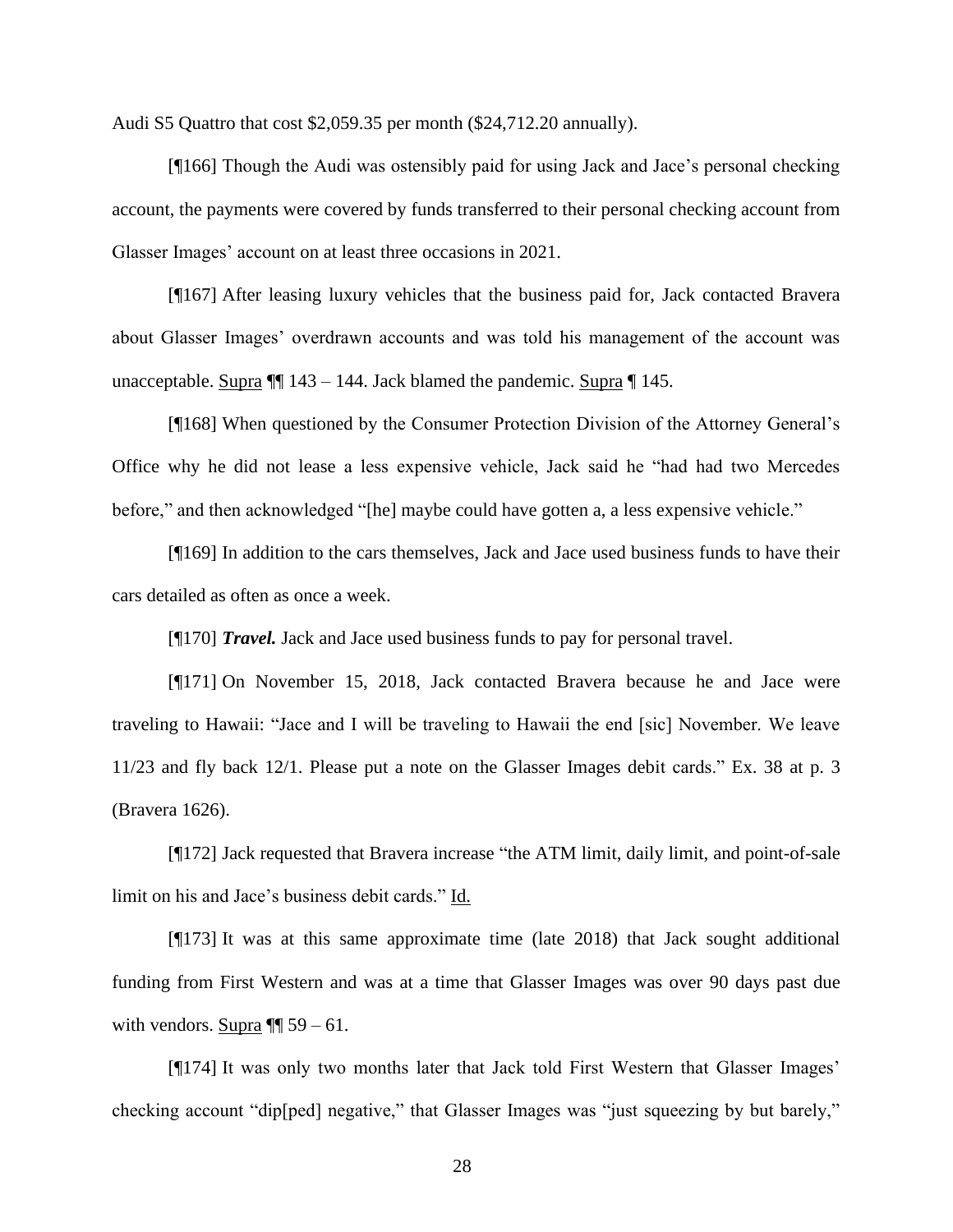and that payroll checks overdrew Glasser Images' account by \$4,500. Supra  $\P$   $\eta$  70 – 71.

[¶175] In another example, on or about May 28, 2021, Jack and Jace used Glasser Images' credit card to pay for a trip to Wyoming. Ex. 39 at pp.  $3 - 5$  (GI 25584 – GI 25585); Ex. 40 (GI 1284395 – GI 1284397). In total, Jack and Jace spent at least approximately \$10,000 on the trip, with \$8,001.92 for lodging alone. Ex. 39 at pp. 3 – 5 (GI 25584 – GI 25585).

[¶176] Approximately two weeks before Jack and Jace's Wyoming trip, Jack claimed to his accountant that Glasser Images qualified for \$2 million in Economic Injury Disaster Loan funds based on its operating expenses and asked for the accountant's help and insight on obtaining the funding.

[¶177] A month after the trip to Wyoming, Jack contacted Bravera because Glasser Images' checking account was overdrawn, and he was told that his management of the account was unacceptable. Supra  $\P$  143 – 44. And then two weeks later, he contacted Bravera about two employee paychecks that did not clear (totaling \$4,029) and said that he was seeking a loan from a family friend. Supra ¶ 146.

[¶178] Using business funds, Jack and Jace also traveled to Fargo, Minneapolis, and South Dakota for personal reasons on multiple occasions between 2018 and 2021.

[¶179] *Meals at high-end restaurants.* On a regular basis, Jack and Jace used the funds of Glasser Images to pay for meals and drinks, including at Pirogue Grille ("Pirogue") and The Luft in Bismarck where they went multiple times a week.

[¶180] On one occasion, the business purchased a \$400 meal for Jack's birthday at Pirogue.

[¶181] Jack and Jace's weekly meals cost the business hundreds of dollars that neither Jack nor Jace repaid.

[¶182] According to Jack, his and Jace's meals were recorded in the business's "meals"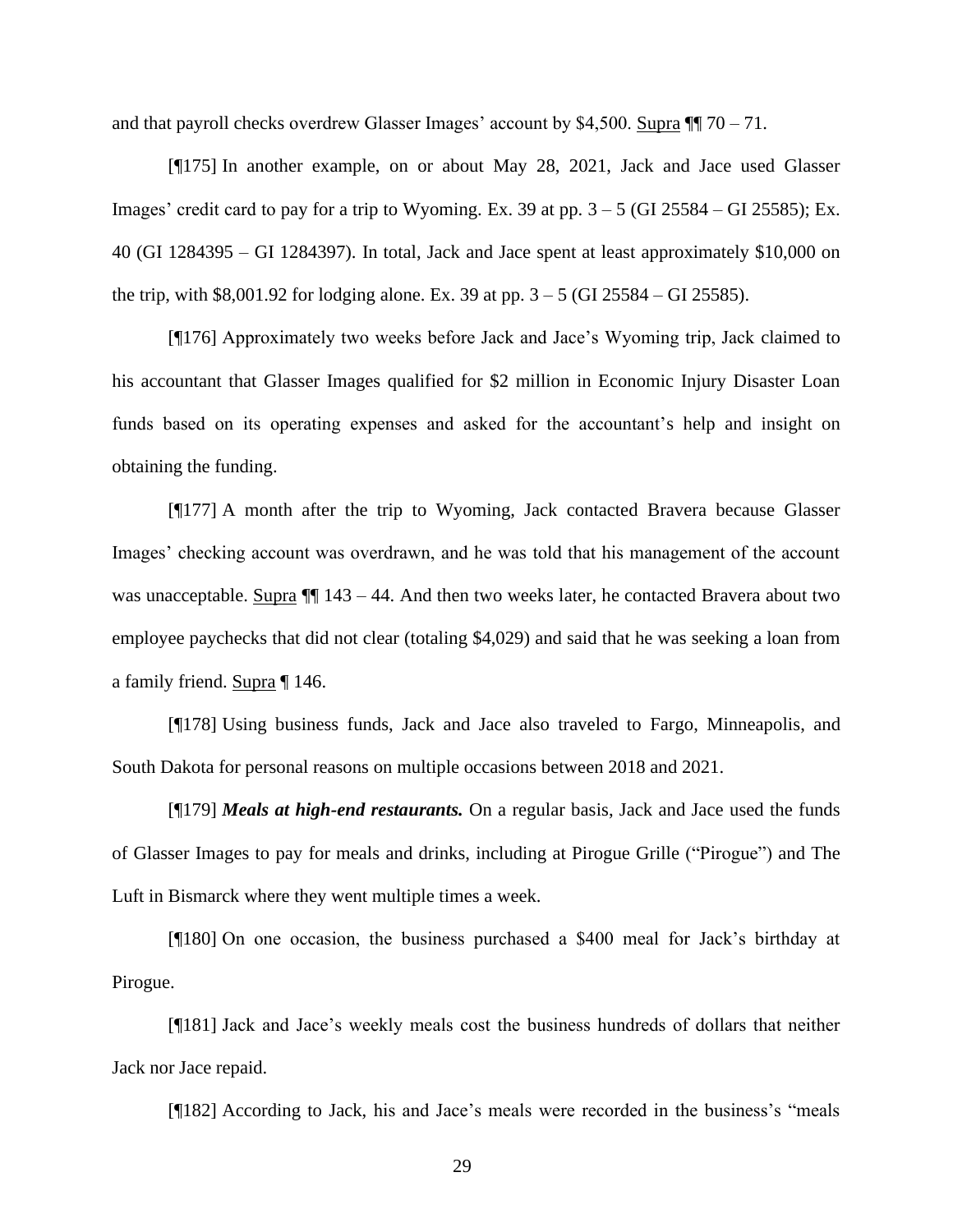and entertainment account," and Jace submitted the expense reports to the business's accountant. Ex. 41 (GI 1283637, 1283666, 1283688).

[¶183] Glasser Images admitted the business paid for Jack and Jace's meals (and other personal expenditures) between 2018 and 2021.

[¶184] When questioned about the expensive meals, Jace said that "it was just a good disconnect and kind of a, it was just easier to go there, than go home after a long day and then make dinner."

[¶185] Jace also said that Pirogue was not any more expensive than *other* high-end restaurants in Bismarck, but that he and Jack "did have a preference to go to Pirogue."

[¶186] And indeed, they did. According to the Glasser Images' credit card statement, between May 15, 2020 and June 15, 2020 for example, Jack and Jace used business funds to pay for meals at Pirogue thirteen times (and Butterhorn four times). Ex. 42 at p. 4 (GI 25534).

[¶187] These purchases were made by Jack and Jace approximately a month and a half after Glasser Images received Paycheck Protection Program funds and just two weeks after Jack contacted First Western about the COVID-19 PACE Recovery Program. Supra ¶ 103.

[¶188] At the time, Jack said that he was "still concerned about [the] continued cash flow and stabilization" of Glasser Images. He then asked: "Isn't the point of the program to help provide low cost and long-term working capital to provide cash flow to help re-start businesses for those impacted by COVID-19, which [Glasser Images] [has] been?" Ex. 21 at p. 2 (FWBT 606).

[¶189] A year later, Jack and Jace continued their extravagant food and drink purchases. Between May 16, 2021 and June 15, 2021, for example, Jack and Jace used business funds to pay for food and alcohol at Pirogue, Butterhorn, Stage Stop Liquors, and Autumn Hills Liquors. Ex. 39 at pp.  $4 - 5$  (GI 25584 – GI 25585).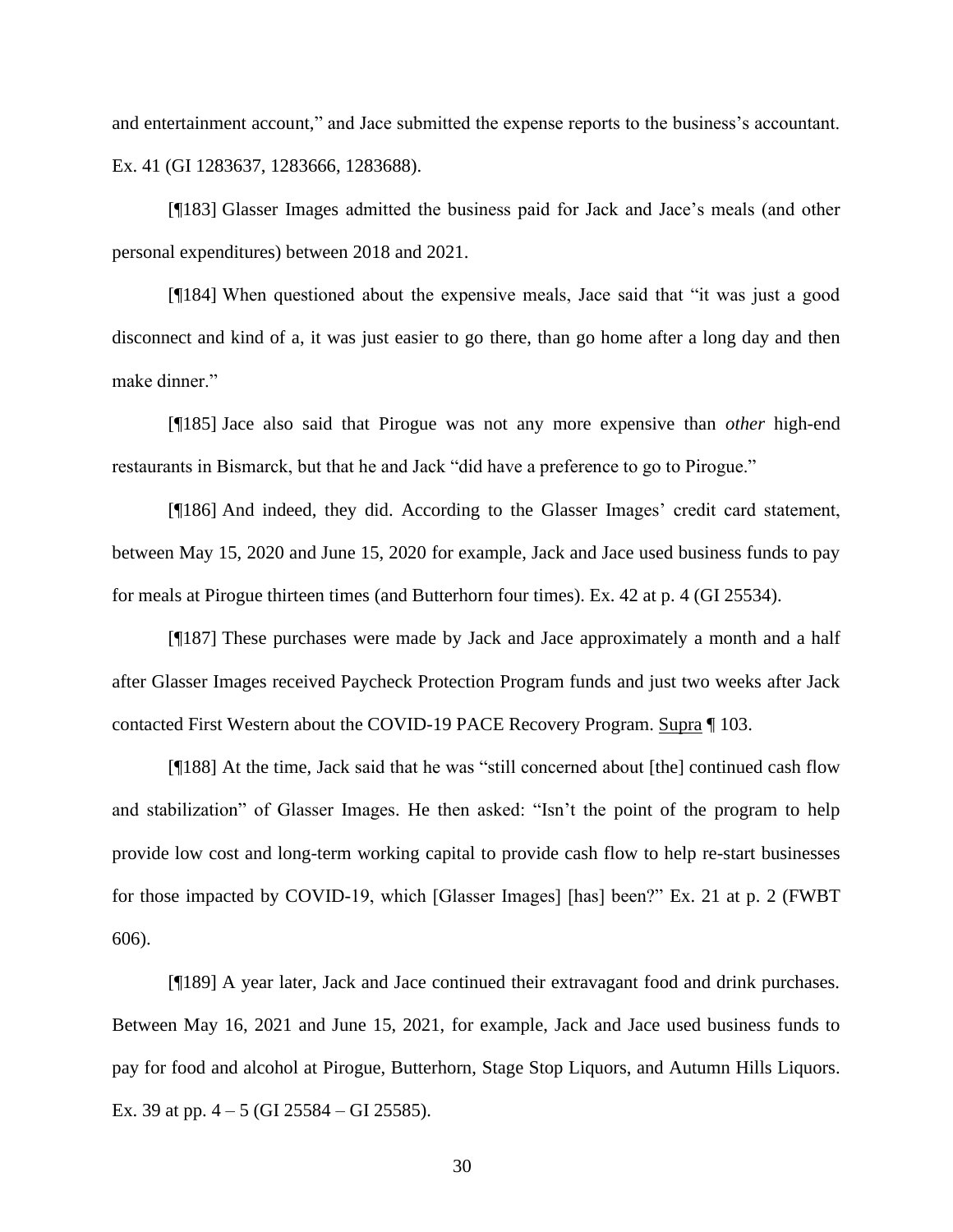[¶190] Despite Jack's claim to his bank that he was concerned about the "cash flow and stabilization" of Glasser Images, Jack and Jace were not concerned enough to stop their wasteful food and drink purchases.

[¶191] *Mortgage Payments***.** Jack and Jace paid their mortgage by transferring business funds to their personal checking account to cover their mortgage payment of approximately \$1,730.00 on at least nine occasions in 2020 and 2021.

[¶192] *Haircuts and Hair Care Products.* Jack and Jace used business funds to pay for their frequent haircuts and hair care products. For example, Between May 15, 2020 and June 15, 2020, Jack and Jace spent \$1,1991.10 for their haircuts and hair care products using business funds. Ex. 42 at p. 4 (GI 25534). A year later, between May 16, 2021 and June 15, 2021, Jack and Jace continued to use business funds to pay for their haircuts and hair care products. Ex. 39 at pp.  $4 - 5$  (GI 25584 – GI 25585).

[¶193] *Plants.* Jack and Jace used business funds to pay large amounts for plants. For example, between May 16, 2021 and June 15, 2021, Jack and Jace used business funds to purchase plants for themselves, spending at least \$1,296.25. Id. Jace justified these personal purchases by claiming a couple of plants were not receiving enough light at the office.

[¶194] *Subscription services.* Jack and Jace used business funds to pay for a variety of frivolous subscription services for themselves, including for meal kits, smoothie kits, and alcohol kits. Just as with their mortgage and Audi payments, the business paid for their subscription services when Jack and Jace transferred business funds into their personal account.

[¶195] *Transfers to personal account.* In addition to the various purchases specifically identified above, the business subsidized other purchases and payments Jack and Jace made using their personal accounts. When they needed or wanted the additional funds for their extravagant lifestyle, or to cover necessary expenditures, Jack and Jace transferred funds from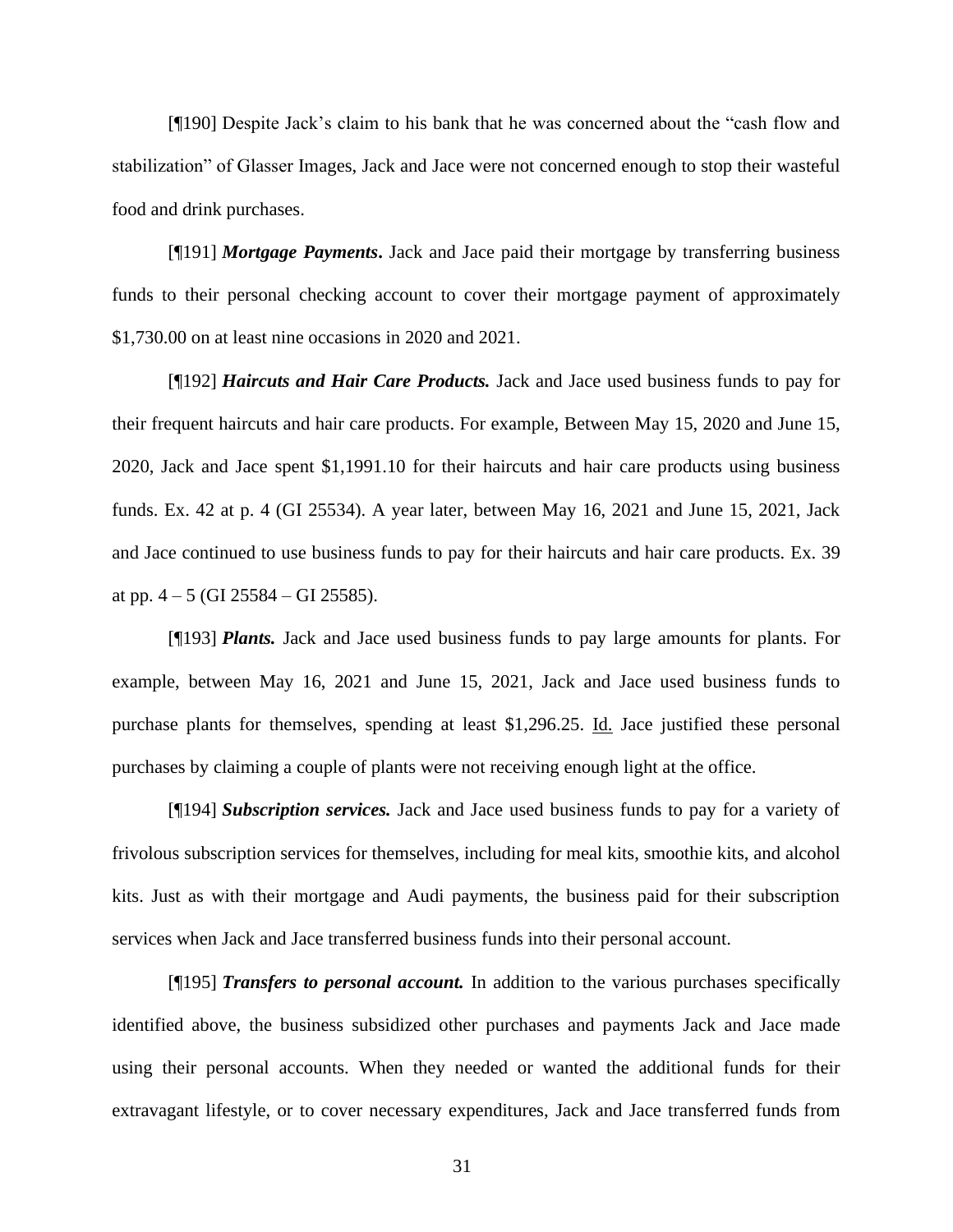the Glasser Images account into their personal account.

[¶196] For example, on or about April 3, 2020, when Glasser Images' account was negative and Jack and Jace's personal account was negative, Jack and Jace transferred business funds to their personal account to cover their negative balance.

[¶197] Notably absent from Jack and Jace's personal accounts are basic living expenses (e.g., fuel and groceries), because they used Glasser Images' funds to cover those expenses.

[¶198] *Real Estate.* In and around June of 2020, at a time Jack now claims Glasser Images was negatively impacted by COVID-19, Jack and Jace pursued purchasing \$750,000 in real estate using business proceeds. Ex. 25 at p. 3 (GI 599928); Ex. 26 at p. 2 (GI 599904).

[¶199] On June 24, 2020, Glasser Images' accountant advised Jack that he and Jace should not purchase land using business funds if the land was for personal use. Ex. 26 at p. 3 (GI 599905).

[¶200] Jack responded: "Yes, the land would be for personal use BUT it would be paid for with business cash flow – our salaries couldn't support the payments. Does that make a difference? Could I just do a loan to myself like I have been with any other personal expenses." Id. at p. 2 (GI 599904).

[¶201] Aware that his and Jace's efforts were wrongful, Jack asked how he could conceal their ownership of the real estate: "What about from a privacy sake – if I didn't want people knowing we owned it. Would a separate company make sense then?" Id.

[¶202] Jack and Jace's use of Glasser Images' funds to live their extravagant lifestyle was concealed in at least two ways: First, their personal expenditures were wrongfully recorded as legitimate "meals and entertainment" purchases by the business.

[¶203] And second, their personal expenditures were categorized in accounting software as a "loan" purportedly given to Jack by the business, though the business never approved the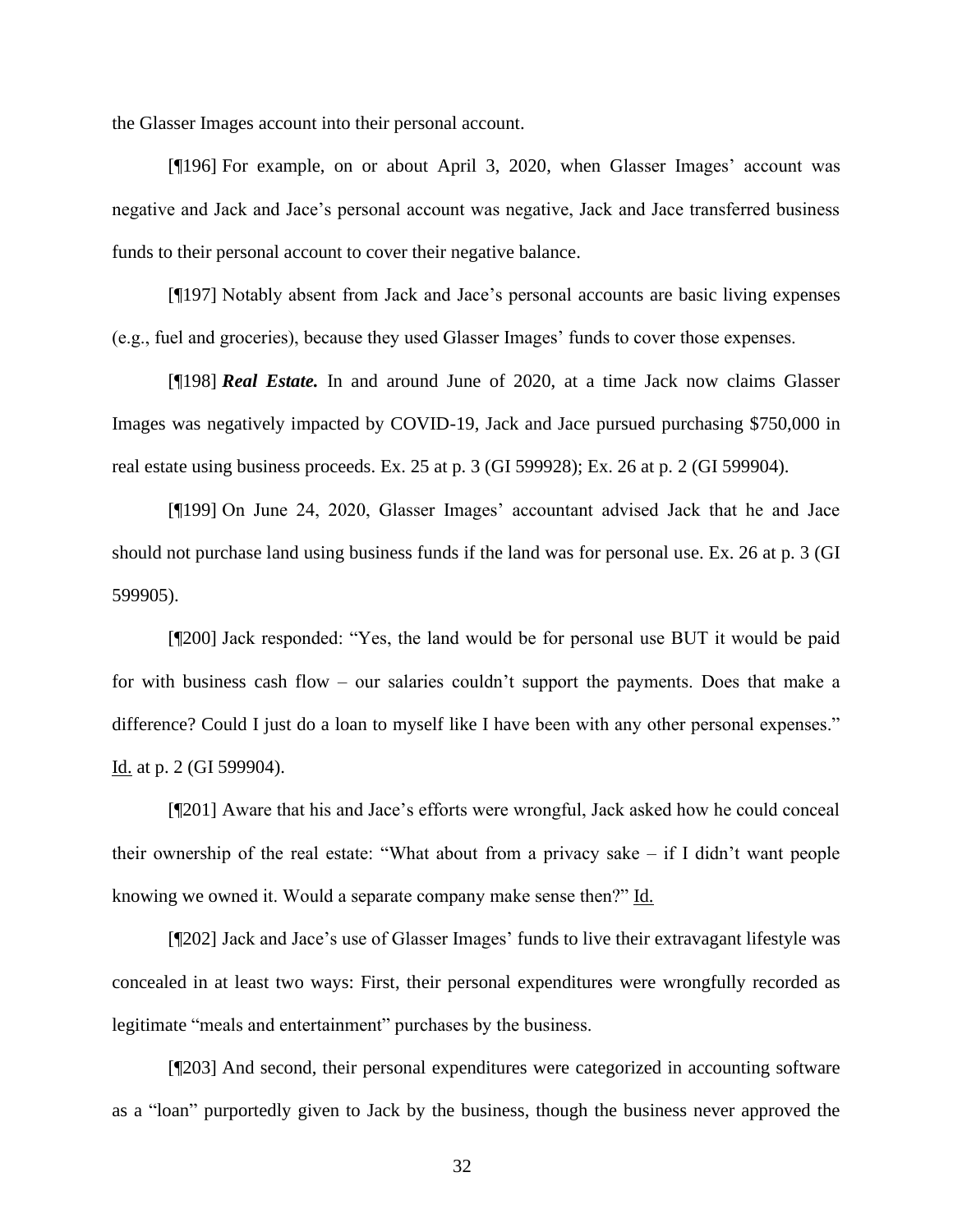"loan," and it was not a loan at all.

[¶204] Instead, the "loan to Jack" was a running total of *some* of the personal expenditures made by Jack and Jace using the business's funds. Jack acknowledged this to his accountant when he asked: "Could I just do a loan to myself like I have been with any other personal expenses?" Id.

[¶205] Aware that his use of business funds to subsidize his lifestyle was wrongful, Jack expressed concern to his accountant that he would have to produce bank statements pursuant to an Internal Revenue Service ("IRS") audit of Glasser Images' travel and advertising expenses: "When we turn over all bank statements, what if it prompts a red flag on something else (ie meals, loans from the company to me, etc)?" Ex. 43 at p. 3 (HK 234).

[¶206] Jack, Jace, and/or Glasser Images may Answer these allegations contending the IRS did not require them to file an amended return after completing its audit. However, the IRS did not audit Glasser Images' meals and entertainment expenses or the "loan to Jack" amounts.

[¶207] As of December 31, 2020, Glasser Images' "loan to Jack" totaled \$499,111.02.

[¶208] Given the various methods Jack and Jace used to siphon Glasser Images' funds to themselves, \$499,111.02 likely does not reflect the total amount they took from the business.

[¶209] Indeed, Glasser Images' financial records reflect significant amounts for "retained earnings" and "owner draw," neither of which appear appropriate.

#### *Glasser Images' "loan" to Jack accounted for a majority of the business's total assets.*

[¶210] By late 2018, when Jack first contacted First Western seeking a \$500,000 loan, he had already incurred at least approximately \$330,000 in personal expenditures against the business.

[¶211] Jack blamed his accountant for this, claiming he did not know when he could take money from the business, saying he "wasn't advised when to take money out to keep this from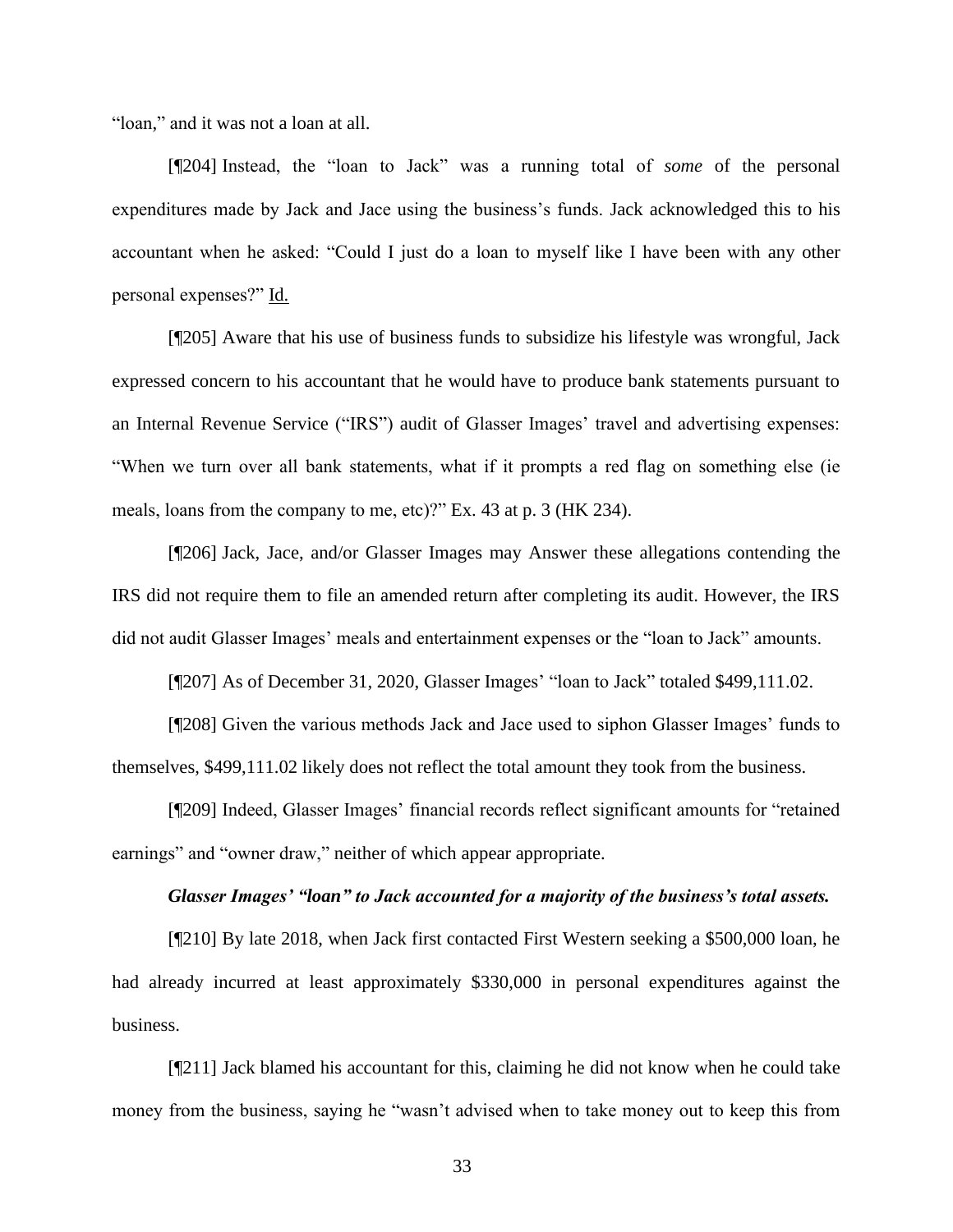happening." Ex. 7 at p. 4 (FWBT 695).

[¶212] Whether true or not, Jack continued to use the business as his personal piggybank, he just falsely told his bank otherwise.

[¶213] Jack told First Western that he hadn't taken a "draw" against the business since 2017. Id. He did not tell First Western that he and Jace continued to use business funds to make personal expenditures. Id.

[¶214] Jack's representation that he hadn't taken a "draw" since 2017 is classic equivocation and evasion, meant to conceal from First Western that he and Jace were directly spending the business's funds on personal expenses. In other words, Jack and Jace spent Glasser Images' funds without the intervening step of taking an appropriate draw from the business. Supra ¶¶ 157 – 213; infra ¶¶ 215 – 222.

[¶215] By the end 2020, Jack and Jace had spent at least \$499,111.02 of Glasser Images' funds on themselves.

[¶216] This amount was so high that it accounted for a majority of Glasser Images' total assets. In its 2021 financial summary of Glasser Images, First Western concluded:

A majority of [Glasser Images'] Total Assets comes from Loans to Shareholders with a reported amount of [\$499,000]. This was an increase of [\$163,000] from the previous year. Please note that this was a loan to Jack himself from the business.

[¶217] Inexplicably, Jack testified to the Consumer Protection Division of the Attorney General's Office under oath on November 23, 2021 that the "loan" given to him by Glasser Images totaled only approximately \$130,000.

## *Due to insufficient equity, Jack could not take draws from Glasser Images.*

[¶218] Jack and Jace's use of Glasser Images' funds to subsidize their lifestyle cannot be

explained or justified by Jack taking draws from the business because he could not do so.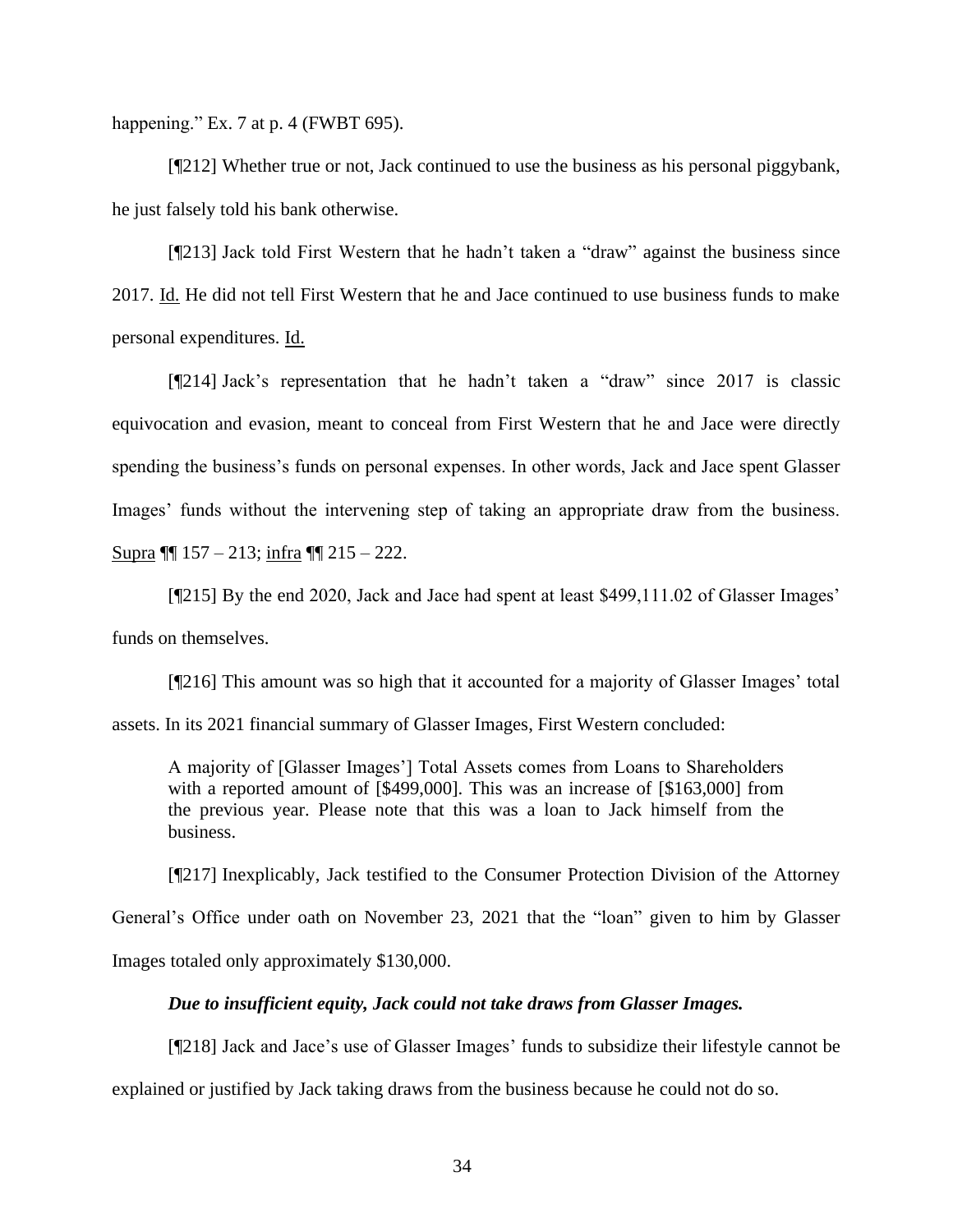[¶219] It is appropriate for the owner of a business to take a draw and receive a disbursement where the business has sufficient equity at the time of the draw or anticipates it will have sufficient equity in the subsequent year.

[¶220] Glasser Images did not have sufficient equity prior to 2017 when Jack and Jace incurred \$330,000 in personal expenditures against the business, and it did not have sufficient equity in any year between 2018 and 2021 when Jack and Jace incurred an additional \$163,000 in personal expenditures against the business.<sup>7</sup>

[¶221] Jack and Jace's use of the business funds was wrongful, particularly where Glasser Images' funds included client advance payments. Jack and Jace's conduct is consumer fraud because the business did not disclose to clients that their payments were being used by Jack and Jace to fund their extravagant lifestyle while the business remained undercapitalized.

[¶222] In summary, Glasser Images solicited and accepted advance payments from consumers while failing to disclose, expressly, impliedly, or by omission of material fact, that the business was undercapitalized and/or in poor financial condition. Despite this, Jack and Jace used the business's funds for personal expenditures at a time when Glasser Images, Jack, and Jace knew or should have known the closure of Glasser Images was foreseeable and that their conduct risked imposing financial harm and expense on Glasser Images' clients, employees, and independent contractors.

# **D. Count 4: Glasser Images failed, refused, or was unable to provide the products or services promised to consumers. (Against Jack Glasser and Glasser Images.)**

[¶223] The allegations made in all prior paragraphs are incorporated by reference as if fully set forth herein.

<sup>7</sup> This total does not include personal expenditures that may have been categorized in Glasser Images' accounting software as "meals and entertainment" or another category.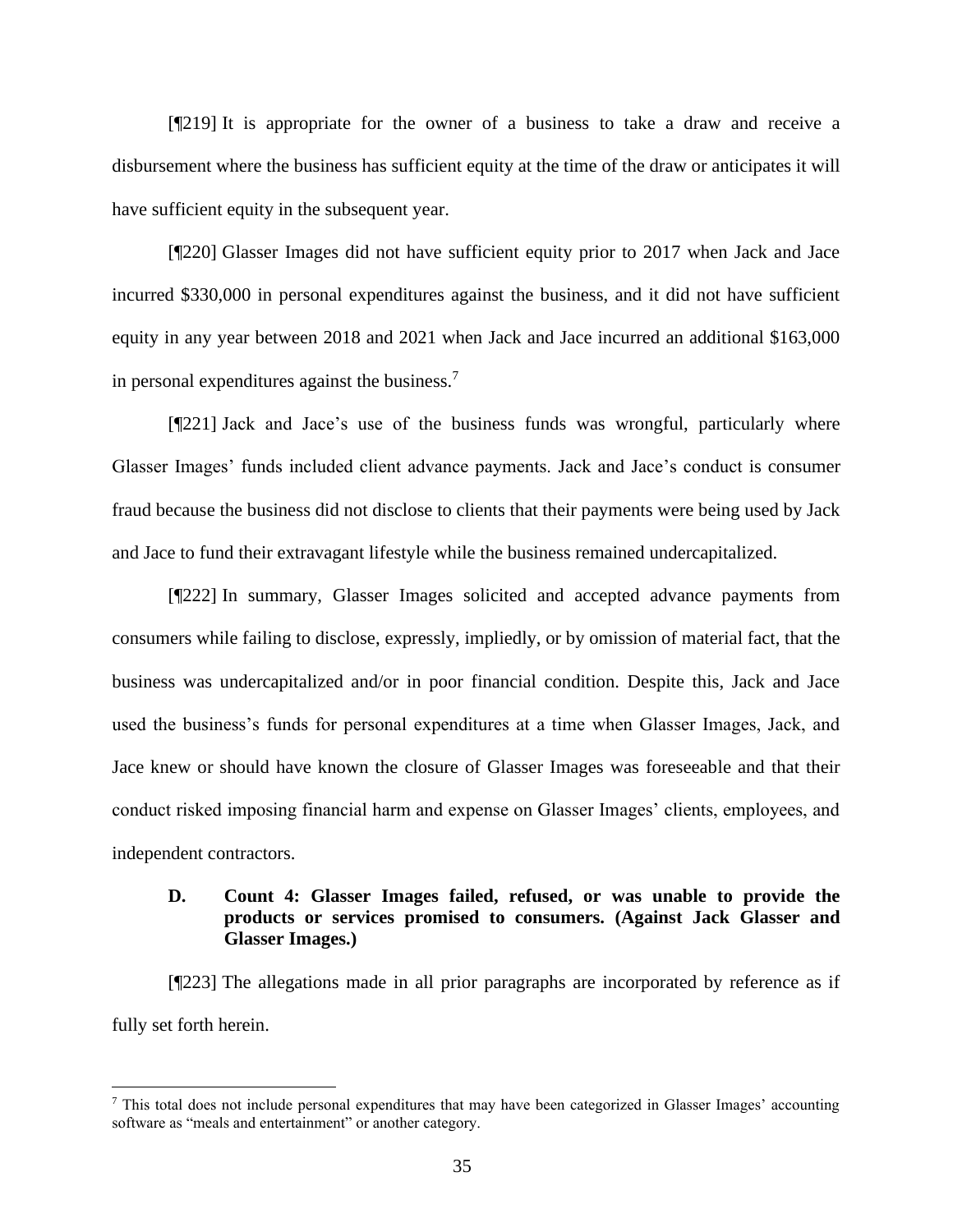[¶224] In connection with the sale or advertisement of merchandise to persons in North Dakota, Defendants Jack and Glasser Images acted, used, or employed deceptive acts or practices, fraud, false pretense, false promise, or misrepresentation, with the intent that others rely thereon, whether or not any person has in fact been misled, deceived, or damaged thereby, including by failing, refusing, or having an inability to provide the services promised to consumers for which Glasser Images received monetary consideration, in violation of N.D.C.C.  $§ 51-15-02.$ 

[¶225] In the alternative, Jack and Glasser Images provided assistance or support to the other while the other engaged in the acts or practices alleged in Count 4, in violation of N.D.C.C. ch. 51-15, when they knew or consciously avoided knowing that the other was engaged in an act or practice in violation of N.D.C.C. ch. 51-15, in violation of N.D.C.C. § 51-15-02.3.

[¶226] In or around October of 2020, Glasser Images terminated the employment of approximately half of its employees, including skilled photographers and editors, electing to rely on independent contractors to perform its services for clients.

[¶227] Jack later planned to layoff his entire staff and rely on independent contractors.

[¶228] The release of approximately half of Glasser Images' employees was a decision made by Jack as part of his "restructure" of the business to reduce the business's expenses.

[¶229] Jack decided for Glasser Images to release half of its employees, (including some of its skilled photographers and editors), to reduce expenses, but not to stop using the business to fund his extravagant lifestyle with Jace.

[¶230] Glasser Images did not, as a consequence of halving its staff, reduce the number of clients with whom it contracted.

[¶231] In fact, the business had more clients, year-over-year, since 2018, another fact contrary to Jack's narrative that the pandemic caused the failure of Glasser Images.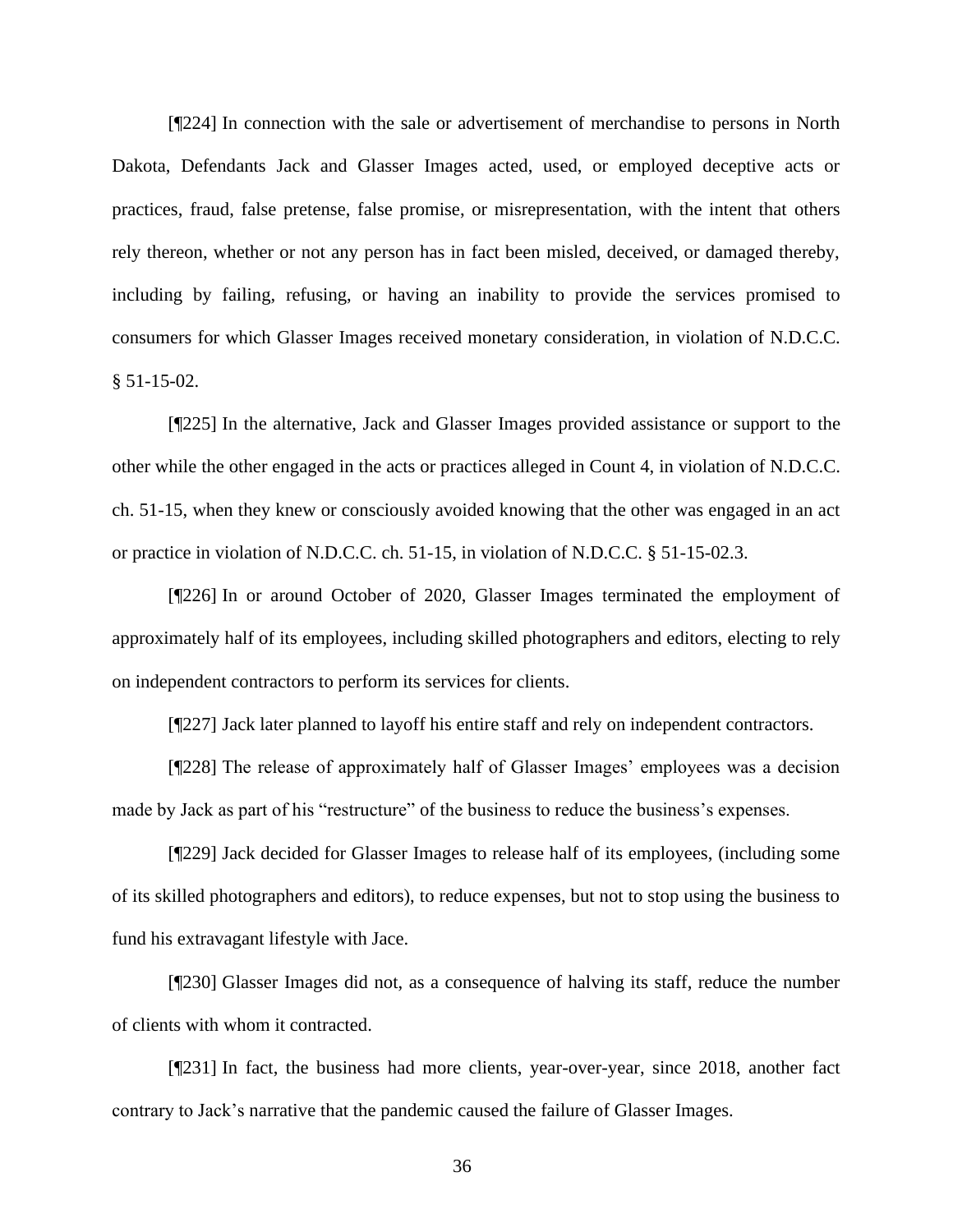[¶232] To accommodate the greater number of contracted clients, Glasser Images retained approximately 150 independent contractors to photograph and video record weddings, and to edit the raw photographs and videos.

[¶233] But Jack's reliance on independent contractors caused the business to fail to keep its promises to clients in two significant respects: First, Glasser Images failed to provide a "second shooter" to everyone it promised; and second, Glasser Images failed to provide the quality of photography represented on its website to everyone with whom it contracted.

# [¶234] *Glasser Images failed to provide a promised "second shooter" to everyone it*

*promised.* As detailed above, Glasser Images routinely promised to provide two photographers to

clients for wedding photography: a "primary shooter" and a "second shooter." Supra ¶ 21.

[¶235] On its website, Glasser Images represented the following to clients in a "Q&A":

**What happens if there's a snowstorm or my photographer has an emergency?** In 15+ years we've been in the business, we've never missed a wedding! We have backup plans in place and will make sure we are absolutely there, come snowstorm or the stomach flu.

[¶236] Glasser Images also represented on its website:

All of our Wedding Collections include the following:

**2 photographers** will be there to capture everything throughout the day. Having 2 photographers also provides tons of variety and ensures all of your moments are captured!

[¶237] Despite these promises, under oath Glasser Images admitted that it did not always

provide a second shooter to everyone who was contractually promised one and admitted that

when it failed to provide a second shooter, Glasser Images had broken its promise to the client.

**AG:** Did Glasser Images always provide a second shooter to everyone who was contractually promised one?

**Jack:** No.

**AG:** Why, Why not?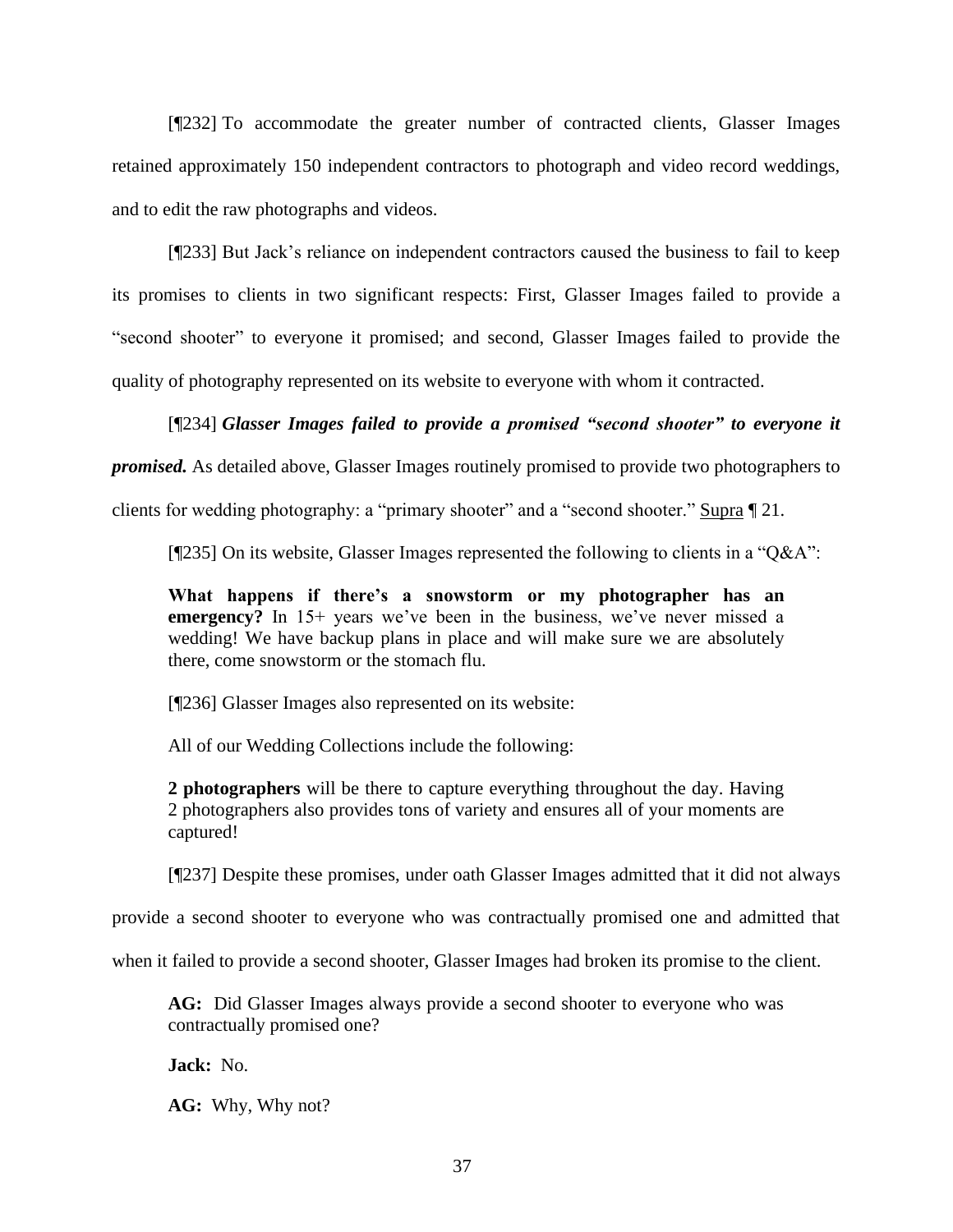**Jack:** Uh, shortage of work, uh, again, not to reference other businesses, but, you know, I mean, there's, there's a shortage of work, uh, around this country and, and, and, and whatnot. And, uh, and so sometimes it was very difficult to secure that, that second photographer.

**AG:** So, if Glasser Images cannot provide a second shooter as promised, doesn't that mean that Glasser Images broke its promise to the client?

**Jack:** Uh, I suppose yes.

[¶238] Glasser Images' misrepresentations to its clients seriously affected them and

negatively impacted their wedding day.

[¶239] While under oath, a client described her experience:

**Client #1:** Yes. Um, we hired them and they were supposed to send two photographers to our wedding and we only received one photographer. They did not tell us until 10 minutes as I was walking into the church to put my dress on, that there would only be one photographer that day. So that was quite upsetting to figure out, you know, 10 minutes before your first look with your groom, to find out that it wouldn't be captured the way you would imagine it to be captured. So that happened. And then the other problem, like day of the wedding, um, they did a whole questionnaire like a month before the wedding, about the order of events and what was happening, so that way they could follow it, and then the bride wouldn't have to think at all. And they also called me two weeks before the wedding and talked to me for a half hour to make sure all the family photos for who was in each photo was lined out, so I wouldn't have to think. None of that happened the day of the wedding so that she was constantly asking me, okay, who's in this photo, who's in this photo. So it was like, none of those events ever even occurred. I wasted a bunch of time detailing out all these photos I wanted and who was in the photos for no reason. So that was day of the wedding, I would say. [ ... ] So there's that, and then we were supposed to receive \$300 product credit to the store, which we never got to be able to use before they shut down. They also had a freebie promotion for their 15th year anniversary of 15th free photos, which we also never got. And then after the wedding, it took 'em three days, I believe, before they finally reached out to us email form at 6:00 p.m., at night saying, we're sorry, we missed a photographer. Here's \$300 of product credit, instead of here's a refund. So we called them, and tried to get actual money back. And they told us that the second photographer is not part of like, our payment that we're paying them, it's just a bonus. Even though their website states, they will always send two photographers, no matter of sickness, health, whether everything. So that was frustrating. That was the reason we picked them was they're a big company and that they would always have two available to send two a day and not miss out on that.

[¶240] When the client excerpted above contacted Glaser Images about its failure to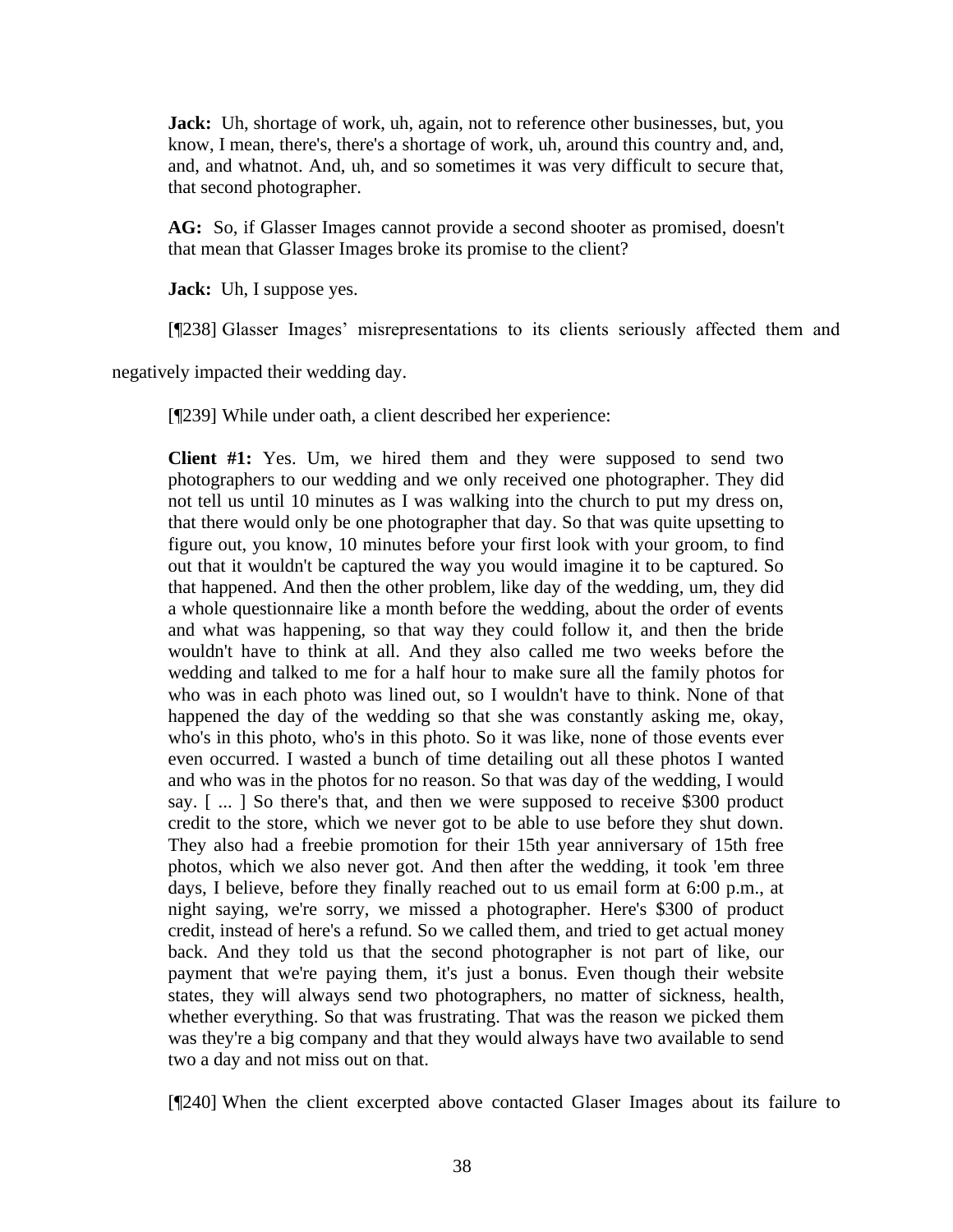provide the promised second shooter, Glasser Images responded by falsely claiming the second shooter was merely a bonus: "Second photographers are built into all our packages and not billed as a separate service to you. This is built in as a nice extra for our couples and not as a portion of the package." Ex. 44 at p. 2 (GI 1019128). Glasser Images made this claim notwithstanding that it prohibited its clients from utilizing another photographer. Supra ¶ 24.

[¶241] Since Glasser Images promised a second shooter to clients in its contracts and advertisements, *supra* ¶ 21, its e-mailed response that the promised second shooter was a "nice extra" was false and part of its effort to deny a refund and evade responsibility.

[¶242] **Glasser Images failed to provide the quality of photography represented on its website to everyone with whom it contracted.** Even when Glasser Images did provide the promised number of shooters to clients, it did not always provide the quality of products and services it advertised.

[¶243] Glasser Images advertised its services on its own website, social media, and other websites, including the weddingwire.com and theknot.com.

[¶244] Glasser Images advertised its services using the edited photographs of its most skilled photographers and editors, those rated "amazing" on its internal spreadsheet. Infra ¶ 250.

[¶245] As part of its sales pitch, Glasser Images and Jace represented to clients that its photographers and videographers were trained, even though Glasser Images did not train its photographers and videographers in the art of photography, videography, or Glasser Images' style.

[¶246] According to Jace, Glasser Images represented to clients that it trained all of its photographers and videographers, but it did not actually do so:

**AG:** Okay. Did you ever represent to clients that all, or that Glasser Images trained all of its photographers or videographers?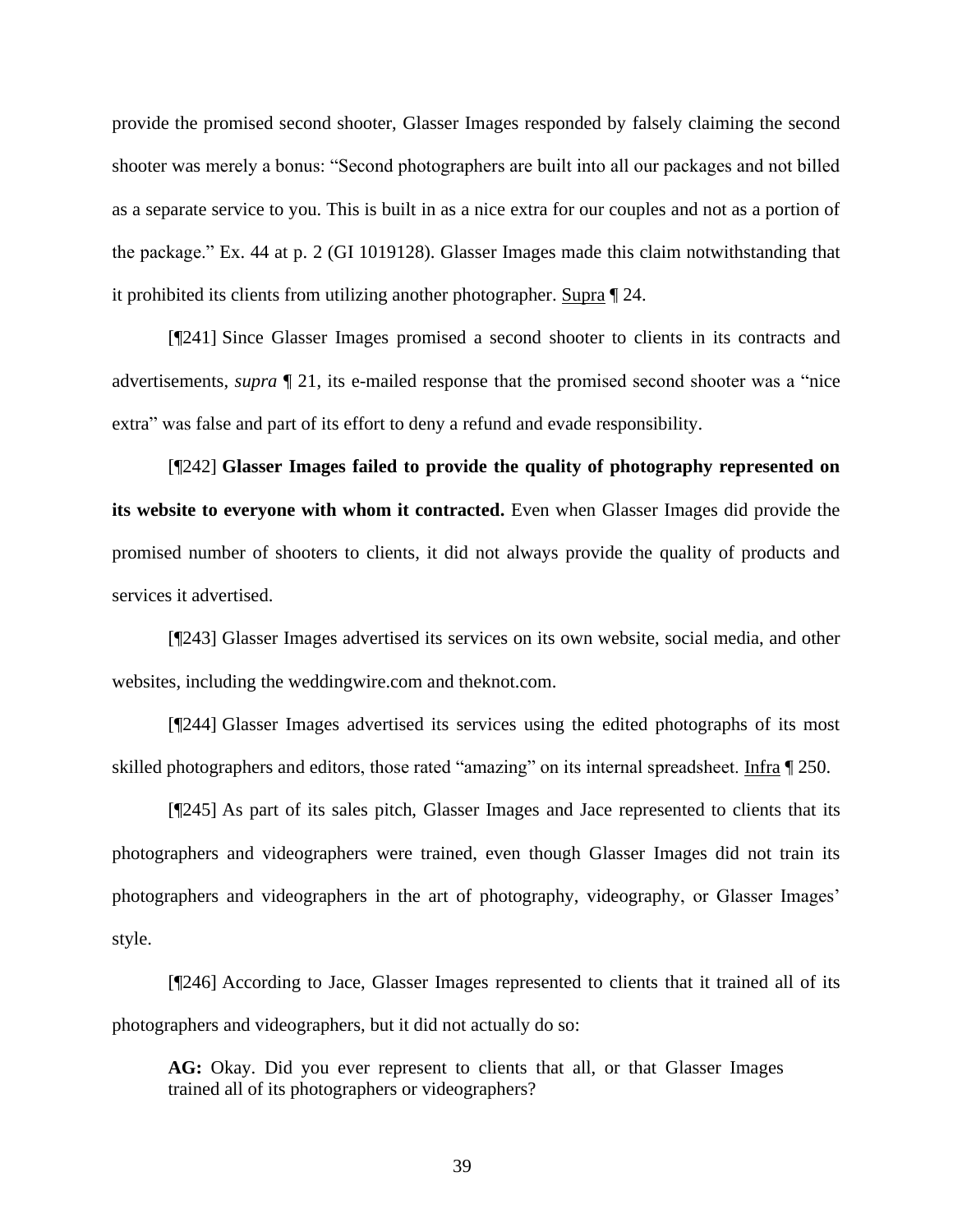**Jace:** I would say yes, and I say that because with our process we would go through our specific process with them. As far as the way that they were trained for that skill, wasn't always up to us. I mean, if they went to school, we weren't paying for their tuition or if it came naturally, we had nothing to do with that.

[ ... ]

**AG:** No, and I'm not trying to pick on you, but...So if, if Glasser Images vetted its photographers, then it didn't from what you're saying, didn't need to train. So it did not train its, its photographers or, and videographers, is that right?

**Jace:** Correct. We didn't train because they were already vetted and they met the kind of quote unquote standard that we already had.

[¶247] Because Glasser Images released half of its employees in October of 2020, and

had more clients year over year since 2018, it relied on many independent contractors to fulfill

its promises to its consumers.

[¶248] Though Glasser Images utilized some skilled independent contractors to photograph and edit client wedding photographs, it also relied on photographers and editors who were not as skilled and could not provide the same quality of photographs used by Glasser Images in its advertising.

[¶249] Defendants may Answer these allegations in the same way that Glasser Images responded to client complaints about their poor-quality photographs: by claiming that photograph quality is entirely subjective.

[¶250] But this is not the case, and Glasser Images recognizes it, because it maintained a spreadsheet of its photographers and editors with the following breakdown of their skill: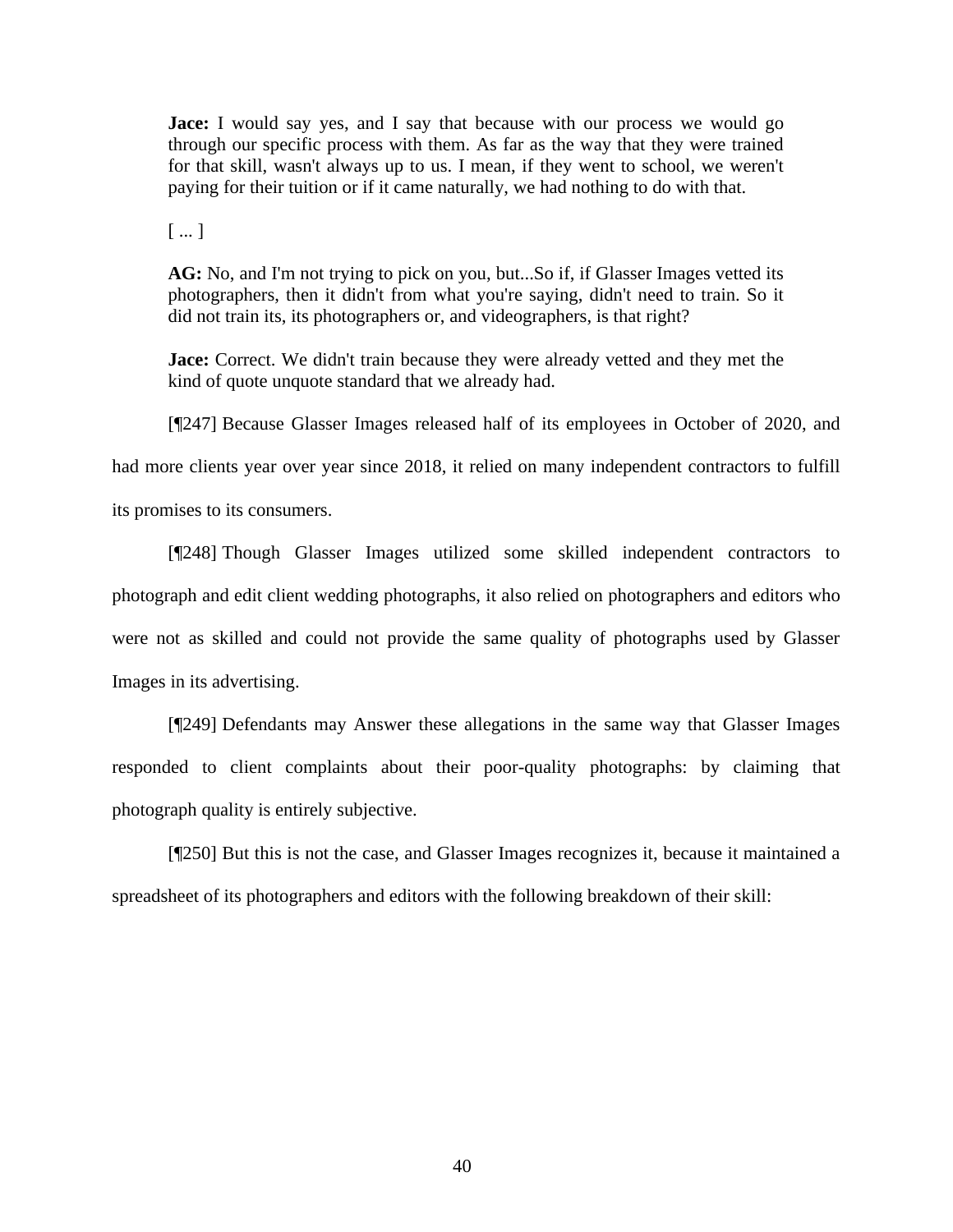| <b>Internal Rating</b>         | # of photographers/editors rated |
|--------------------------------|----------------------------------|
| Amazing                        | 20                               |
| Good                           | 23                               |
| Needs training and improvement | 15                               |
| Should remove after more hires | 4                                |
| <b>New</b>                     | 65                               |
| Unsure                         | 38                               |

[¶251] Therefore, Glasser Images itself recognizes that the majority of its photographers and editors (42) are not "amazing," but are "good," "need training and improvement," or "should be removed" after more photographers and editors are hired. An even larger number (103) have no rating at all.

[¶252] The client excerpted above said of the photographs Glasser Images delivered to

her:

**Client #1:** And then we waited a month to receive our sneak peeks, which were terrible. They were all dark, we couldn't see our faces. And then we waited additional two, over two months after that to receive a full package. And again, all the photos were just very dark, not what their online presence looked like. And, um, after the event, I realized that they only spent five minutes with my husband and I. So in the end we have all of three photos of the two of us, none of, none of 'em, we're both looking at the camera, and they're all the same exact pose. So we really have no photos of us, and all the photos of our family, our faces are dark.

[¶253] Another client, before contracting with Glasser Images, was promised a particular photographer, (one rated "amazing" by Glasser), only to be told later that the promised photographer was not available. In the promised photographer's place, Glasser Images scheduled a different photographer, one it rated "needs training and improvement."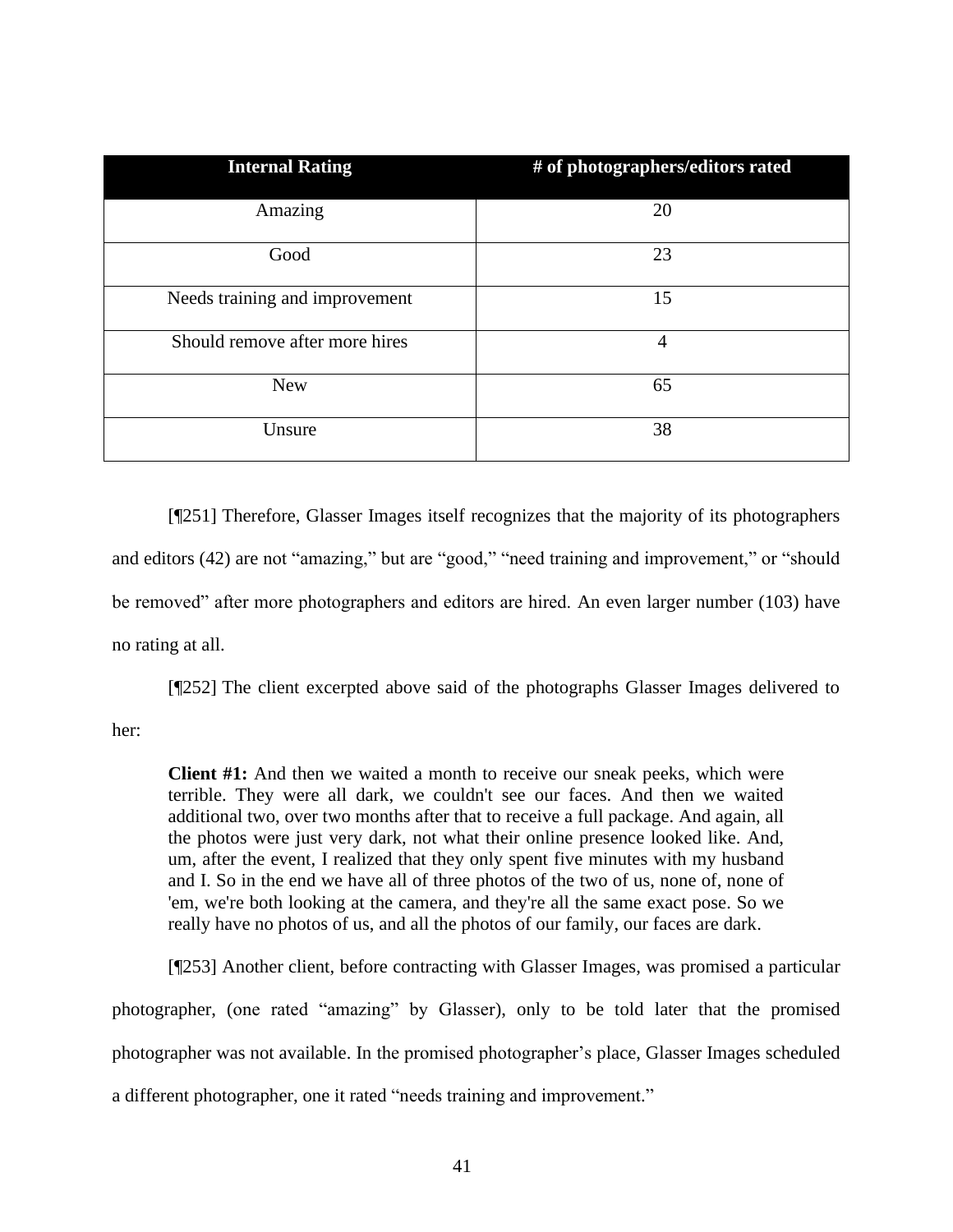[¶254] The client said of the "needs training and improvement" photographer's gallery:

**Client #2:** Um, laughter looking through the pictures, the photo quality itself was terrible. Um, photo quality was the equivalent of giving a 10 year old, an iPad, and having them take pictures of your wedding. Uh, the color was terrible, the angles were terrible, um, there was no attention to detail in the pictures. Um, everyone like in the, the pictures, like I'm glad the couple got married. I, it looked like they had a grand time. It looked like they paid or gave, you know, a high hundred bucks to somebody's niece to go take pictures, or niece or nephew to go take pictures of their wedding, um, super budget style. Um, and that was not what I was going for, for that. Um, I guess, yeah, that lack of attention to detail, the lack of attention to color, um, the pictures looked really washed out to me. Um, some of them were grainy. Uh, a lot of them were out of focus and I think that was also a huge thing. Um, like if we're taking a picture of the bride and groom, why is it focused in on, you know, the caterer in the back,  $\langle$ laughing $\rangle$ , um, that kind of situation. And I just, I was not okay with that. And I thought it might have been like wedding nerves kind of thing, just stressing out. But I had some friends that were, uh, dabbled in photography on the side, or actually had photography businesses and were unable to do our wedding because they already booked. I had them look over those, uh, galleries as well, and they confirmed what I was seeing and they're like, yeah, no, this isn't, I, I, I see what you're talking about. I understand and I, I feel like you're justified at not wanting to pay that kind of money for that low quality.

[¶255] On the issue of subjectivity, the client (who dabbles in photography herself)

answered as follows:

**AG:** Was there a point in your communications with Glasser Images, um, regarding Beth specifically, that Jack or anyone else from Glasser Images told you that photography is highly subjective?

**Client #2:** Yes.

AG: Is that true? Do you agree with that?

**Client #2:** Yes. Um, to a point there. I would say photography, there's a lot of different styles, but at the end of the day, there's quality photography and then there's amateur.

[¶256] Unbeknownst to the client, Glasser Images contacted at least four different

photographers, trying to find anyone it could, before scheduling the "needs training and

improvement" photographer in place of the "amazing" photographer.

[¶257] According to former Glasser Images employees, the business frequently needed a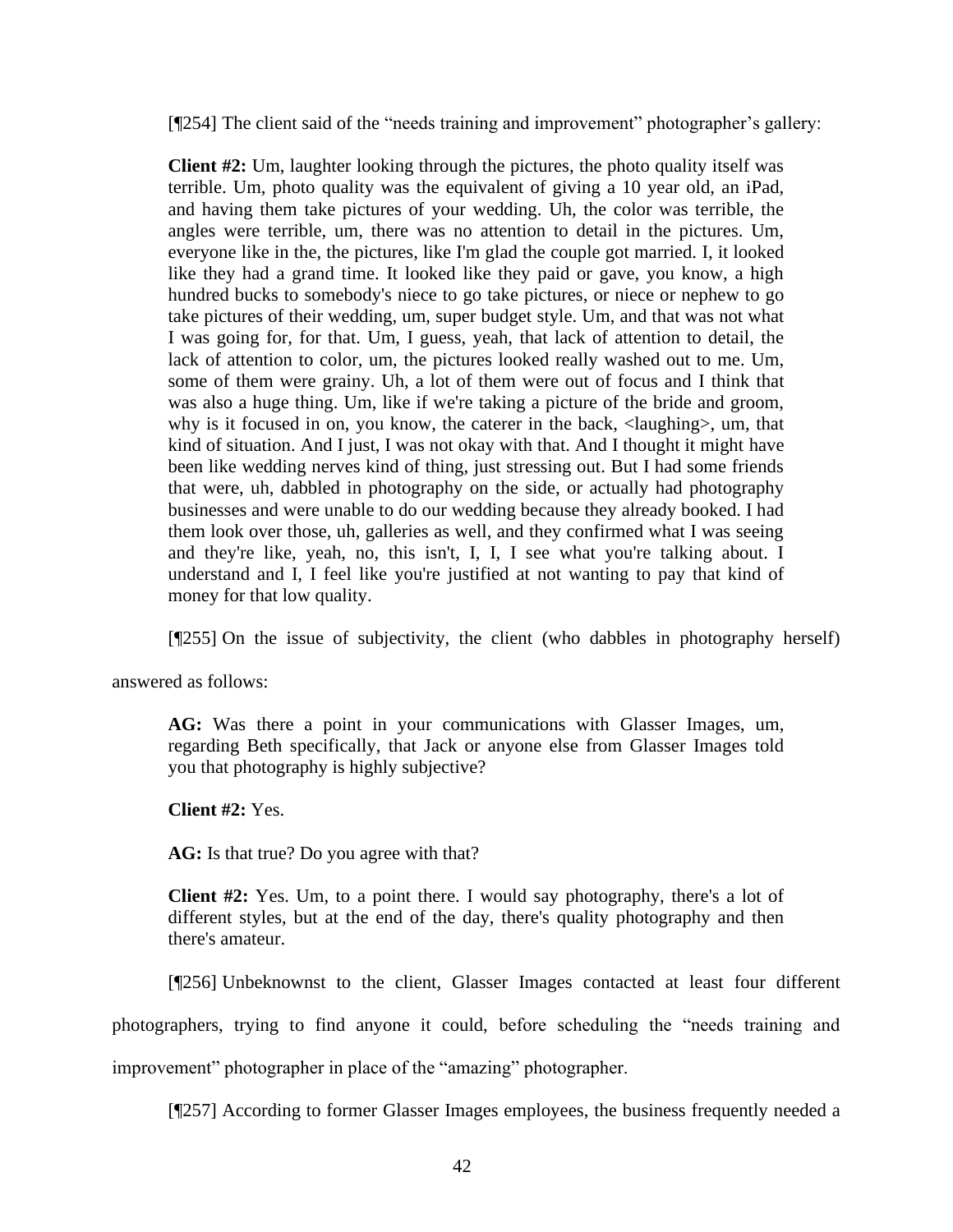"warm body" to shoot client weddings, an effort made more difficult by Glasser Images' reputation that it did not pay photographers. Infra  $\P$   $271 - 283$ .

[¶258] Because Glasser Images refused to provide a refund to the client, (even though it broke its promise to her), she ultimately accepted a gift card that she then sold to someone else. The person to whom the client sold the gift card was then unable to use the gift card because Glasser Images ceased operations.

[¶259] In summary, Glasser Images advertised its products and services using the edited photographs of its most skilled photographers and editors only to provide photographs shot and edited by less skilled independent contractors.

# **E. Count 5: Does 1 – 100 facilitated and assisted the deceptive acts, practices, or misrepresentations alleged in this Complaint. (Against Does 1 – 100.)**

[¶260] The allegations made in all prior paragraphs are incorporated by reference as if fully set forth herein.

 $[1261]$  Does 1 – 100 provided assistance or support to Glasser Images while it was engaged in an act or practice in violation of N.D.C.C. ch. 51-15 when they knew or consciously avoided knowing that Glasser Images was engaged in an act or practice in violation of N.D.C.C. ch. 51-15, in violation of N.D.C.C. § 51-15-02.3.

[¶262] Does 1 – 100 facilitated and assisted Count 1 of the Complaint which alleges that Glasser Images solicited advance payments from clients and contracted with clients to provide products or services, and then failed to provide the products, services, or refund after it abruptly closed on October 7, 2021. Supra  $\P\P$  12 – 41.

[¶263] Glasser Images' sudden closure impacted those consumers who (1) paid advance payments to Glasser Images and received nothing, including a refund; (2) paid advance payments to Glasser Images, had their wedding photographed, but have not received their photographs,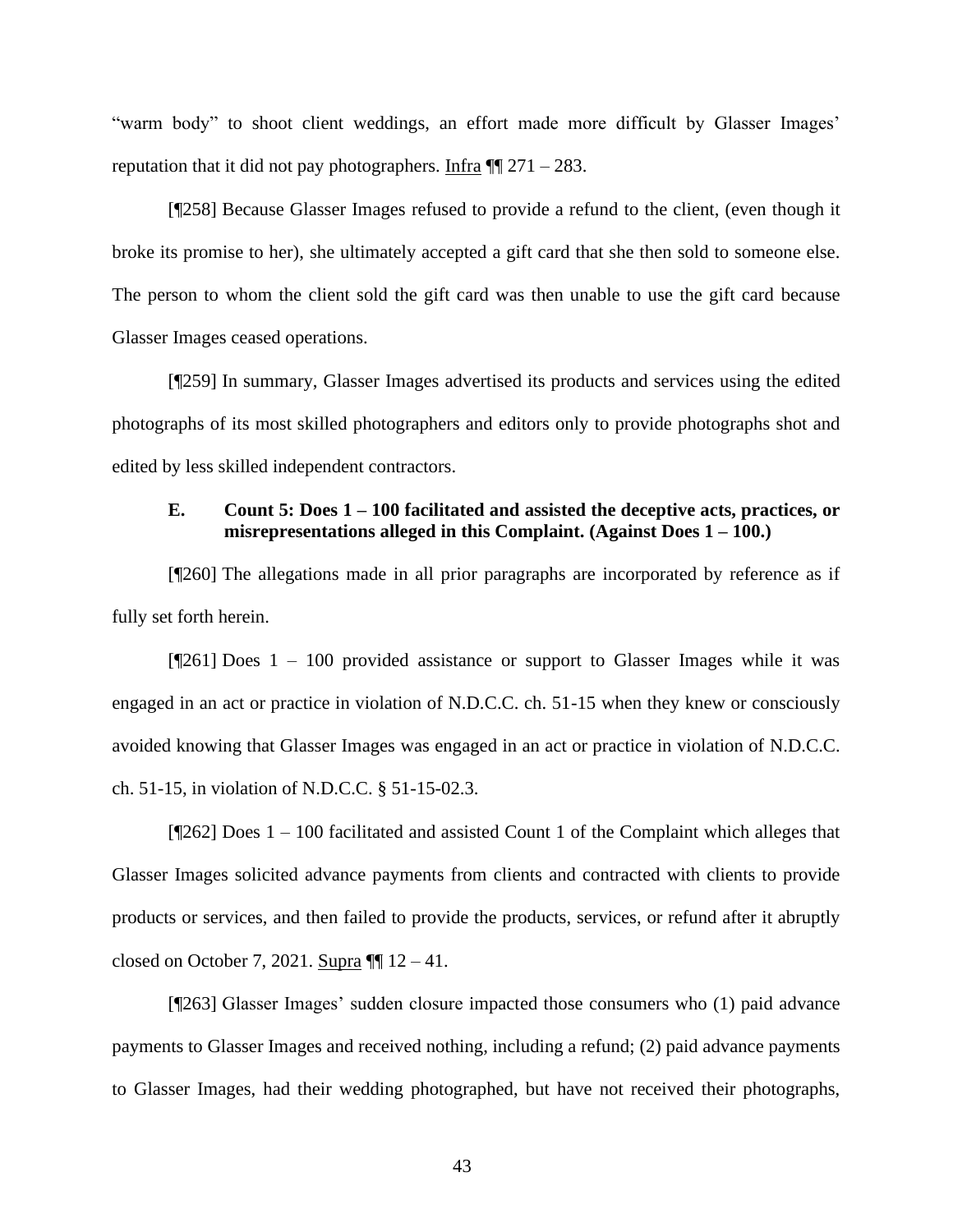whether edited or unedited; (3) paid advance payments to Glasser Images, had their wedding photographed, but only received unedited photographs, and not the promised edited photographs; (4) paid advance payments to Glasser Images and obtained their photographs, edited or unedited, only after paying their photographer (who Glasser Images did not pay) directly, effectively paying twice. Supra ¶ 40.

[¶264] After releasing half of its staff in October of 2020, Glasser Images contracted with independent contractors to provide its products or services to clients, including Does  $1 - 100$ who took photographs, recorded video, and/or edited photographs or videos.

[¶265] Glasser Images' independent contractors, including Does 1 – 100, did not contract directly with Glasser Images' clients.

[¶266] Prior to Glasser Images' abrupt closure, Does 1 – 100 photographed or video recorded weddings, and/or were in the process of editing photographs or videos for Glasser Images' clients.

 $[1267]$  When Glasser Images abruptly closed, it owed Does 1 – 100 payment for work they performed for it which it did not and has not paid.

[¶268] Despite the absence of privity between Does 1 – 100 and Glasser Images' clients, Does  $1 - 100$  have withheld or are withholding from clients: (1) final edited photographs or video, or (2) unedited photographs or video.

[ $[269]$  Does 1 – 100 refuse to provide (1) final edited photographs or video, or (2) unedited photographs or video to clients due to nonpayment by Glasser Images.

[¶270] Therefore, Does 1 – 100 are or were facilitating and assisting Glasser Images' deceptive acts and practices as alleged in Count 1.

44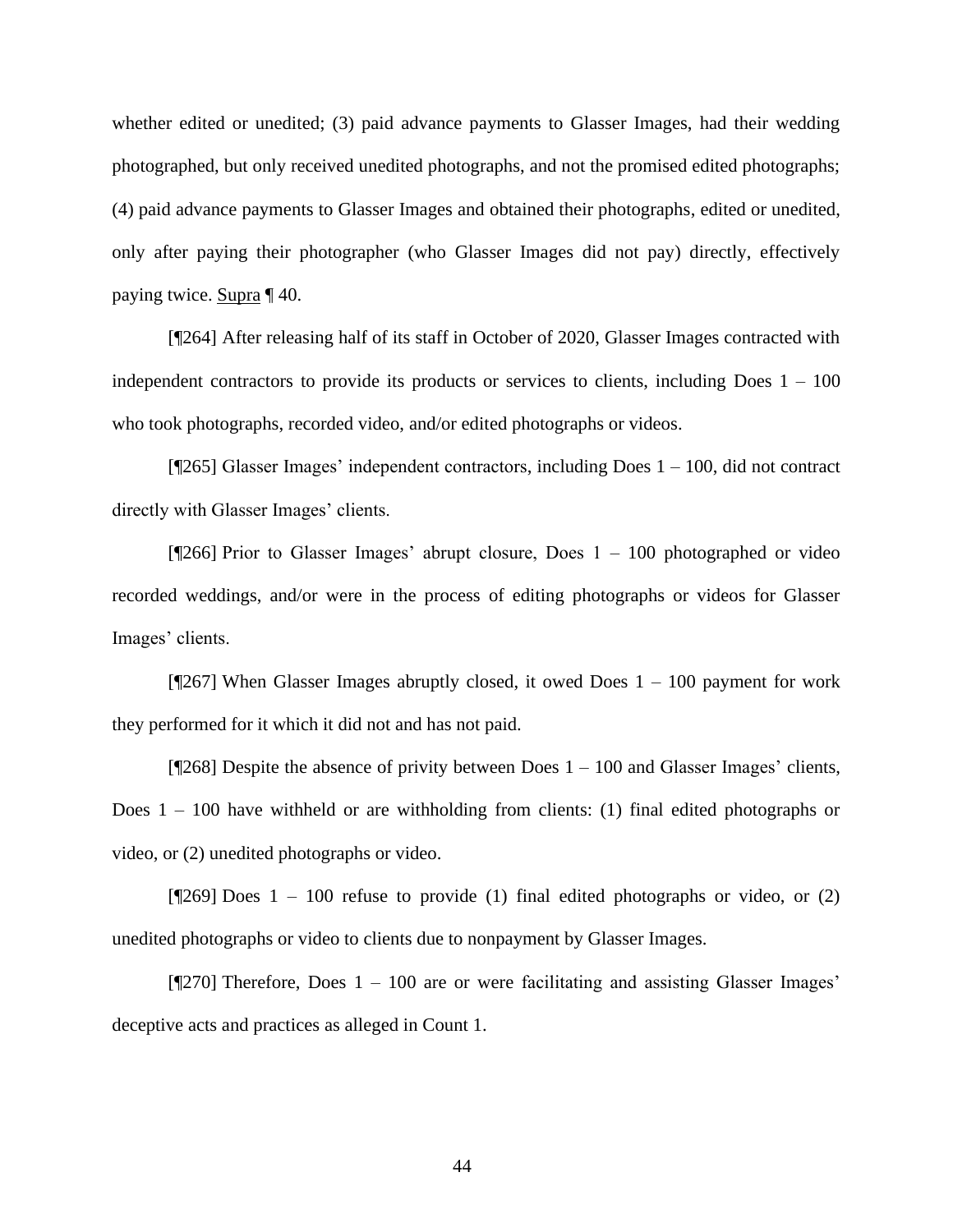# **F. Count 6: Glasser Images contracted with independent contractors to perform its services for clients, but then failed, refused, or was unable to pay its independent contractors. (Against Jack Glasser and Glasser Images.)**

[¶271] The allegations made in all prior paragraphs are incorporated by reference as if fully set forth herein.

[¶272] In connection with the sale or advertisement of merchandise to persons in North Dakota, Defendants Jack and Glasser Images acted, used, or employed deceptive acts or practices, fraud, false pretense, false promise, or misrepresentation, with the intent that others rely thereon, whether or not any person has in fact been misled, deceived, or damaged thereby, including by failing, refusing, of having an inability to pay its independent contractor for services rendered on Glasser Images' behalf, in violation of N.D.C.C. § 51-15-02.

[¶273] In the alternative, Jack and Glasser Images provided assistance or support to the other while the other engaged in the acts or practices alleged in Count 6, in violation of N.D.C.C. ch. 51-15, when they knew or consciously avoided knowing that the other was engaged in an act or practice in violation of N.D.C.C. ch. 51-15, in violation of N.D.C.C. § 51-15-02.3.

[¶274] In addition to its clients, Glasser Images deceived its independent contractors.

[¶275] As alleged above, Glasser Images contracted with independent contractors to provide its products or services to clients, including those who took photographs, recorded video, and/or edited photographs or videos.

[¶276] In exchange for taking photographs, recording video, and/or editing photographs or video, Glasser Images promised payment to its independent contractors.

[¶277] To induce independent contractors to perform work for Glasser Images despite the business's failure to pay, Jack strung independent contractors along, as one contractor describes while under oath in the following exchange:

**AG:** Did you, did you talk to Jack about that first unpaid invoice or old invoice?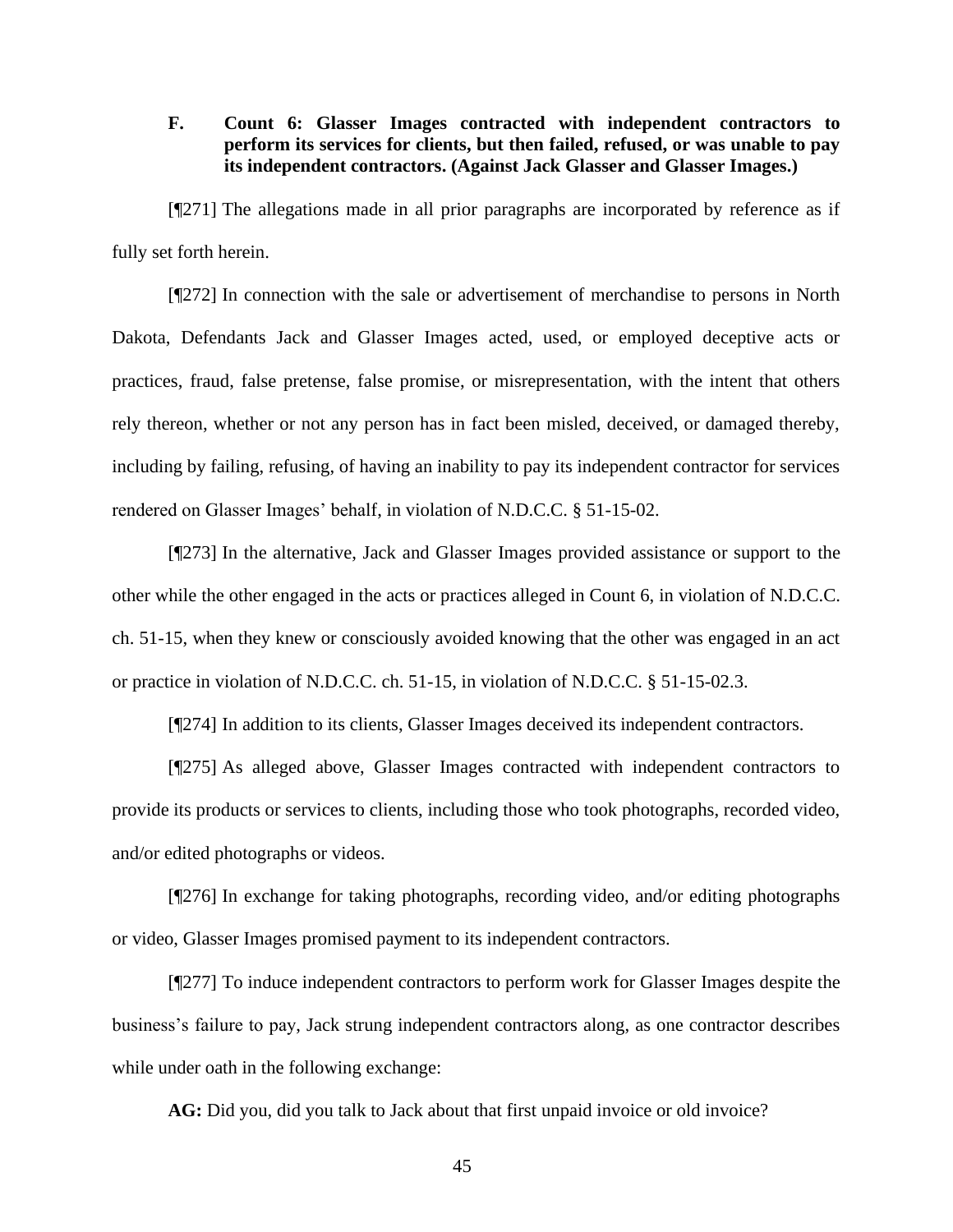**Contractor:** Right. So the way it works is, um, with some in my contract, uh, we're on a 30-day pay scale. Um, so at the end of 30 days, usually he would send me a check and then that check would take a week or so to get to me since I'm in Georgia. So, I sent my invoice, maybe July 30th. So, I contacted him at the end of August and I was saying, hey where's my check. Um, and then, you know, the first week of September, he says, I don't know where it is. Must have got lost in the mail, let me resubmit it to you and then said, okay, I can, I can do that. Um, and then, uh, he said again, you know, a week later I expected it and he, he gave me the same story. So then at the end of September, I was actually shooting in Bismarck and I was like, Jack, I need this money, we talked about this. Uh, I'm in Bismarck right now, I can come into the studio, I can get the check. And he is like, how about we wait till Monday, and this is early October now. Uh, we'll wait till Monday, and, uh, Sierra, my accountant will come in and she'll PayPal you the money. And then Monday comes, he says he has a family emergency. And then, uh, he just says he can't do it. So, uh, he never paid me. So.

**AG:** So this conversation you just described that happened in October.

**Contractor:** Um, it happened throughout August, or I was checking up on the check in August, but mainly my concerns started in September. Um, uh that's when I started email him, emailing him frequently asking where my check was. And I also have, uh, screenshots of our email conversations and text conversations that I can send over to you.

**AG:** Okay. But the, you, you mentioned that you told him and that you were in Bismarck and that he could have his accountant get some, or write a check for you. When was that, that you were here and that you had that conversation with him?

**Contractor:** Um, let me make sure here. That was, uh, Friday, October 1st.

**AG:** Okay. So, so really that turned out to be just a few days before he closed the business?

**Contractor:** Right? Yes. But, um, you know, I was asking him, um, you know, he was telling me that he was resending the checks throughout September, but I, I don't think he actually did, because I've never had an issue of a check being lost before. So.

[¶278] In total, Glasser Images owes the independent contractor quoted above

approximately \$26,000.

[¶279] Former employees were similarly deceived by Jack and Glasser Images:

**AG:** Okay. Um, so were there occasions where you, whether, I guess whether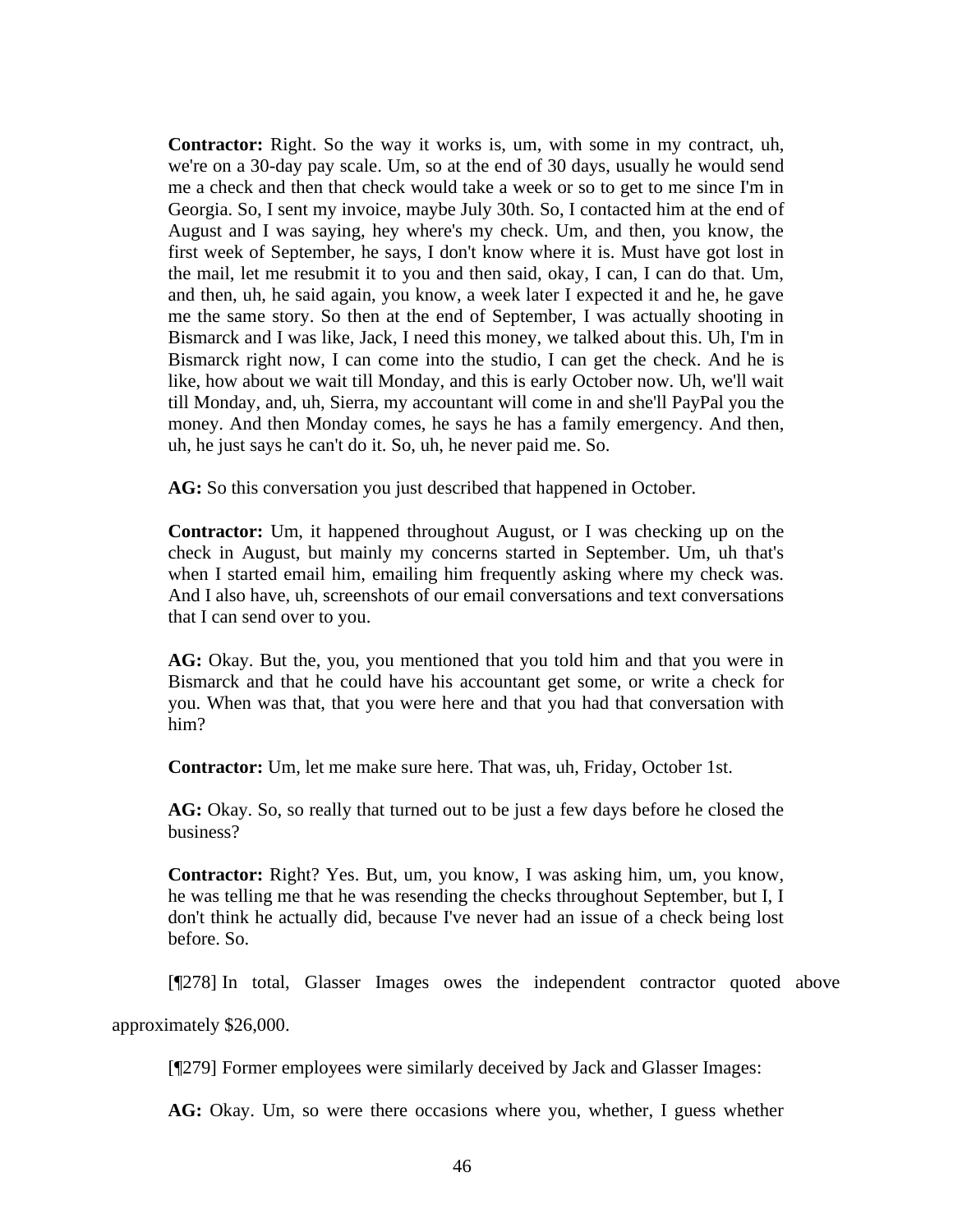you're full-time or part-time, but while you were, say, doing a shoot that you were expecting to have a second shooter and you didn't have one?

**Former Employee:** Absolutely. Um, and, uh, the most recent, um, version of that, uh, was actually the last wedding I just shot, uh, the last week of September. Um, I wasn't assigned, uh, for this wedding at first. Um, it was in Great Falls, Minnesota, uh, over, I think the 25th, 26th, and, 27th. Um, originally I was attending a, uh, Rough Rider Tattoo Convention in Fargo, um, with my current place of employment. Um, but last minute, uh, week of, Jack contacted me and asked if I could shoot a wedding for him in Great Falls, Minnesota. Um, and I said, um, well, in that email, he had promised a bonus for shooting it. Um, a, and I said, uh, under two circumstances, I'll go shoot the wedding. Um, I want the bonus, and then, uh, I had booked a hotel for, um, my weekend in Fargo. Um, and I wanted him to reimburse me for that. Um, and he agreed to it. And so I went, shot the wedding in Great Falls, and then, of course, October 7th, or whatever happened, um, and I never saw that.

AG: So you never got the bonus you were promised?

**Former Employee:** Um, never got the bonus I was promised, I never got the reimbursement for the hotel. Um, I never got paid the, uh, hours that I worked for that weekend. Um, the whole thing.

[¶280] At the time of its closure, Glasser Images owed its independent contractors

payment for the services they provided to Glasser Images.

[¶281] Glasser Images admitted that it owed its independent contractors a substantial

amount:

**AG:** How much does Glasser Images owe its subcontractors?

**Jack:** Probably around a hundred thousand. Again, I would have to review that. Um, and, uh, there is also several subcontractors who hadn't, or still haven't submitted, uh, invoices, so we'd have to figure that out too. Um, but I would, I would say around a hundred thousand.

[¶282] Glasser Images' failure to pay its independent contractors mirrors the

misrepresentations to its clients.

[¶283] And while Glasser Images failed to pay its independent contractors, Jack and Jace

fleeced the business to live an extravagant life to which they felt entitled.

[¶284] Defendants' actions constituting violations of N.D.C.C. §§ 51-15-02 and 51-15-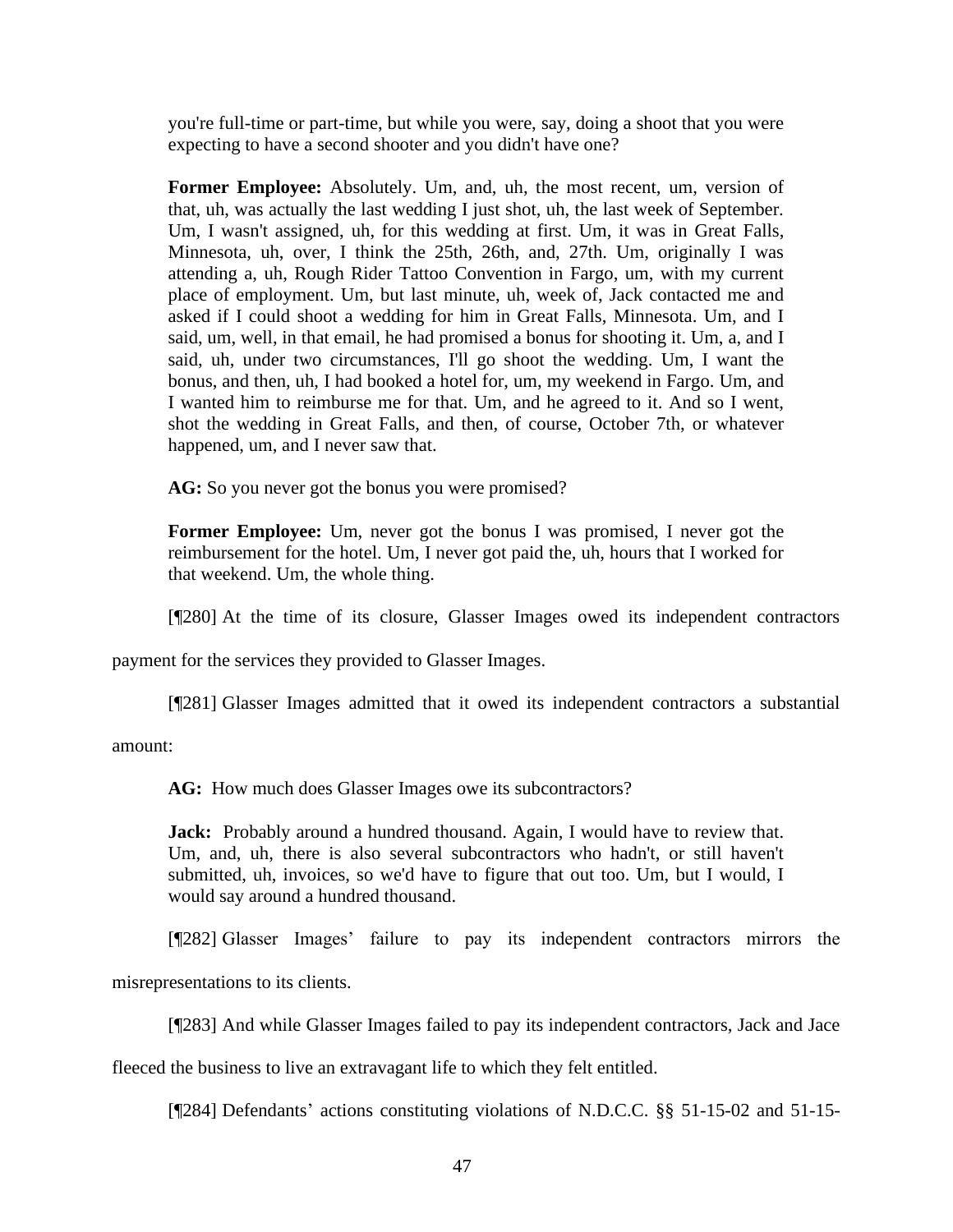02.3 include the following acts and practices:

- a. Glasser Images and Jack Glasser by making untrue, deceptive, and misleading representations, or engaging in deceptive acts or practices, with the intent that others rely thereon, in violation of N.D.C.C. § 51-15-02, including by contracting with consumers and then failing to provide the product or service.
- b. Glasser Images and Jack Glasser by making untrue, deceptive, and misleading representations, or engaging in deceptive acts or practices, with the intent that others rely thereon, in violation of N.D.C.C. § 51-15-02, including by contracting with consumers without disclosing it was undercapitalized and/or in poor financial condition and could fail at any time.
- c. Glasser Images, Jack Glasser, and Jace Schacher by making untrue, deceptive, and misleading representations, or engaging in deceptive acts or practices, with the intent that others rely thereon, in violation of N.D.C.C. § 51-15-02, including by diverting consumer advance payments to other contractual obligations or personal expenditures.
- d. Glasser Images and Jack Glasser by making untrue, deceptive, and misleading representations, or engaging in deceptive acts or practices, with the intent that others rely thereon, in violation of N.D.C.C. § 51-15-02, including by contracting with consumers and then failing to provide the represented products or services.
- e. Does 1 100 by providing assistance or support to any person engaged in any act or practice in violation of N.D.C.C. ch. 51-15 while knowing or consciously avoiding knowledge that Glasser Images and Jack Glasser were in engaged in an act or practice in violation of N.D.C.C. ch. 51-15.
- f. Glasser Images and Jack Glasser by making untrue, deceptive, and misleading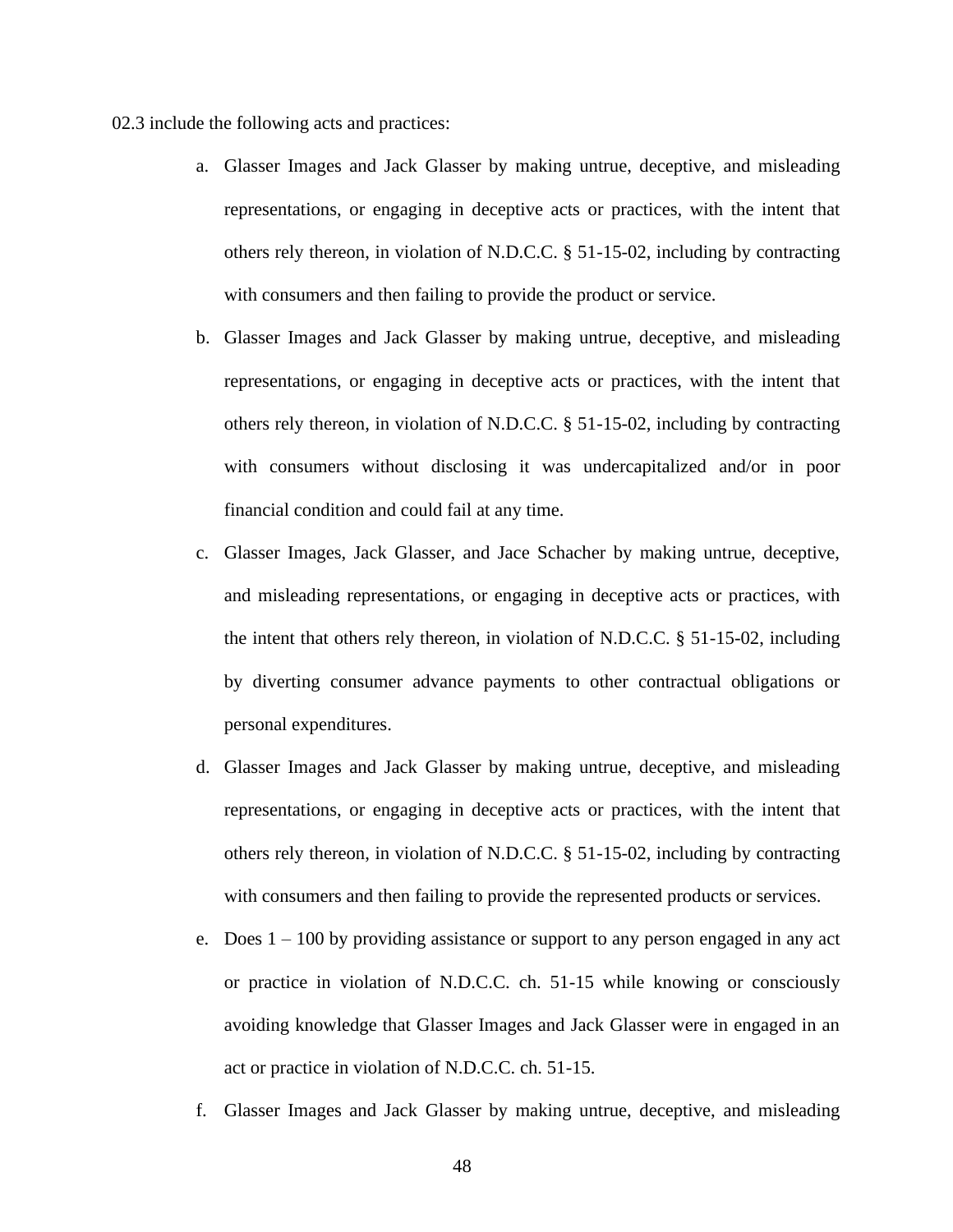representations, or engaging in deceptive acts or practices, with the intent that others rely thereon, in violation of N.D.C.C. § 51-15-02, including by contracting with independent contractors to perform services but then failing to pay its independent contractors.

[¶285] Defendants' actions constitute consumer fraud under N.D.C.C. § 51-15-02.

### **VI. CONSUMER FRAUD LAW VIOLATIONS (N.D.C.C. § 51-15-01, et seq.)**

[¶286] Plaintiff re-alleges Paragraphs 12 through 285 of this Complaint.

[¶287] Defendants engaged in deceptive acts or practices in violation of N.D.C.C. § 51- 15-02 for which North Dakota is entitled to relief, including injunctive relief, penalties, costs, expenses, and attorney fees.

[¶288] Defendants intended consumers to rely on their representations.

[¶289] The deceptive acts or practices alleged in Paragraphs 12 through 285 of this Complaint constitute violations of N.D.C.C. §§ 51-15-02 or 51-15-03.2 for which the Court:

- a. May order injunctive relief as provided in N.D.C.C. § 51-15-07 or as otherwise provided by law;
- b. May order Defendants to pay to the State of North Dakota a civil penalty of up to \$5,000.00 for each violation as provided in N.D.C.C. § 51-15-11;
- c. Shall order Defendants to pay to the State of North Dakota the costs, expenses, and attorney's fees incurred by the Attorney General in the investigation and prosecution of this action as provided in N.D.C.C. § 51-15-10, if Defendants are adjudged in violation of N.D.C.C. ch. 51-15; and
- d. May order such relief as may be necessary to prevent the use or employment of deceptive acts or practices by Defendants or to restore any loss suffered by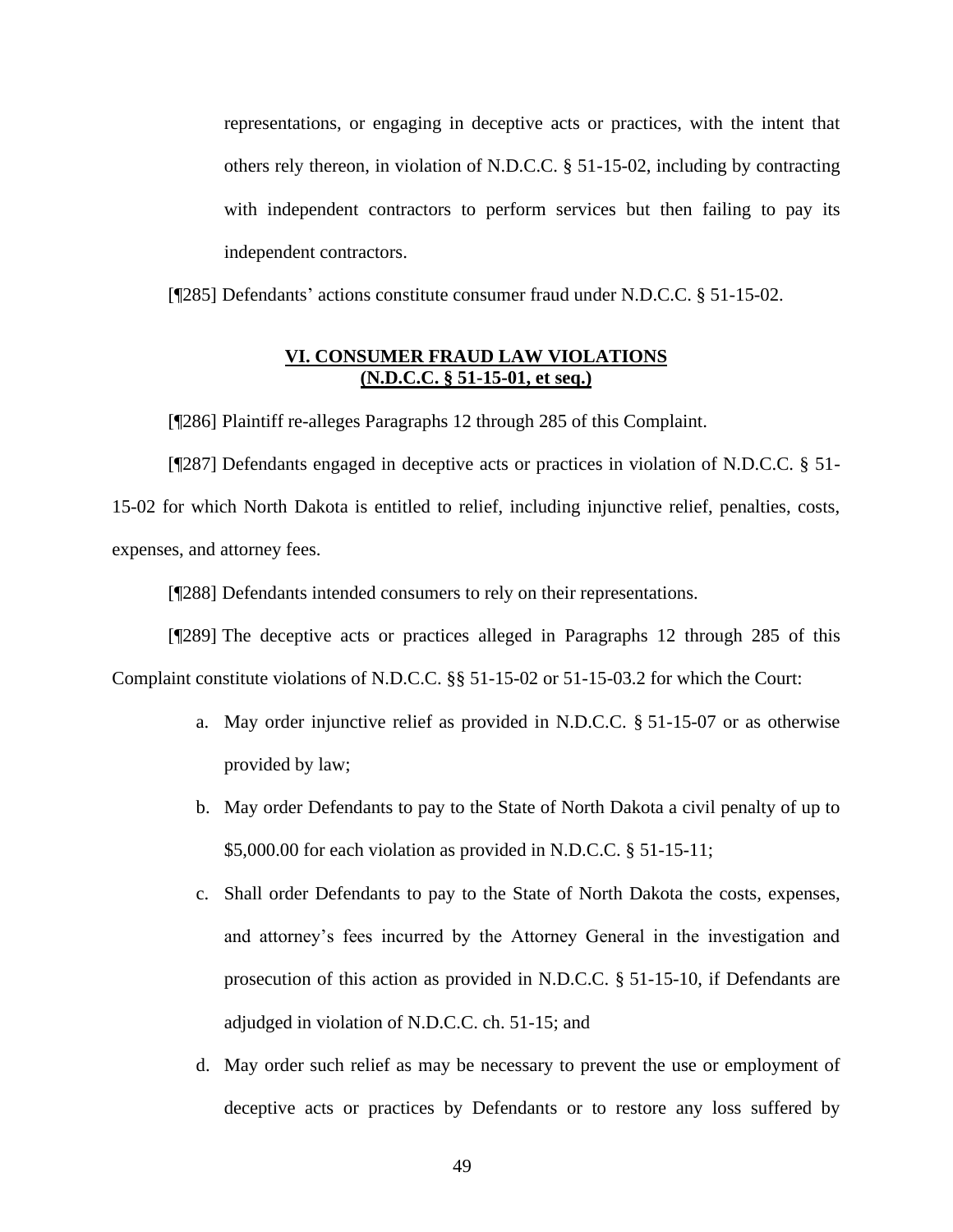persons as a result of the deceptive acts or practices of Defendants as provided in N.D.C.C. § 51-15-07.

#### **VII. PERSONAL LIABILITY/CONSPIRACY**

[¶290] North Dakota hereby realleges and incorporates by reference the allegations of Paragraphs 12 through 285, as if fully restated herein.

[¶291] Defendants Glasser Images and Jack Glasser knowingly entered into a deceptive scheme to violate North Dakota law, established and executed a company policy consistent with that scheme, approved of the conduct which was in violation of the law, was in a position to exercise control over the business entities involved, personally derived benefit from the conduct of the business entities, recruited others to participate in the scheme and had a duty to monitor the conduct of the employees, agents and the like to prevent violation of the law.

[¶292] Upon information and belief, Defendant Glasser Images does not observe all corporate formalities.

[¶293] By virtue of its instances of consumer fraud and other violations of North Dakota law, Defendant Glasser Images, LLC, which purports to be a business form which shields the individual persons comprising it from personal liability, has forfeited that protection and, therefore, the members, managers, and governors are personally liable, jointly and severally, for the actions and obligations thereof.

[¶294] The Court should "pierce the corporate veil" and declare Defendant Jack Glasser is not entitled to protection from personal liability and rather is jointly and severally liable for all conduct and obligations of Glasser Images, LLC, its agents and employees. Under oath, Jack, answering as the agent of Glasser Images, admitted the line between himself and the business was ephemeral: "... I was the business, the business was me, you know?"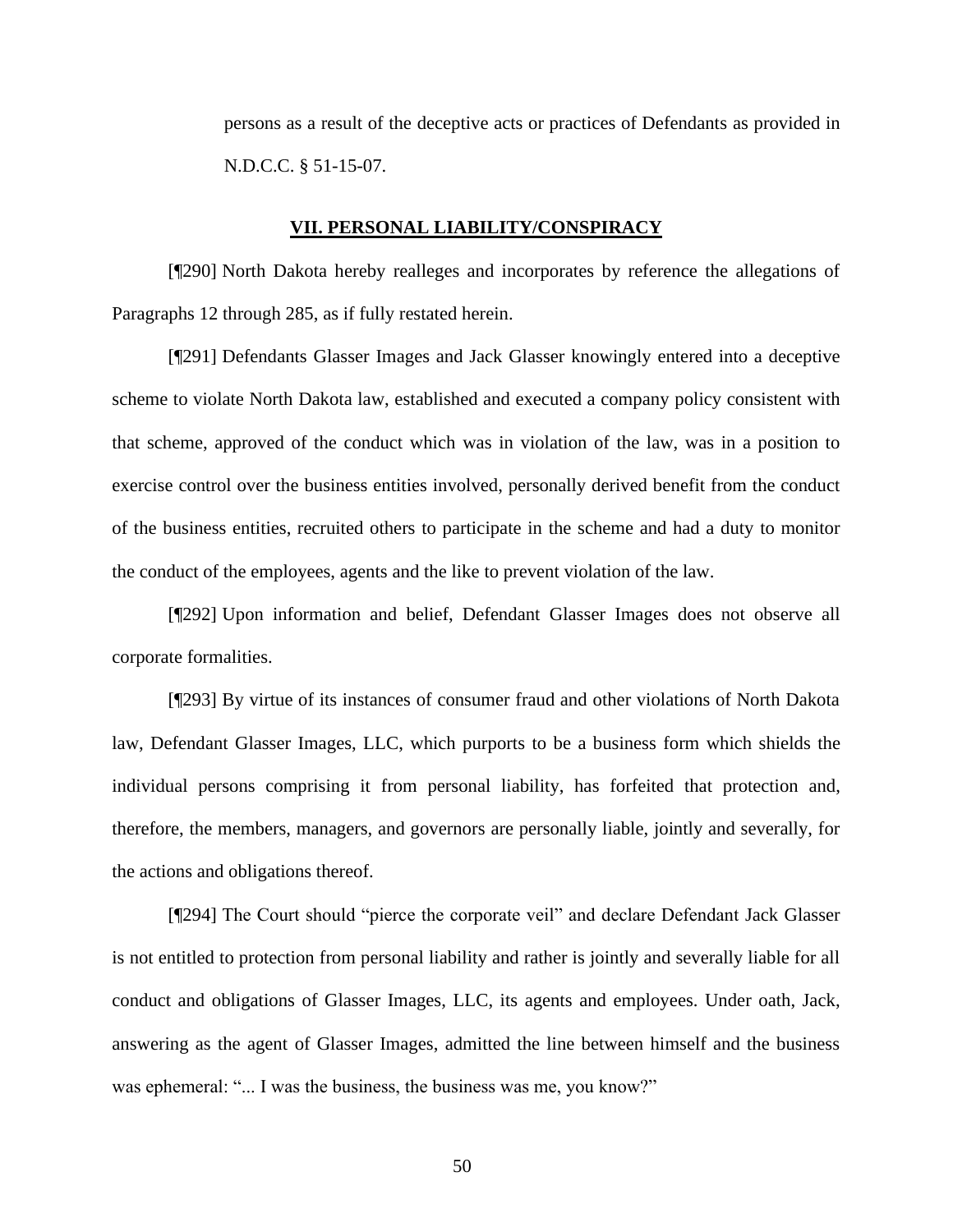[¶295] Defendants Glasser Images and Jack Glasser are engaged in a combination of two or more persons who have agreed to act together to inflict a wrong or an injury upon another, or who have agreed to act together to commit a lawful act using unlawful means to inflict a wrong or injury upon another, namely violation of North Dakota law, *supra*. In so doing, Defendants have committed acts in pursuit of the agreement and the agreement has proximately caused damage to North Dakota and its consumers.

[¶296] Defendants Glasser Images and Jack Glasser are liable for being a party to a conspiracy to violate North Dakota law.

[¶297] In addition to being liable for being a party to a conspiracy to violate North Dakota law, Defendants Glasser Images and Jack Glasser are liable for his/its own misconduct and/or for directing others to commit a wrong. See e.g. Zimprich v. North Dakota Harvestore Sys., Inc., 419 N.W.2d 912, 914 (N.D. 1988); Rickbeil v. Grafton Deaconess Hosp., 23 N.W.2d 247, 257 (N.D. 1946) ("The general rule with reference to this feature is considered and set out in the great series of volumes of jurisprudence familiar to the courts. In *52 Am. Jur. 440*, this rule is stated, 'It is a conceded general rule that all persons or entities are liable for torts committed by them, or by their agents while acting within the scope of their duties.'").

[¶298] Defendant Jack Glasser, who is a natural person, will additionally be subject to personal liability for corporate misconduct. *See*, Hilzendager v. Skwarok, 335 N.W.2d 768 (N.D 1983) (quoting Schriock v. Schriock, 128 N.W.2d 852, 866 (N.D. 1964) ("'... but, when the notion of legal entity is used to defeat public convenience, justify wrong, protect fraud, or defend crime, the law will regard the corporation as an association of persons.' Fletcher, Private Corporations Sec. 41 (1963 rev. vol.).").

[¶299] The crime/fraud exception to the protections of corporate form has long been recognized in North Dakota, "neither law nor equity will ever recognize the right of a corporate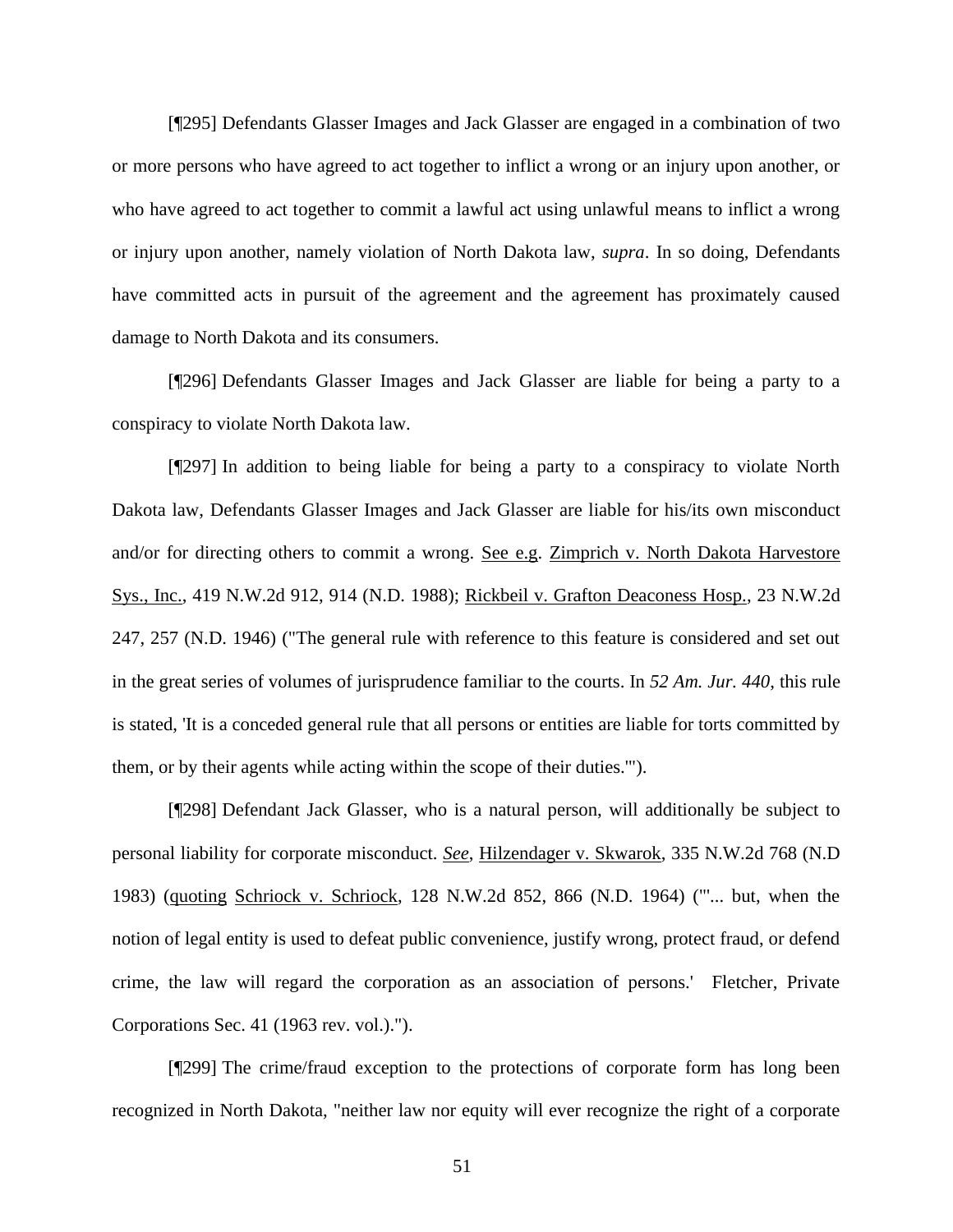entity to become the receptacle or cover for fraud or wrong based on deception for the purpose of defeating the right of innocent parties." See, McFadden v. Jenkins, 169 N.W. 151, 163 (N.D. 1918). See also, Danks v. Holland, 246 N.W.2d 86 (N.D. 1976); Family Center Drug v. North Dakota St. Bd. of Pharm., 181 N.W.2d 738, 745 (N.D. 1970).

#### **VIII. INVOLUNTARY DISSOLUTION OF GLASSER IMAGES, LLC**

[¶300] North Dakota hereby realleges and incorporates by reference the allegations of Paragraphs 12 through 285, as if fully restated herein.

[¶301] Under N.D.C.C. § 51-15-07, "The court may make an order or judgment as may be necessary to prevent the use or employment by a person of any unlawful practices …"

[¶302] Defendant Glasser Images and Jack Glasser's acts and practices, described *supra*, permit the Court, pursuant to an action by the Attorney General, to dissolve Glasser Images, LLC under N.D.C.C. § 51-15-07. Defendants' actions in violation of N.D.C.C. ch. 51-15 constitute unauthorized acts and/or actions that constitute surrender of the corporate privileges for which the Court may involuntarily dissolve Glasser Images, LLC. Defendant Jack Glasser should not be permitted to maintain a corporate entity used to perpetrate consumer fraud.

#### **IX. REQUEST FOR RELIEF**

[¶303] WHEREFORE, PLAINTIFF PRAYS for judgment against Defendants as follows:

- a. That Defendants be adjudged in violation of the consumer fraud law and N.D.C.C. § 51-15-02 for engaging in the deceptive acts and practices alleged in this Complaint.
- b. That Defendants, their agents, employees, representatives, assigns, and all other persons in active concert or participation with them, pursuant to N.D.C.C. § 51-15-07, be permanently enjoined and restrained from engaging in deceptive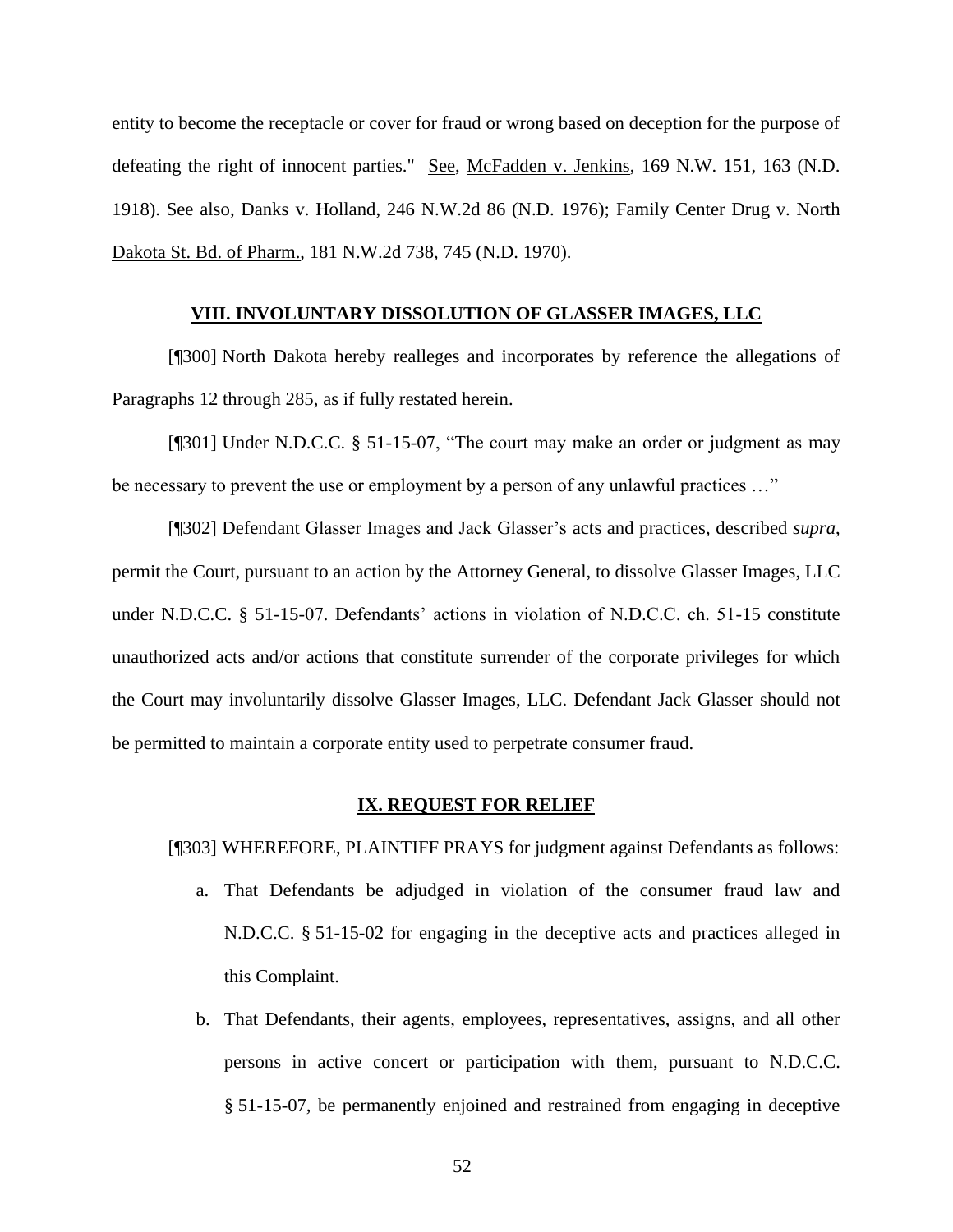acts or practices and from directly or indirectly making false statements, false promises, or misrepresentations with the intent that others rely thereon, in violation of N.D.C.C. § 51-15-02, while engaging in the sale or advertisement of photography services, or any other merchandise as defined by N.D.C.C. § 51-15- 01(3), within the State of North Dakota.

- c. That Defendants, their agents, employees, representatives, assigns, and all other persons in active concert or participation with them, pursuant to N.D.C.C. § 51- 15-07, be permanently enjoined and restrained from engaging in the sale of merchandise as defined by N.D.C.C. § 51-15-01(3).
- d. That Defendants, their agents, employees, representatives, assigns, and all other persons in active concert or participation with them, pursuant to N.D.C.C. § 51-15-07, be permanently enjoined and restrained from providing photography or videography services within North Dakota.
- e. That, under N.D.C.C. § 51-15-07, Defendants be enjoined and restrained from operating a photography or videography business under a trade name, requiring licensure under N.D.C.C. ch. 47-25, and from operating, participating, or engaging in any photography business in North Dakota.
- f. That, pursuant to N.D.C.C. § 51-15-07, Defendants, their agents, employees, representatives, assigns, and all other persons in active concert or participation with them, be permanently enjoined and restrained from soliciting or accepting from consumers advance payments or consumer deposits in connection with any sale of merchandise, as defined by N.D.C.C. § 51-15-01(3).
- g. That, pursuant to N.D.C.C. § 51-15-11, Defendants be assessed a civil penalty of \$5,000.00 for each violation of N.D.C.C. § 51-15-02.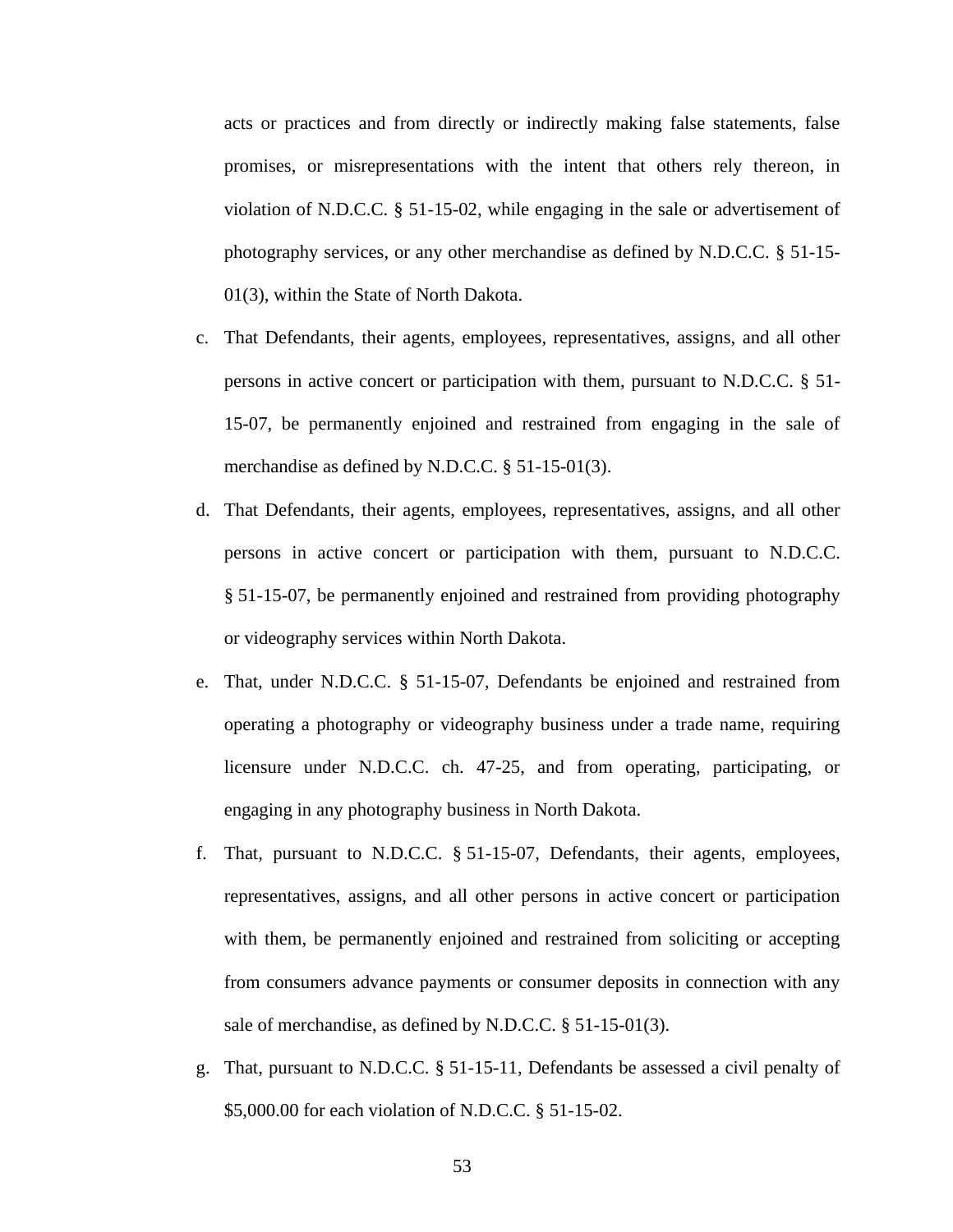- h. That, pursuant to N.D.C.C. § 51-15-10, the Attorney General be awarded, and Defendants be ordered to pay all costs, expenses, and attorney's fees incurred by the Attorney General in the investigation and prosecution of this action.
- i. That, pursuant to N.D.C.C. § 51-15-07, Defendants be ordered to pay restitution to all consumers, which have suffered any ascertainable loss, and to restore to any person in interest any moneys or property, real or personal, which may have been acquired by Defendants by means of any practice declared to be unlawful under N.D.C.C. § 51-15-02.
- j. That, pursuant to N.D.C.C. § 51-15-07, the Court determine were appropriate that an award of restitution is inadequate to compensate for the harm caused by Defendants' deceptive acts or practices and order specific performance, including by ordering delivery of photographs and video to any impacted person.
- k. That, pursuant to N.D.C.C. § 51-15-07, Defendant Glasser Images, LLC be involuntarily dissolved.
- l. That Plaintiff be given such other and further relief as the nature of this case may require and this court may determine to be fair, just, and equitable.

Dated this 3rd day of May, 2022.

State of North Dakota Drew H. Wrigley Attorney General

BY: /s/ Brian M. Card Brian M. Card, ID No. 07917 Parrell D. Grossman, ID No. 04684 Assistant Attorneys General Office of Attorney General Consumer Protection & Antitrust Division 1720 Burlington Drive, Suite C Bismarck, ND 58504-7736 Telephone (701) 328-5570